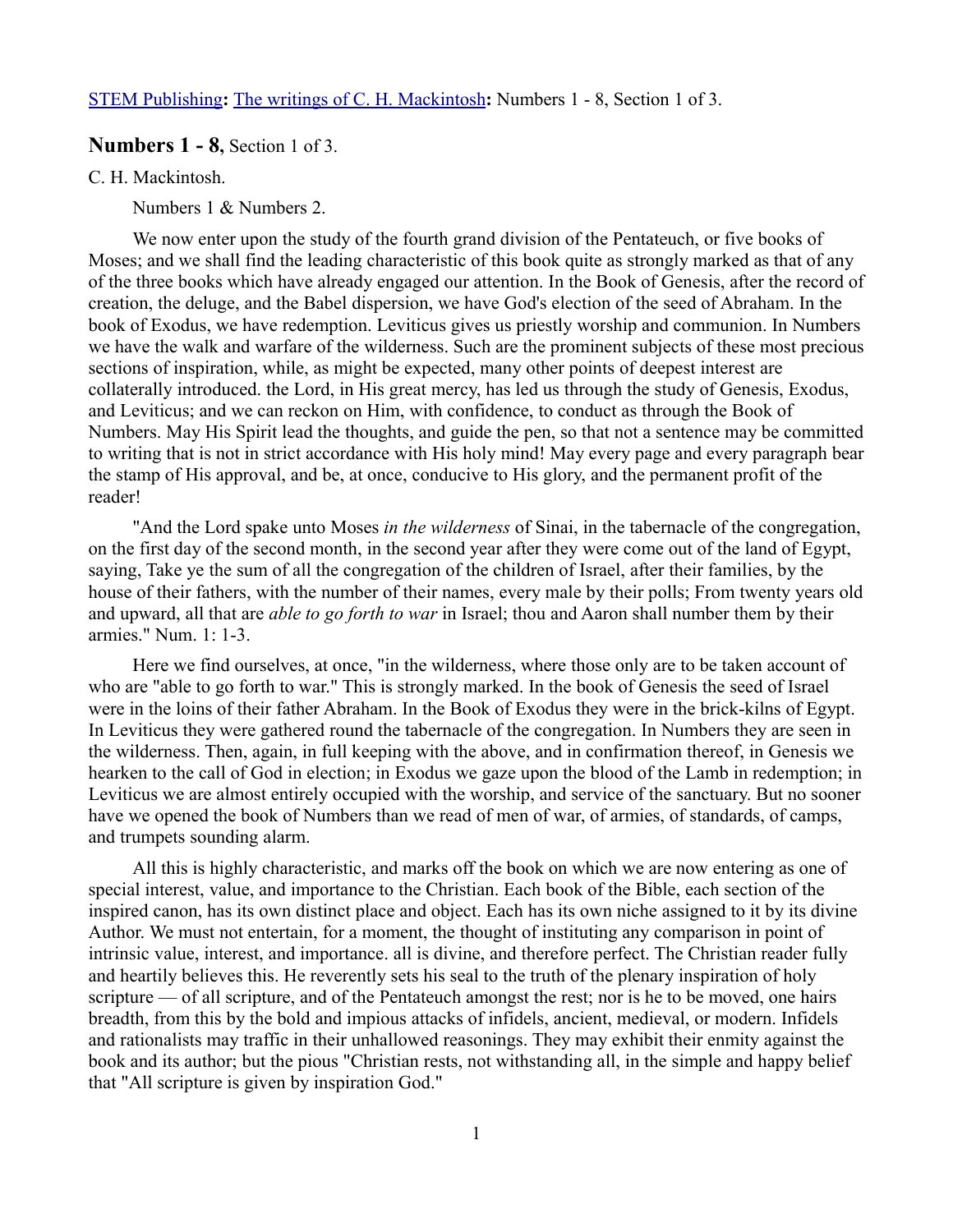But while we must utterly reject the idea of any comparison as to authority and value, we may, with, much profit, compare the contents, design, and scope of the various books of the Bible. And the more profoundly we meditate upon these, the more forcibly shall we be struck with the exquisite beauty, infinite wisdom, and wonderful precision of the volume a whole, and of each distinct division the thereof. The inspired writer never swerves from the direct object of the book, whatever that object may be. You will never find anything in any one book of the Bible which is not in the most perfect harmony with the main design of that book;. To prove and illustrate this statement would lead us through the entire canon of holy scripture, and hence we shall not attempt it. The intelligent Christian does not need the proof, however much he might be interested in the illustration. He takes his stand upon the great fact that the book, as a whole, and in all its parts, is from God; and His heart reposes in the conclusion, that in that whole, and in each of those parts, there is not a jot or a tittle which is not in every way worthy of the divine Author.

Hear the following words from the pen of one who expresses himself as "deeply convinced of the divine inspiration of the scriptures, given to us of God, and confirmed in this conviction by daily and growing discoveries of their fullness, depth, and perfectness, ever more sensible, through grace, of the admirable perfection of the parts, and the wonderful connection of the whole." "The scriptures," says this writer, "have a living source, and living power has pervaded their composition: hence their infiniteness of bearing, and the impossibility of separating any one part from the whole, because one God is the living centre from which all flows; one Christ the living centre round which all its truth circles, and to which it refers, though in various glory; and one Spirit the divine sap which carries its power from its source in God to the minutest branches of the all-uniting truth, testifying of the glory, the grace, and the truth of Him whom God sets forth as the object, and centre, and head of all that is in connection with Himself, of Him who is, withal, God over all, blessed for evermore. .....The more beginning from the utmost leaves and branches of this revelation of the mind of God, by which we have been reached when far from Him — we have traced it up towards its centre, and thence looked down again towards its extent and diversity, the more we learn its infiniteness, and our own feebleness of apprehension. We learn, blessed be God, this, that the love which is its source is found in unmingled perfectness and fullest display of those manifestations of it which have reached us even in our ruined state. The same perfect God of love is in it all. But the unfoldings of divine wisdom in the counsels in which God has displayed Himself remain ever to us a subject of research, in which every new discovery, by increasing our spiritual intelligence, makes the infiniteness of the whole, and the way in which it surpasses all our thoughts, only more and more clear to us."

It is truly refreshing to transcribe such lines from the pen of one who has been a profound student of scripture for forty years. They are of unspeakable value, of a moment when so many are ready to cast a slight upon the sacred volume. Not that we are, in any wise, dependent upon human testimony in forming our conclusions as to the divine origin of the Bible, inasmuch as these conclusions rest upon a foundation furnished by the Bible itself. God's word, as well as His work, speaks for itself; it carries its own credentials with it; it speaks to the heart; it reaches down to the great moral roots of our being; it penetrates the very innermost chambers of the soul; it shows us what we are; it speaks to us as no other book can speak; and, as the woman of Sychar argued that Jesus must be the Christ because He told her all things that ever she did, so may we say in reference to the Bible, It tells us all that ever we did, is not this the word of God? No doubt it is only by the Spirit's teaching that we can discern and appreciate the evidence and credentials with which holy scripture presents itself before us; but still it does speak for itself, and needs not human testimony to make it of value to the soul. We should no more think of having our faith in the Bible established upon man's testimony in its favour than we should think of having it shaken by his testimony against it.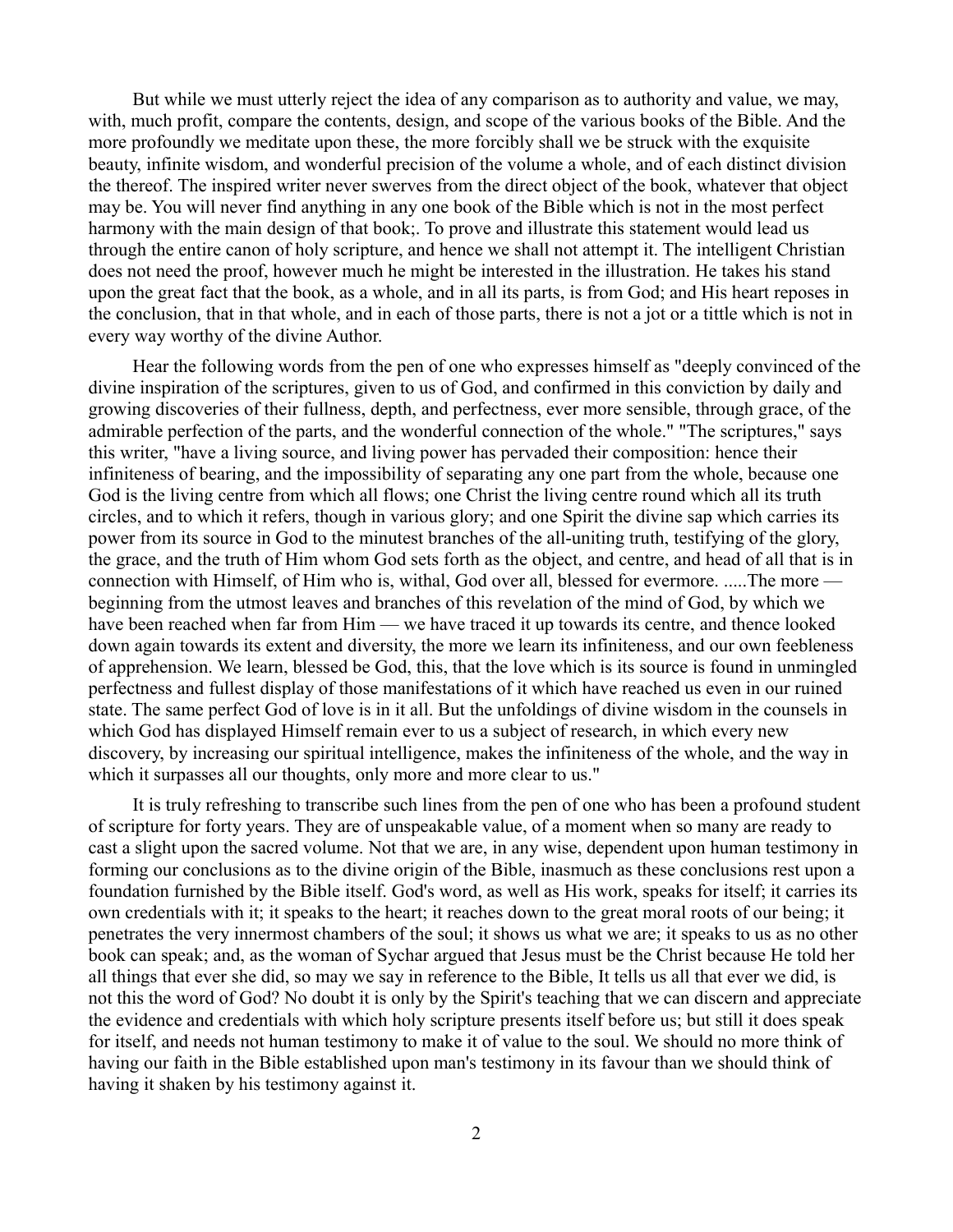It is of the very last possible importance, at all times, but more especially at a moment like the present, to have the heart and mind established in the sound truth of the divine authority of holy scripture - its plenary inspiration — its all-sufficiency for all purposes, for all people, at all times. There are two hostile influences abroad, namely, infidelity, on the one hand, and superstition, on the other. The former denies that God has spoken to us in His word. The latter admits that He has spoken, but it denies that we can understand what He says, save by the interpretation of the Church.

Now, while there are very many who recoil with horror from the impiety and audacity of infidelity, they do not see that superstition, just as completely, deprives them of the scriptures. For wherein, let us ask, lies the difference between denying that God has spoken, and denying that we can understand what He says? In either case: are we not deprived of the word of God? Unquestionably. If God cannot make me understand what He says — if He cannot give me the assurance that it is He Himself who speaks, I am, in no wise, better off than if He had not spoken at all. If God's word is not sufficient, without human interpretation, then it cannot be God's word at all. That which is insufficient is not God's word. We must admit either of two things, namely, that God has not spoken at all, or if He has spoken, His word is perfect. There is no neutral ground in reference to this question. Has God given us a revelation? Infidelity says, "No." superstition says, "Yes, but you cannot understand it without human authority." Thus are we, in the one case as well as in the other, deprived of the priceless treasure of God's own precious word; and thus, too, infidelity and superstition, though apparently so unlike, meet in the one point of depriving us of a divine revelation. But, blessed be God, He has given us a revelation. He has spoken, and His word is able to teach the heart and the understanding also. God is able to give the certainty that it is He who speaks, and we do not want any human authority to intervene. We do not want a poor rush-light to enable us to see that the sun is shining. The beams of that glorious Luminary are quite enough without any such miserable addition. All we want is to stand in the sunshine and we shall be convinced that the sun shines. If we retire into a vault or into a tunnel, we shall not feel his influence; and just so is it with regard to scripture, if we place ourselves beneath the chilling and darkening influences of superstition or infidelity, we shall not experience the genial and enlightening power of that divine revelation.

Having said thus much as to the divine volume as a whole, we shall now proceed to consider the contents of the section which lies open before us. In Numbers 1 we have the declaration of the *pedigree*;" and in Numbers 2, the recognition of the "*standard*." "And Moses and Aaron took these men which are expressed by their names: and they assembled all the congregation together on the first day of the second month, and *they declared their pedigrees* after their families, by the house of their fathers; according to the number of the names, from twenty years old and upward, by their polls. as the Lord commanded Moses, so he numbered them in the wilderness of Sinai." Num. 1: 17-19.

Has this any voice for us? Does it convey any great spiritual lesson to our understanding? assuredly it does. In the first place, it suggests this important question to the reader, "Can I declare my pedigree?" It is greatly to be feared there are hundreds, if not thousands, of professing Christians who are wholly incompetent to do so. They cannot say with clearness and decision, "*Now are* we the sons of God." (1 John 3: 2) "We are all the children of God by faith in Christ Jesus." " And if ye are Christ's, then are ye Abraham's seed, and heirs according to the promise." (Gal. 3: 26, 29) " For as many as are led by the Spirit of God, they are the sons of God.....The Spirit itself beareth witness with our spirit, that we *are* the sons of God." Rom. 8: 14, 16.

This is the Christian's "pedigree," and it is his privilege to be able to "declare" it. He is born from above — born again — born of water and the spirit, i.e., by the word and by the Holy Ghost. (Compare, diligently, John 3: 5; James 1: 18; 1 Peter 1: 23; Eph. 5: 26) The believer traces his pedigree directly up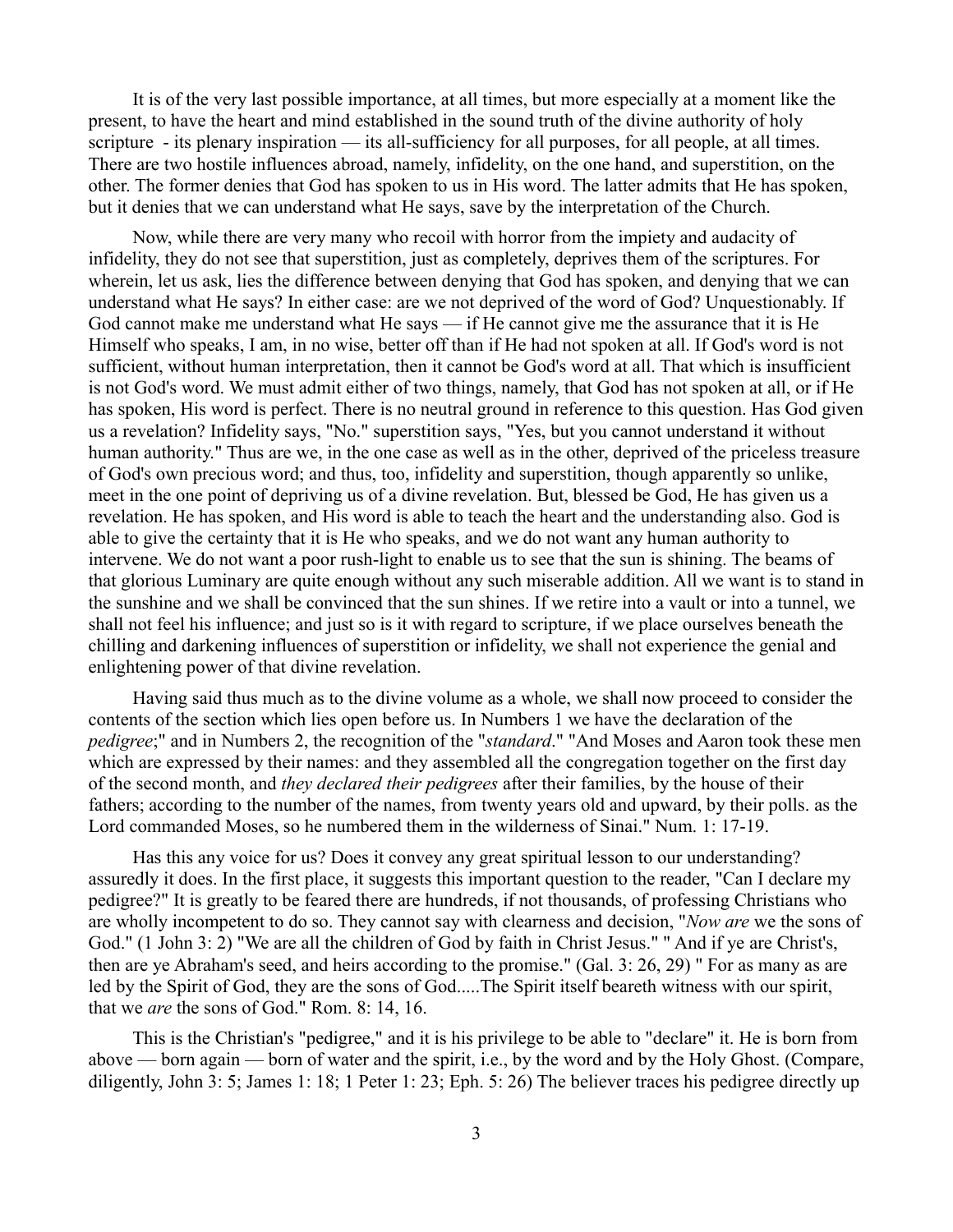to a risen Christ in glory. This is Christian genealogy. So far as our natural pedigree is concerned, if we trace it up to its source, and then declare it honestly, we must see and admit that we are sprung from a ruined stock. Ours is a fallen family. Our fortunes are gone; our very blood attainted; we are irrecoverably ruined; we can never regain our original position; our former status and the inheritance which belonged to it are irretrievably lost. A man may be able to trace his genealogical line throughout a race Of nobles, of princes, or of kings; but is he is finally to "declare his pedigree," he cannot stop short of a fallen, ruined, outcast head. We must get to the source of a thing to know what it really is. It is thus God looks at and judges of things, and we must think with Him if we would think aright. His judgement of men and things must be dominant for ever. Man's judgement is only ephemeral, it lasts but for a day; and hence, according to faith's estimate, the estimate of sound sense, "It is a small thing to be judged of man's day." (1 Cor. 4: 3) Oh! how small! Would that we felt more deeply how small a thing it is to be judged of man's judgement, or, as the margin reads it, of man's day! Would that we walked, habitually, in the real sense of the smallness thereof! It would impart a calm elevation and a holy dignity which would lift us above the influence of the scene through which we are passing. what is rank in this life? What importance can attach to a pedigree which, if honestly traced, and faithfully declared, is derived from a ruined stock? A man can only be proud of his birth when he stops short of his real Origin: as born in sin and shapen in iniquity." Such is man's origin — such his birth. Who can think of being proud of such a birth, of such an origin? Who but one whose mind the god of this world hath blinded?

But how different with the Christian! His pedigree is heavenly. His "genealogical tree strikes its roots into the soil of the new creation. Death can never break the line, inasmuch as it is formed in resurrection. We cannot be too simple as to this. It is of the utmost importance that the reader should be thoroughly clear on this foundation point. We can easily see from this first chapter of Numbers, how, essential it was that every member of the congregation of Israel should be able to declare his pedigree Uncertainty, on this point, would have proved disastrous; it would have produced hopeless confusion. We can hardly imagine an Israelite, when called to declare his pedigree, expressing himself in the doubtful manner adopted by many Christians now-a-days. We cannot conceive his saying, well, I am not quite sure. Sometimes I cherish the hope that I am of the stock of Israel, but at other times, I am full of fear that I do not belong to the congregation Of the Lord at all. I am all in uncertainty and darkness. Can we conceive of such language. Assuredly not. Much less could we imagine anyone maintaining the monstrous notion that no one could possibly be sure as to whether he was a true Israelite or not until the day of judgement.

All such ideas and reasonings — all such doubts, fears, and questions, we may rest assured, were foreign to the mind of the Israelite. Every member of the congregation was called to declare his pedigree, ere taking his place in the ranks as a man of war. Each one was able to say, like Saul of Tarsus, "Circumcised the eighth day, of the stock of Israel," &c. All was settled and clear, and necessarily so if there was to be any real entrance upon the walk and warfare of the wilderness.

Now, may we not legitimately ask, "If a Jew could be certain as to his pedigree, why may not a Christian be certain as to his? Reader, weigh this question, and if you are one of that large class of persons who are never able to arrive at the blessed certainty of their heavenly lineage, their spiritual birth, pause, we beseech you, and let us reason with you on this momentous point. It may be you are disposed to ask, "How can I be sure that I am, really and truly, a child of God, a member of Christ, born of the word and Spirit of God? I would give worlds, were they mine, to be certain as to this most weighty question."

Well, then, we would earnestly desire to help you in this matter. Indeed one special object before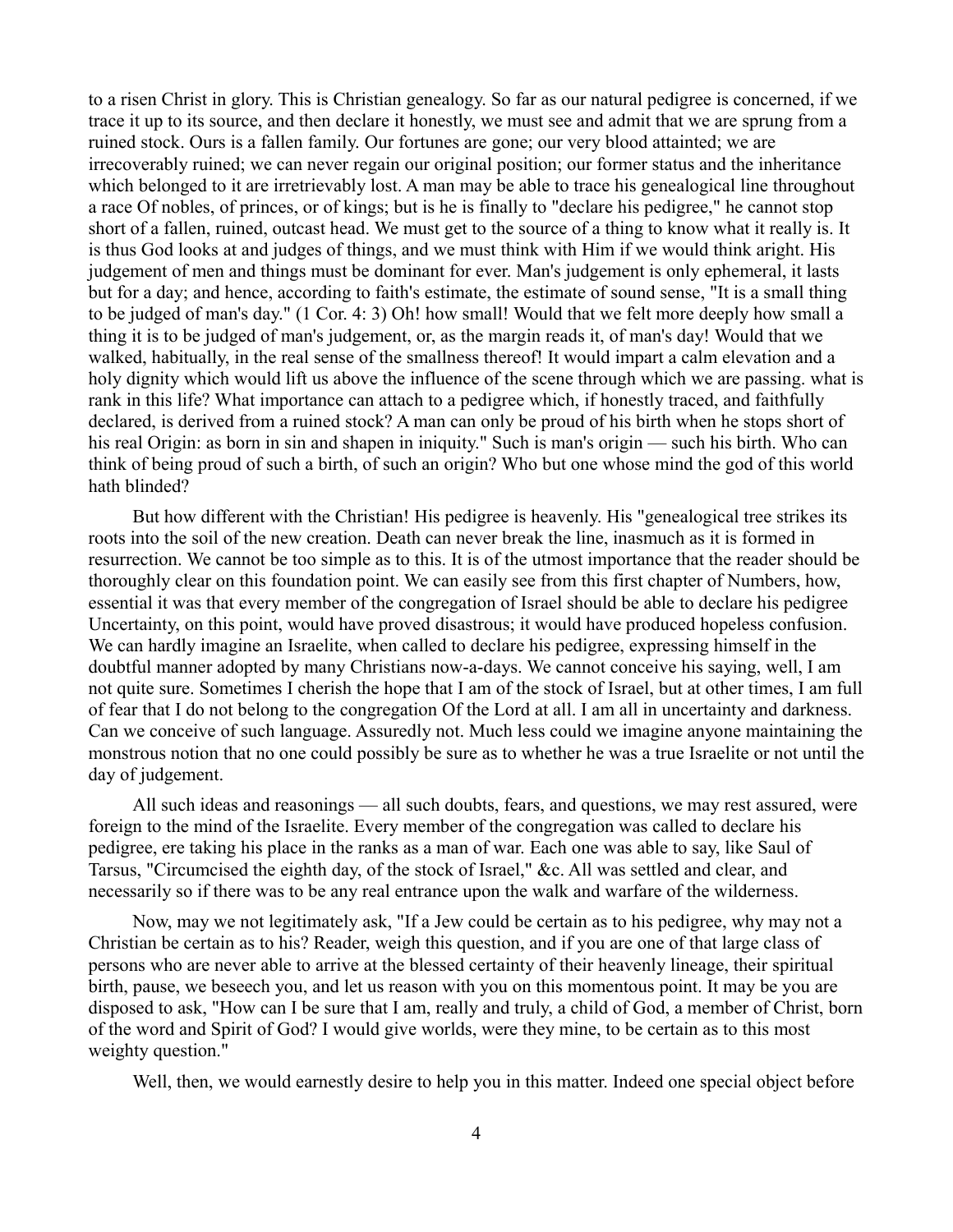us in penning these "Notes" is to assist anxious souls, by answering, as the Lord may enable us, their questions, solving their difficulties, and removing the stumbling-blocks out of their way.

And, first of all, let as point out one special feature which belongs to all the children of God, without exception. It is a very simple, but a very blessed feature. If we do not possess it, in some degree, it is most certain we are not of the heavenly race; but if we do possess it, it is just as certain that we are, and we may, therefore, without any difficulty or reserve, "declare our pedigree." now what is this feature? What is this great family characteristic? Our Lord Jesus Christ supplies the answer. He tells as that "Wisdom is justified of *all* her children." (Luke 7: 35; Matt. 11: 19) all the children of Wisdom, from the days of Abel down to the present moment, have been marked by this great family trait. There is not so much as a single exception. All God's children — all the sons of Wisdom have always exhibited, in some degree, this moral feature — they have justified God. Let the reader consider this. It may be he finds it hard to understand what is meant by justifying God; but a passage or two of holy scripture will, we trust, make it quite plain. We read in Luke 7 that "all the people that heard Jesus, and the publicans, justified God, being baptised with the baptism of John. But, the Pharisees and lawyers rejected the counsel of God against themselves, being not baptised of him." (ver. 29, 30) Here we have the two generations brought, as it were, face to face. The publicans justified God and condemned themselves. The Pharisees justified themselves and judged God. The former submitted to the baptism of John — the baptism of repentance. The latter refused that baptism — refused to repent — refused to humble and to judge themselves.

Here we have the two great classes into which the whole human family has been divided, from the days of Abel and Cain down to the present day; and here, too, we have the simplest possible test by which to try our "pedigree." Have we taken the place of self-condemnation? Have we bowed in true repentance before God? This is to justify God. The two things go together — yea, they are one and the same. The man who condemns himself justifies God; and the man who justifies God condemns himself. On the other hand, the man who justifies himself judges God; and the man who judges God justifies himself.

Thus it stands in every case. And be it observed that the very moment we take the ground of repentance and self judgement, God takes the ground of a Justifier. God always justifies those who condemn themselves. All His children justify Him, and He justifies all His children. The moment David said, "I have sinned against the Lord," the answer was, "the Lord hath put away thy sin." Divine forgiveness follows, with the most intense rapidity, human confession.

Hence it follows that nothing can be more foolish than for any one to justify himself, inasmuch as God must be justified in His sayings, and overcome when He is judged. (Comp. Psalm 51: 4; Rom. 3: 4) God must have the upper hand in the end, and then all self justification shall be seen in its true light. The wisest thing therefore is to condemn ourselves. This is what all the children of wisdom do. Nothing is more characteristic of the true members of wisdom's family then the habit and spirit of selfjudgement. Whereas, on the other hand, nothing so marks all those who are not of this family as a spirit of self-vindication.

These things are worthy of our most earnest attention. Nature will blame anything and everything, any one and every one but itself. But where grace is at work, there is ever a readiness to judge self, and take the lowly place. This is the true secret of blessing and peace. All God's children have stood on this blessed ground, exhibited this lovely moral trait, and reached this grand result. we cannot find so much as a single exception in the entire history of Wisdom's happy family; and we may safely say, that if the reader has been led, in truth and reality, to own himself lost — to condemn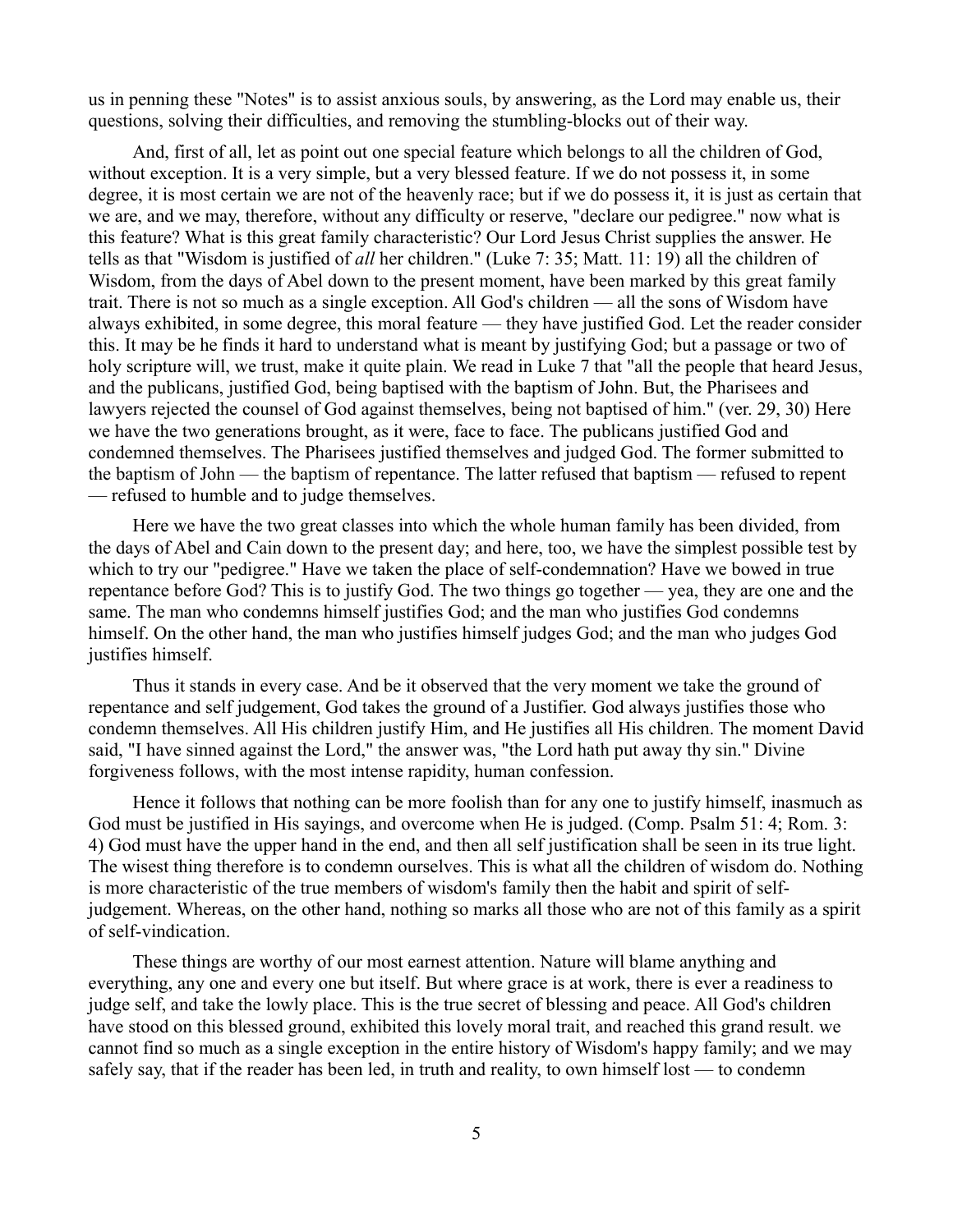himself — to take the place of true repentance-then is he, in very deed, one of the children of Wisdom, and he may therefore, with boldness and decision, "declare his pedigree."

We would urge this point at the outset. It is impossible for any one to recognise and rally round the proper "standard" unless he can declare his "pedigree." In short, it is impossible to take up a true position in the wilderness so long as there is any uncertainty as to this great question. How could an Israelite of old have taken his place in the assembly — how could he have stood in the ranks — how could he expect to make any progress through the wilderness, if he could not distinctly declare his pedigree? Impossible. Just so is it with Christians now. Progress in wilderness life — success in spiritual warfare, is out of the question if there be any uncertainty as to the spiritual pedigree. We must be able to say, "*we know* that we have passed from death unto life" — "*We know* that we are of God" — "We believe and are sure, ere there can be any real advance in the life and walk of a Christian.

Reader, say, can you declare your pedigree? Is this a thoroughly settled point with you? Are you clear as to this in the very depths of your soul? When you are all alone with God, is it a perfectly settled question between you and Him? Search and see. Make sure work of it. Do not slur the matter over. Build not upon mere profession. Say not "I am a member of such a church; I receive the Lord's supper; I hold such and such doctrines; I have been religiously brought up I live a moral life; I have done nobody any harm; I read the Bible and say my prayers; I have family worship in my house; I give largely in the cause of philanthropy and religion." All this may be perfectly true of you, and yet you may not have a single pulse of divine life, a single ray of divine light. Not one of these things, not all of them put together, could be accepted as a declaration of spiritual pedigree. There must be the witness of the spirit that you are a child of God, and this witness always accompanies simple faith in the Lord Jesus Christ. "He that believeth in the Son of God hath the witness in himself." (1 John 5: 10) It is not, by any means, a question of looking into your own heart for evidences. It is not a building upon frames, feelings, and experiences. Nothing of the sort. It is a childlike faith in Christ. It is having eternal life in the Son of God. It is the imperishable record of the Holy Ghost. It is taking God at His word. "Verily, verily, I say unto you, He that heareth my word, and believeth on him that sent me, *hath* everlasting life, and shall not come into judgement (*krisin*), but *is passed* from death unto life." John 5: 24.

This is the true way to declare your pedigree; and be assured of it, you must be able to declare it ere you can "go forth to war." We do not mean to say you cannot be saved without this. God forbid we should say any such thing. We believe there are hundreds of the true Spiritual Israel who are not able to declare their pedigree. But we ask, Are such able to go forth to war? Are they vigorous military men? Far from it. They cannot even know what true conflict is; on the contrary, persons of this class mistake their doubts and fears, their dark and cloudy seasons , for true Christian conflict This is a most serious mistake; but alas! a very common one. We continually find a, low, dark, legal condition of soul defended on the ground of Christian conflict, whereas, according to the New Testament, true Christian conflict or warfare is carried on in a region were doubts and fears are unknown. It is when we stand in the clear daylight of God's full salvation-salvation in a risen Christ — that we really enter upon the warfare proper to us as Christians. Are we to suppose, for a moment, that our legal struggles, our culpable unbelief, our refusal to submit to the righteousness of God, our questionings and reasonings, can be viewed as Christian conflict? By no means. All these things must be regarded as conflict with God; whereas Christian conflict is carried on with Satan. "We wrestle not against flesh and blood, but against principalities, against powers, against the rulers of the darkness of this world, against wicked spirits in high places." Eph. 6: 12.

This is Christian conflict. But can such conflict be waged by those who are continually doubting whether they are Christians or not? We do not believe it. Could we imagine an Israelite in conflict with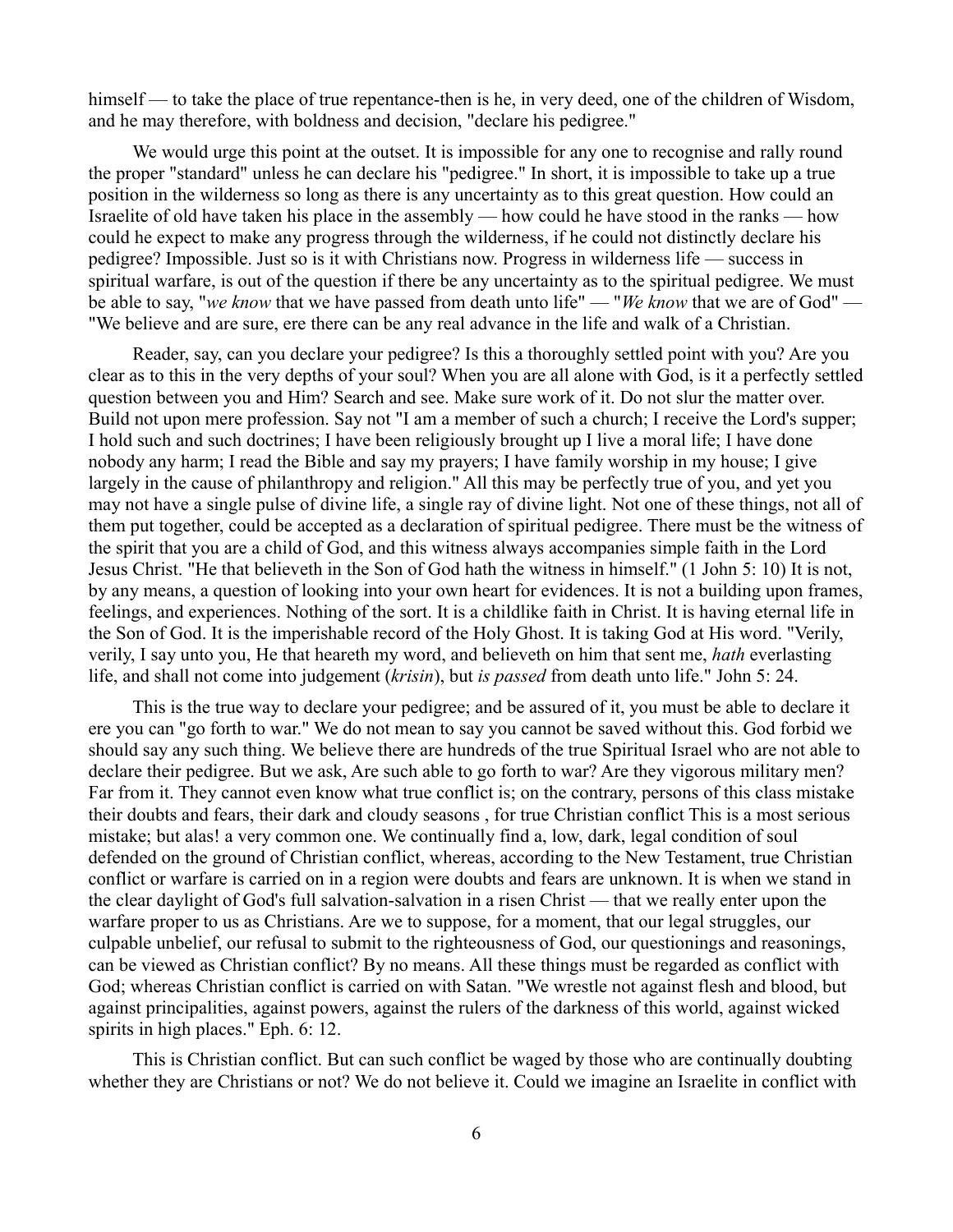Amalek in the wilderness, or with the Canaanites in the land of promise, while yet unable to "declare his pedigree" or recognise his "standard?" The thing is inconceivable. No, no; every member of the congregation, who was able to go forth to war was perfectly clear and settled as to those two points. Indeed he could not go forth if he were not so.

And, while on the important subject of Christian conflict, it may be well to call the reader's attention to the three portions of New Testament scripture in which we have three distinct characters of conflict presented, namely, Romans 7: 7-24; Galatians v. 17; Ephesians 6: 10-17. If the reader will just turn, for a moment, to the above scriptures, we shall seek to point out the true character of each.

In Romans 7: 7-24 we have the struggle of a soul quickened but not emancipated — a regenerated soul under the law. The proof that we have before us, here, a quickened soul is found in such utterances as these, "That which I do, I allow not" — "to will is present with me" — "*I delight in the law of God after the inward man."* None but a regenerated soul could speak thus. The disallowance of the wrong, the will to do right, the inward delight in the law of God — all these are the distinct marks of the new life — the precious fruits of regeneration. No unconverted person could truthfully use such language

But, on the other hand, the proofs that we have before us, in this scripture, a soul not fully emancipated, not in the joy of known deliverance, not in the full consciousness of victory, not in the assured possession of spiritual power — the plain proofs of all this we have in such utterances as the following, "I am carnal, sold under sin" — "what I would that do I not; but what I hate that do I" — "O wretched man that I am! who shall deliver me?" Now, we know that a Christian is not "carnal," but spiritual; he is not "sold under sin," but redeemed from its power; he is not a "wretched man" sighing for deliverance, but a happy man who knows himself delivered. He is not an impotent slave, unable to do the right thing, and ever compelled to do the wrong; he is a free man! endowed with power in the Holy Ghost, and able to say, "I can do *all* things through Christ that strengtheneth me." Philippians 4.

We cannot here attempt to enter upon a full exposition of this most important scripture; we merely offer a suggestion or two which may help the reader to seize its scope and import. We are fully aware that many Christians differ widely as to the interpretation of this chapter. Some deny that it presents the exercises of a quickened soul; others maintain that it sets forth the experiences proper to a Christian. We cannot accept either conclusion. We believe it exhibits to our view the exercises of a truly regenerated soul, but of a soul not set free by the knowledge of its union with a risen Christ, and the power of the Holy Ghost. Hundreds of Christians are actually in the seventh of Romans but their proper place is in the eighth. They are, as to their experience, under the law. They do not know themselves as sealed by the Holy Ghost. They are not in possession of full victory in a risen and glorified Christ. They have doubts and fears, and are ever disposed to cry out "O wretched man that I am! Who shall deliver we? But is not a Christian delivered? Is he not saved? Is he not accepted in the Beloved? Is he not sealed by that Holy Spirit of promise? Is he not united to Christ? Ought he not to know and enjoy, and to confess all this? Unquestionably. Well then he is no longer, as to his standing, in the seventh of Romans. It is his privilege to sing the song of victory at heaven's side of the empty tomb of Jesus, and to walk in the holy liberty wherewith Christ makes His people free. The seventh of Romans is not liberty at all, but bondage, except indeed at the very close, where the soul is able to say, "I thank God." No doubt, it may be a very wholesome exercise to pass through all that is here detailed for us with such marvellous vividness and power; and, furthermore, we must declare that we should vastly prefer being honestly in the seventh of Romans to being falsely in the eighth. But all this leaves wholly untouched the question as to the proper application of this profoundly interesting passage of scripture.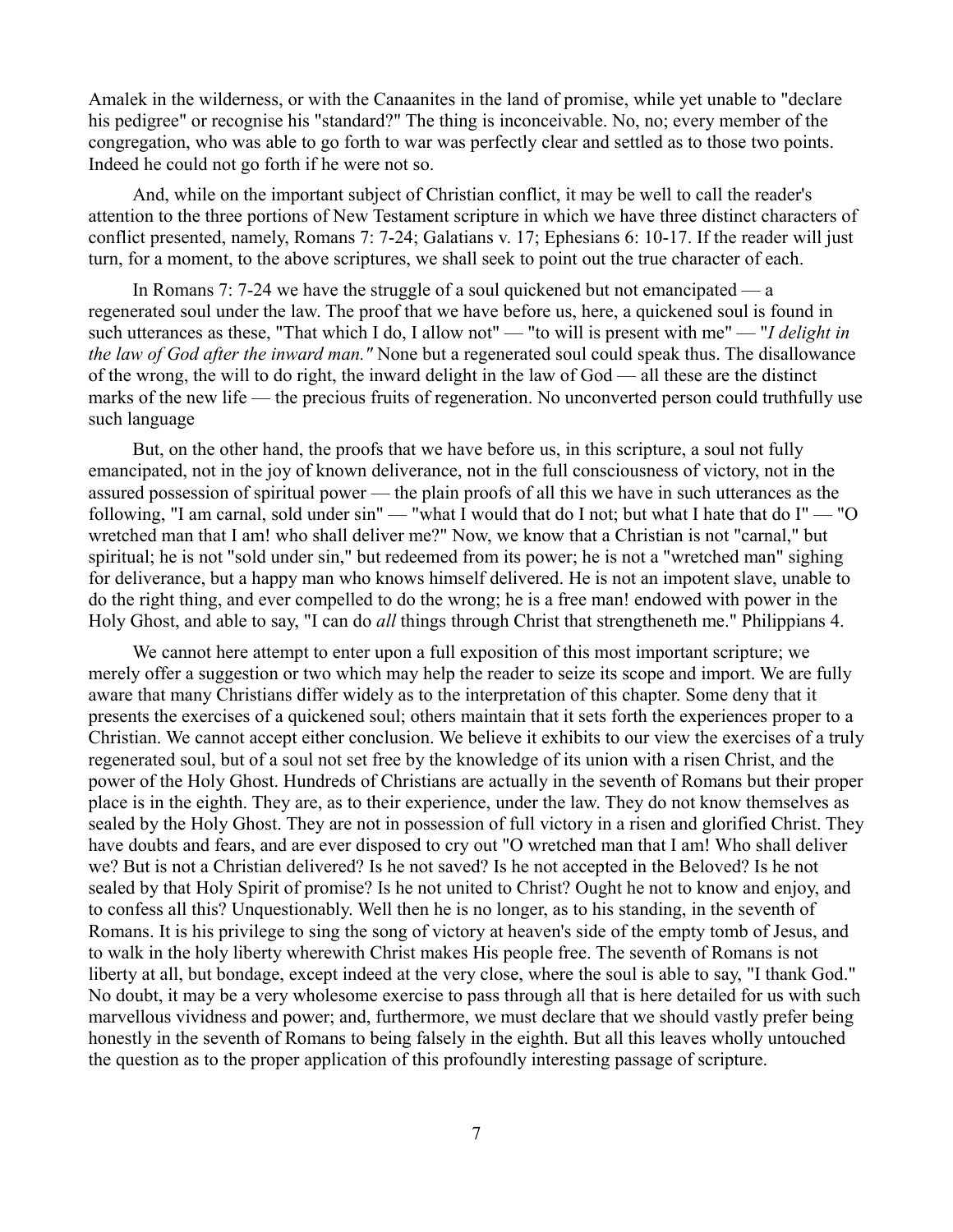We shall now glance, for a moment, at the conflict in Galatians 5: 17 we shall quote the passage. "For the flesh lusteth against the Spirit, and the Spirit against the flesh: and these are contrary the one to the other: so that ye cannot do the things that ye would.\* This passage is often quoted to account for continual *defeat*, whereas it really contains the secret of perpetual victory. In verse 16 we read, "This I say, then, walk in the Spirit, and *ye shall not fulfil the lust of the flesh."* This makes it all so clear. The presence of the Holy Ghost secures power. We are assured that God is stronger than the flesh, and therefore, where He is in conflict the triumph is secured. And be it carefully noted that Galatians 5: 17 does not speak of the conflict between the Two natures, the old and the new, but between the Holy Ghost and the flesh. This is the reason why it is added, "In order that ye may not do the things that ye would." If the Holy Ghost were not dwelling in us, we should be sure to fulfil the lust of the flesh; but, inasmuch as He is in us to carry on the warfare, we are no longer obliged to do wrong, but blessedly enabled to do right.

{\*We ought, perhaps, to inform the reader that many able scholars render the last clause of Galatians 5: 17 thus, "In order that we may not do the things that we would." We assuredly believe this rendering.. to be in full keeping with the spirit of the context; though we are, each day, more convinced of the unrivalled excellence of our precious English Bible.}

Now this precisely marks the point of difference between Romans 7: 14, 15 and Galatians 5.17. In the former we have the new nature, but not the power of the indwelling Spirit. In the latter, we have not only the new nature, but also the power of the Holy Ghost. we must ever bear in mind that the new nature in a believer is dependent. It is dependent upon the Spirit for power, and upon the word for guidance. But, clearly, where God The Holy Ghost is, there must be power. He may be grieved and hindered; but Galatians 5: 16 distinctly teaches that if we walk in the Spirit, we shall have sure and constant victory over the flesh. Hence, therefore, it would be a very serious mistake indeed to quote Galatians 5: 17 as a reason for a low and carnal walk. Its teaching is designed to produce the direct opposite.

And now one word on Ephesians 6: 10-17. where we have the conflict between the Christian and wicked spirits in heavenly places. The Church belongs to heaven, and should ever maintain a heavenly walk and conversation. It should be our constant aim to make good our heavenly standing — to plant the foot firmly upon our heavenly inheritance, and keep it there. This the devil seeks to hinder, in every possible way, and hence the conflict; hence too "the whole armour of God," by which alone we can stand against our powerful spiritual foe.

It is not our purpose to dwell upon the armour, as we here merely called the reader's attention to the above three scriptures in order that he may have the subject of conflict, in all its phases, fully before his mind, in connection with the opening lines of the Book of Numbers. Nothing can be more interesting; nor can we possibly over estimate the importance of being clear as to the real nature and ground of Christian conflict. If we go forth to war without knowing what the war is about, and in a state of uncertainty as to whether our "pedigree" is all right, we Shall not make much headway against the enemy,

But, as has been already remarked, there was another thing quite as necessary for the man of war as the clear declaration of his pedigree, and that was the distinct recognition of his standard. The two things were essential for the walk and warfare of the wilderness. Moreover, they were inseparable. If a man did not know his pedigree, he could not recognise his standard, and thus all would have been plunged in hopeless confusion. In place of keeping rank, and making steady progress, they would have been in each other's way, and treading one upon another. Each had to know his post and keep it — to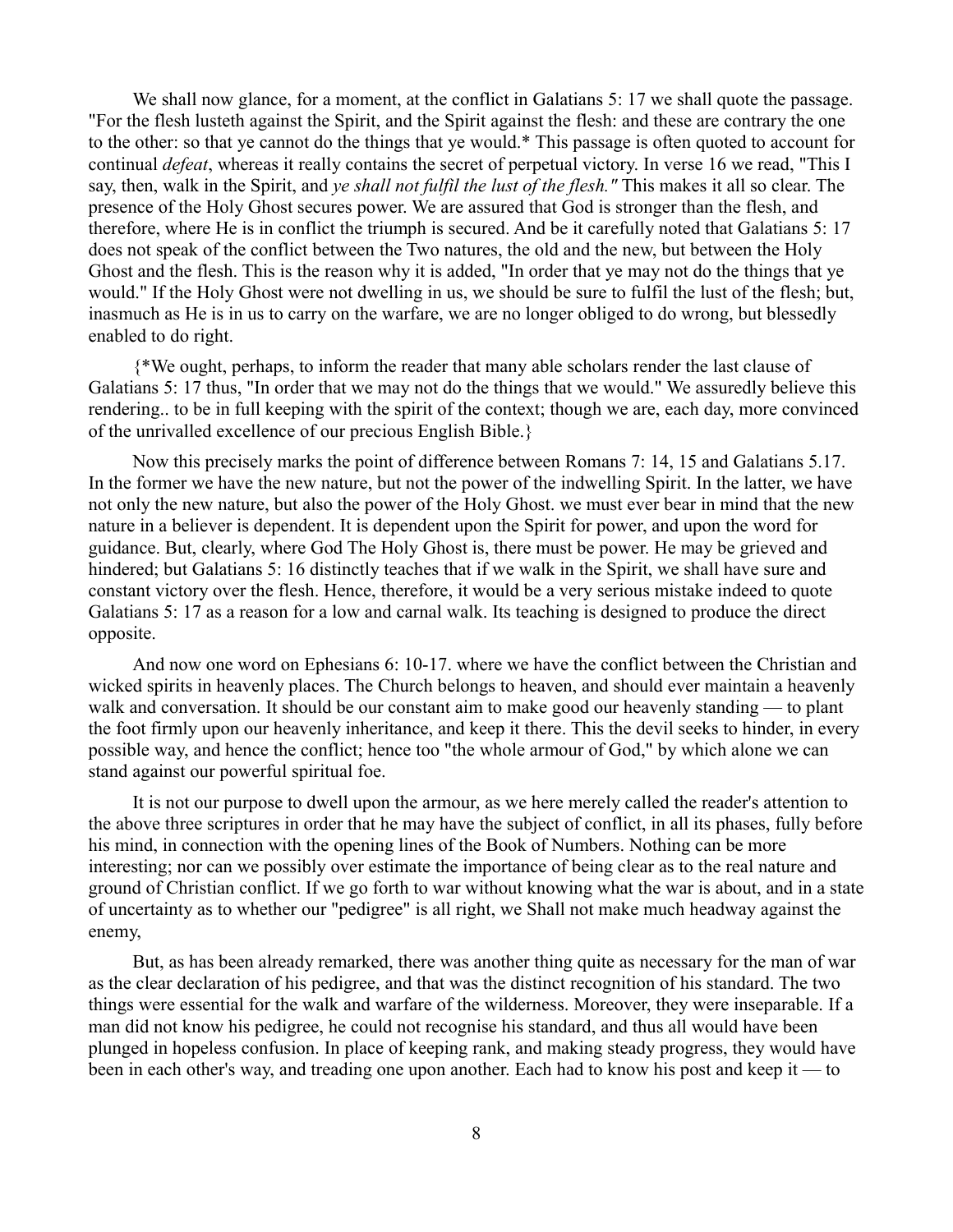know his standard and abide by it. Thus they moved on together; thus progress was made, work done. and warfare carried on. The Benjaminite had his post, and the Ephraimite had his, and neither was to interfere with, or cross the path of, the other. Thus with all the tribes, throughout the camp of the Israel of God. Each had his pedigree, and each had his post; and neither the one nor the other was according to their own thoughts; all was of God. He gave the pedigree, and He assigned the standard. Nor was there any need of comparing one with another, or any ground of jealousy one of another; each had his place to fill, and his work to do, and there was work enough and room enough for all. There was the greatest possible variety, and yet the most perfect unity. "Every man of the children of Israel shall pitch by his own standard, with the ensign of their father's house." "and the children of Israel did according to all that the Lord commanded Moses: so they pitched by their standards, and so they set forward, every one after their families, according to the house of their fathers." (Num. 2: 2, 34)

Thus, in the camp of old, as well as in the Church now, we learn that "God is not the author of confusion." Nothing could be more exquisitely arranged than the four camps, of three tribes each, forming a perfect square, each side of the square exhibiting its own specific standard. "Every man of the children of Israel shall pitch by his own standard, with the ensign of their father's house: over against the tabernacle of the congregation shall they pitch." The God of the armies of Israel knew how to marshal His hosts. It would be a great mistake to suppose that God's warriors were not ordered according to the most perfect system of military tactics. We may plume ourselves upon our progress in arts and sciences, and we may fancy that the host of Israel presented a spectacle of rude disorder and wild confusion, compared with what may be seen in modern times. But this would be an empty conceit. We may rest assured that the camp of Israel was ordered and furnished in the most perfect manner, for the simplest and most conclusive of all reasons, namely, that it was ordered and furnished by the hand of God. Grant us but this, that God has done anything, and we argue, with the most perfect confidence, that it has been perfectly done.

This in a very simple, but a very blessed principle. Of course it would not satisfy an infidel or a sceptic; what would? It is the province and prerogative of a sceptic to doubt everything, to believe nothing. He measures everything by his own standard, and rejects whatever he cannot reconcile with his own notions. He lays down, with marvellous coolness, his own premises, and then proceeds to draw his own conclusions. But if the premises are false, the conclusions must be false likewise. And there is this invariable feature attaching to the premises of all sceptics, rationalists, and infidels, *they always leave out God;* and hence all their conclusion's must be fatally false. On the other hand, the humble believer starts with this great first principle, that God Is; and not only that He is, but that He has to do with His creatures; that He interests Himself in, and occupies Himself about, the affairs of men.

What consolation for the Christian! But infidelity will not allow this at all. To bring God in is to upset all the reasonings of the sceptic, for they are based upon the thorough exclusion of God.

However, we are not now writing in order to meet infidels, but the edification of believers, and it is sometimes well to call attention to the thorough rottenness of the whole system of infidelity; and surely in no way can this be more clearly or forcibly shown than by the fact that it rests entirely upon the exclusion of God. Let this fact be seized, and the whole system crumbles into dust at our feet. If we believe that God is, then, assuredly, everything must be wicked in relation to Him. We must look at all from His point of view. Nor is this all. If we believe that God is, then we must see that man cannot judge Him. God must be the judge of right or wrong, of what is and what is not worthy of Himself. So also in reference to God's word. If it be true that God is, and that He has spoken to us, He has given us a revelation, then, assuredly, that revelation is not to be judged by man's reason. It is above and beyond any such tribunal. Only think of measuring God's word by the rules of human arithmetic! and yet this is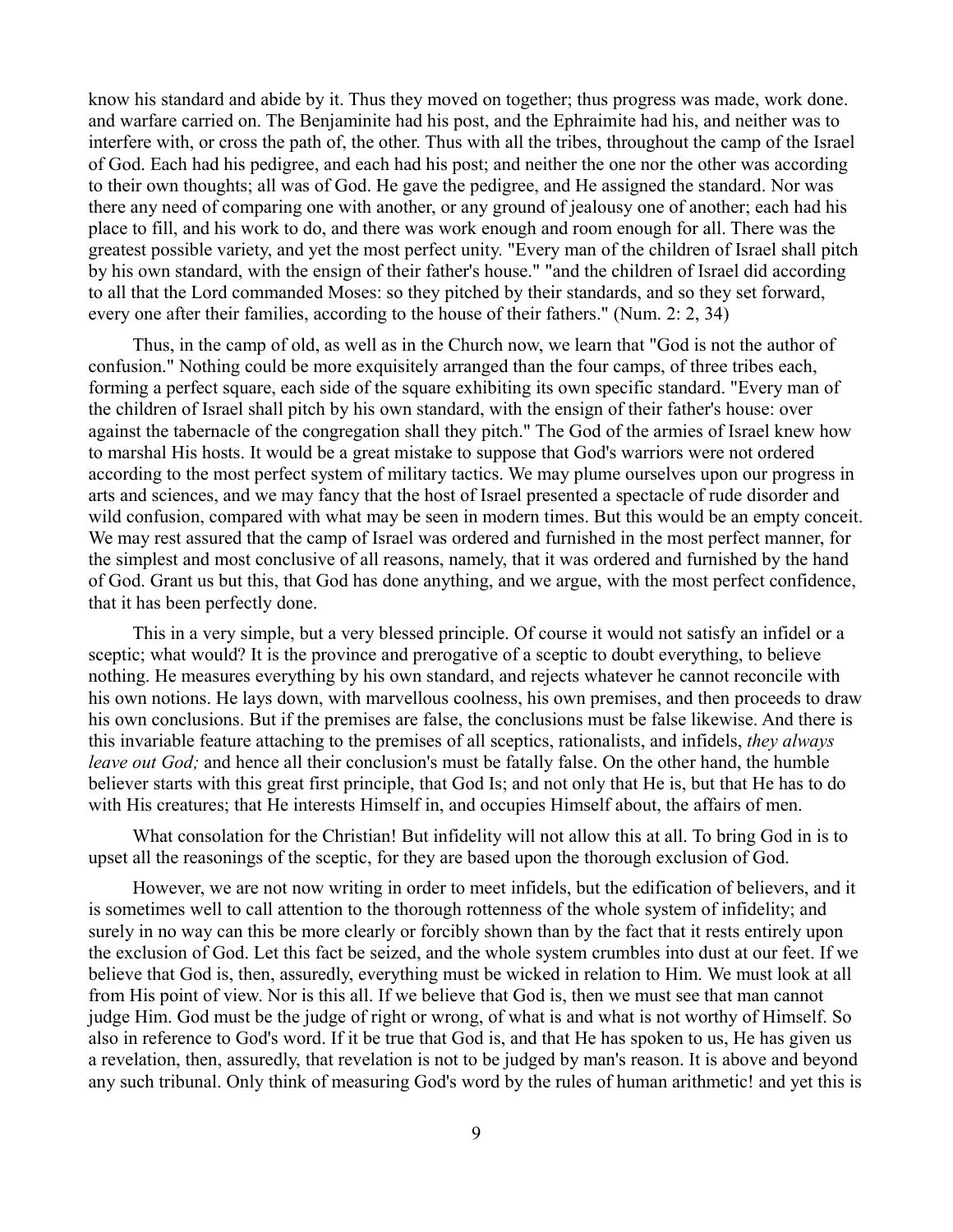precisely what has been done in our own day, with this blessed Book of Numbers with which we are now engaged, and with which we shall proceed, leaving infidelity and its arithmetic aside.

We feel it very needful, in our notes and reflections on this book, as well as on every other book, to remember two things, namely, first, the *book*; and secondly, the *soul*: the book and its contents the soul and its necessities. There is a danger of becoming so occupied with the former as to forget the latter. And, on the other hand, there is the danger of becoming so wholly engrossed with the latter as to forget the former. Both must be attended to. And we may say that what constitutes an efficient ministry, whether written or oral, is the proper adjustment of these two things. There are some ministers who study the word very diligently, and, it may be, very profoundly. They are well versed in biblical knowledge; they have drunk; deeply at the fountain of inspiration. All this is of the utmost importance, and of the very highest value. A ministry without this will be barren indeed. If a man does not study his Bible diligently and prayerfully, he will have little to give to his readers or his hearers; at least little worth their having. Those who minister in the word must dig for themselves, and "*dig deep."*

But then the *soul* must be considered — its condition anticipated, and its necessities met. If this be lost sight of, the ministry will lack point, pungency, and power. It will be inefficient and unfruitful. In short, the two things must be combined and properly adjusted. A man who merely studies the *book* will be unpractical, a man who merely studies the *soul* will be unfurnished. A man who duly studies *both* will be a good minister of Jesus Christ.

Now, we desire, in our measure, to be this to the reader; and hence as we travel, in his company, through the marvellous book which lies open before us, we would not only seek to point out its moral beauties, and unfold its holy lessons, but we would also feel it to be our bounden duty to put an occasional question to him or her, as to how far those lessons are being learnt, and those beauties appreciated. We trust the reader will not object to this, and hence, ere we close this our first section, we would ask him a question or two thereon.

And first, then, dear friend, art thou clear and settled as to thy "pedigree?" Is it a settled thing that thou art on the Lord's side? Do not, we beseech thee, leave this grand question unsettled. We have asked it before, and we ask it again. Dost thou know — canst thou declare thy spiritual pedigree? It is the first thing for God's warrior. It is of no use to think of entering the militant host so long as you are unsettled as to this point. We say not that a man cannot be saved without this. Far be the thought. But he cannot take rank as a man of war. He cannot do battle with the world, the flesh, and the devil, so long as he is filled with doubts and fears as to whether he belongs to the true spiritual stock. If there is to be any progress, if there is to be that decision, so essential to a spiritual warrior, we must be able to say, "We *know* that we have passed from death unto life" — "We *know* that we are of God."

This is the proper language of a man of war. Not one of that mighty host that mustered "over against the tabernacle of the congregation" would have understood such a thing as a single doubt, or shadow of a doubt as to *his own very pedigree.* Doubtless, he would have smiled, had any one raised a question on the subject. Each one of the six hundred thousand knew well whence he had sprung, and, therefore, where he was to take his stand. And just so with God's militant host now. Each member thereof will need to possess the most unclouded confidence as to his relationship, else he will not be able to stand in the battle.

And then as to the "standard." What is it? Is it a doctrine? Nay. Is it a theological system? Nay. Is it an ecclesiastical polity? Nay. Is it a system of ordinances, rites, or ceremonies. Nothing of the sort, God's warriors do not fight under any such banner. What is the standard of God's militant host? Let us hear and remember. It is Christ. This is the only standard of God and the only standard of that warrior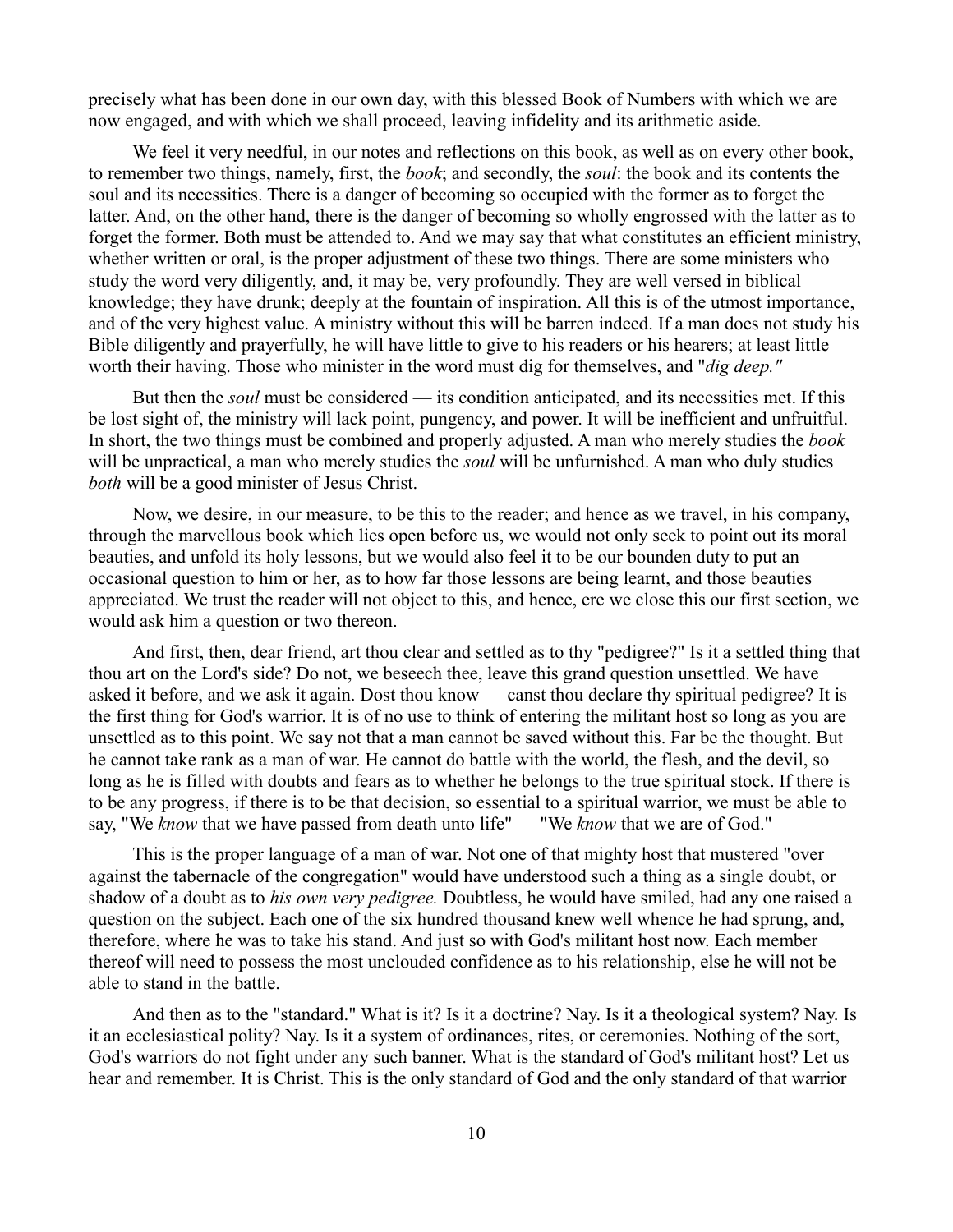band which musters in this wilderness world, to wage war with the hosts of evil, and fight the battles of the Lord. Christ is the standard for everything. To have any other would only unfit us for that spiritual conflict to which we are called. What have we*, as Christians,* to do with contending for any system of theology church organisation? Of what account, is our estimation, are ordinances, ceremonies, or ritualistic observances? are we going to fight under such banners as these? God forbid! Our theology is the Bible. Our church organisation is the one God, formed by the presence of the Holy Ghost, and united to the living and exalted Head in the heavens. To contend for anything less than these is entirely below the mark of a true spiritual warrior.

Alas! alas! that so many who profess to belong to the Church of God should so forget their proper standard, and be found fighting under another banner. we may rest assured it super-induces weakness, falsifies the testimony, and hinders progress. If we would stand in the day of battle, we must acknowledge no standard whatsoever but Christ and His word — the living Word, and the written word. Here lies our security in the face of all our spiritual foes. The more closely we adhere to Christ and to Him alone the stronger and safer we shall be. To have Him as a perfect covering for our eyes to keep close to Him — fast by His side, this is our grand moral safeguard. "The Children of Israel shall pitch their tents, every man by his own camp, and every man by his own standard throughout their hosts."

Oh! that thus it may be throughout all the host of the Church of God! May all be laid aside for Christ! may He be enough for our hearts. As we trace our "pedigree" up to Him, may His name be inscribed on the "standard" round which we encamp in this wilderness, through which we are passing home to our eternal rest above! Reader, see to it, we beseech thee, that there be not one jot or tittle inscribed on thy banner save Jesus Christ — that name which is above every name, and which shall yet be exalted for ever throughout the wide universe of God.

## Numbers 3 — Numbers 4.

What a marvellous spectacle was the camp of Israel, in that waste howling wilderness! What a spectacle to angels, to men, and to devils! God's eye ever rested upon it. His presence was there. He dwelt in the midst of His militant people. It was there He found His habitation. He did not, He could not, find His abode amid the splendours of Egypt, of Assyria, or of Babylon. No doubt those nations presented much that was attractive to nature's eye. The arts and sciences were cultivated amongst them. Civilization had reached a far loftier point amongst those ancient nations than we moderns are disposed to admit. Refinement and luxury were probably carried to as great an extent there as amongst those who put forth very lofty pretensions.

But, be it remembered, Jehovah was not known among those nations. His name had never been revealed to them. He did not dwell in their midst. True, there, were the ten thousand testimonies to His creative power. And moreover, His superintending providence was over them. He gave them rain and fruitful seasons, filling their hearts with food and gladness. The blessings and benefits of His liberal hand were showered upon them, from day to day, and year to year. His showers fertilized their fields, His sunbeams gladdened their hearts. But they knew Him not, and cared not for Him. His dwelling was not there. Not one of those nations could say, "Jehovah is my strength and song, and he is become my salvation: he is my God, and I will prepare will an habitation; my father's God, and I will exalt Him." Exodus 15: 2.

Jehovah found His abode in the bosom of His redeemed people, and nowhere else. Redemption was the necessary basis of God's habitation amongst men. Apart from redemption the divine presence could only prove the destruction of men; but, redemption being known, that presence secures man's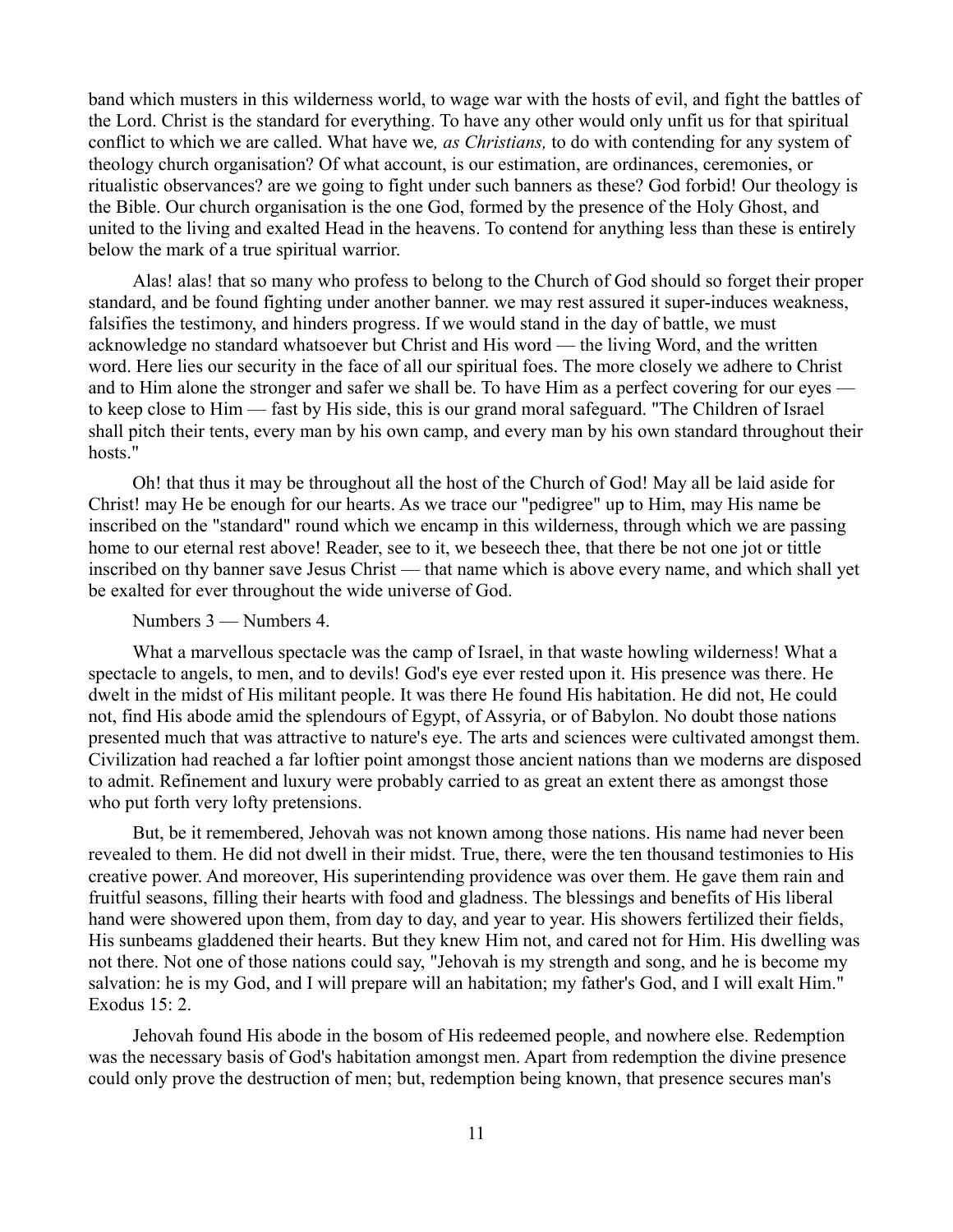highest privilege and brightest glory.

God dwelt in the midst of His people Israel. He came down from heaven, not only to redeem them out of the land of Egypt, but to be their travelling companion through the wilderness. What a thought! The most High God taking up His abode on the sand of the desert, and in the very bosom of His redeemed congregation! Truly there was nothing like that throughout the wide, wide world. There was that host of six hundred thousand men, beside women and children, in a sterile desert, where there was not a blade of grass, not a drop of water — no visible source of subsistence. How were they to be fed? God was there! How were they to be kept in order God was there! How were they to track their way through a howling wilderness where there was no way? God was there!

In a word, God's presence secured everything. Unbelief might say, "What! are three millions of people to be fed on air? Who has charge of the commissariat? Where are the military stores? Where is the baggage? Who is to attend to the clothing?" Faith alone could answer, and its answer brief, and conclusive:" God was there!" And that was quite sufficient. All is comprehended in that one sentence. In faith's arithmetic, God is the only significant figure, and, having Him, you may add as many ciphers as you please. If all your springs are in the living God, it ceases to be a question of your need, and resolves itself into a question of His sufficiency.

What were six hundred thousand footmen to the Almighty God? What the varied necessities of their wives and children? In man's estimation, these things might seem overwhelming. England has just sent out ten thousand troops to Abyssinia; but only think of the enormous expense and labour; think of the number of transports required to convey provisions and other necessaries for that small army. But imagine an army sixty times the size, together with the women and children. Conceive this enormous host entering upon a march that was to extend over the space of forty years, through "a great and terrible wilderness," in which there was no corn, no grass, no water-spring. How were they to be sustained? No supplies with them — no arrangements entered into with friendly nations to forward supplies — no transports despatched to meet them at various points along their route — in short, not a single visible source of supply — nothing that nature would consider available.

All this is something worth pondering. But we must ponder it in the divine presence. It is of no possible use for reason to sit down and try to solve this mighty problem by human arithmetic. No, reader; it is only faith that can solve it, and that, moreover, by the word of the living God. Here lies the precious solution. Bring God in, and you want no other factors to work out your answer. Leave Him out, and the more powerful your reason, and the more profound your arithmetic, the more hopeless must be your perplexity.

Thus it is that faith settles the question. God was in the midst of His people. He was there in all the fullness of His grace and mercy — there in His perfect knowledge of His people's wants, and of the difficulties of their path — there in His almighty power and boundless resources, to meet these difficulties and supply these wants. And so fully did He enter into all these things, that He was able, at the close of their long wilderness wanderings, to appeal to their hearts in the following touching accents, "for the Lord thy God hath blessed thee in all the works of thy hand; he knoweth thy walking through this great wilderness: these forty years the Lord thy God hath been with thee; *thou hast lacked nothing.*" And again, "Thy raiment waxed not old upon thee, neither did thy foot swell, these forty years." Deut. 2: 7; Deut. 8: 4.

Now, in all these things, the camp of Israel was a type — a vivid, striking type. A type of what? A type of the Church of God passing through this world. The testimony of scripture is so distinct on this point, as to leave no room and no demand for the exercise of imagination. "all these things happened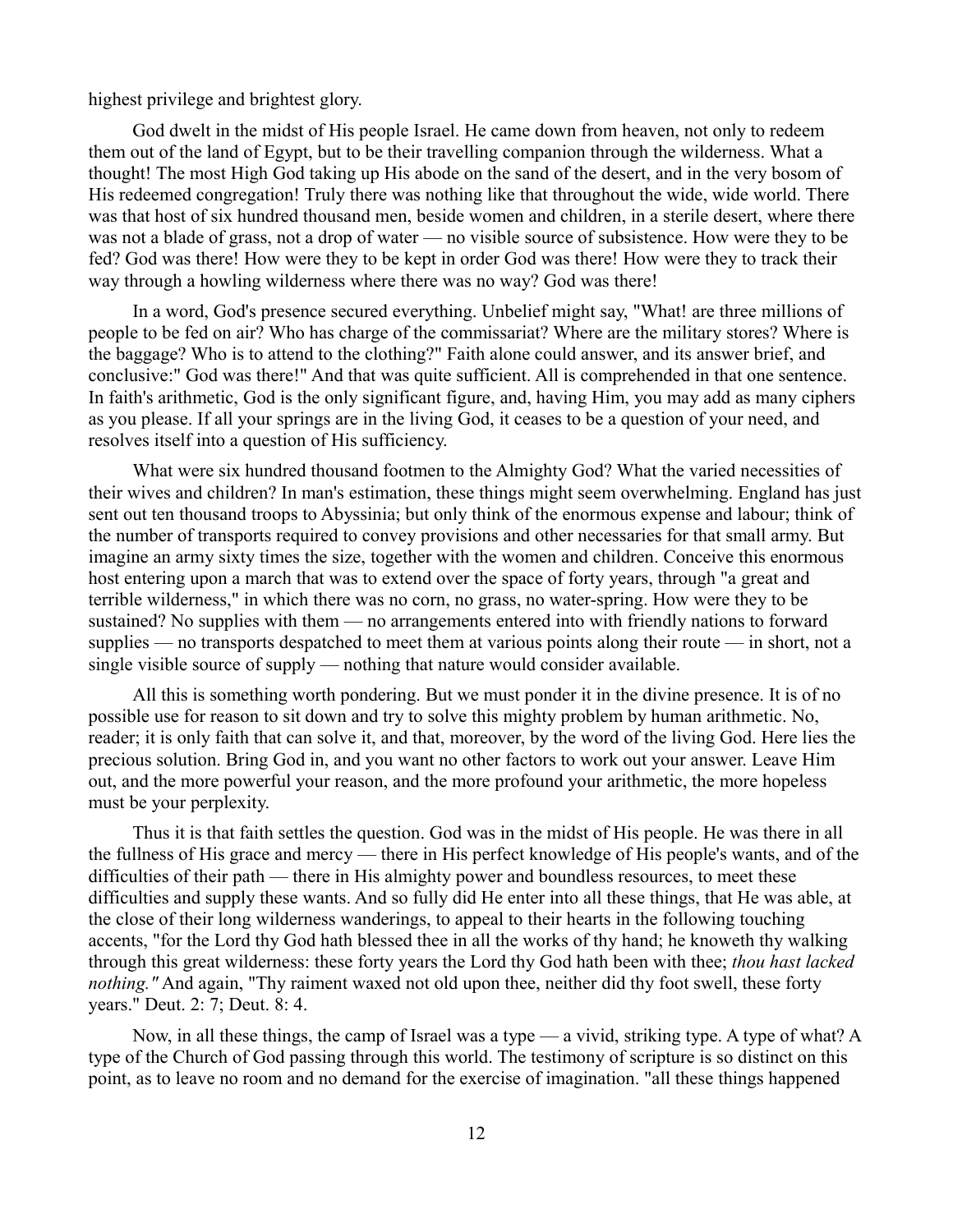unto them for ensamples; and they are written for our admonition, upon whom the ends of the world are come." 1 Cor. 10: 11.

Hence, therefore, we may draw near and gaze, with intense interest upon that marvellous spectacle, and seek to gather up the precious lessons which it is so eminently fitted to teach. and, oh, what lessons! Who can duly estimate them? Look at that mysterious camp in the desert, composed, as we have said, of warriors, workers, and worshippers! what separation from all the nations of the world! What utter helplessness! What exposure! What absolute dependence upon God! They had nothing could do nothing — could know nothing. They had not a morsel of food, nor a drop of water, but as they received it day by day from the immediate hand of God. When they retired to rest at night, there was not a single atom of provision for the morrow. There was no storehouse, no larder, no visible source of supply, nothing that nature could take any account of.

But God was there, and that, in the judgement of faith, was quite enough. *They were shut up to God.* This is the one grand reality. Faith owns nothing real, nothing solid, nothing true, but the one true, living, eternal God. Nature might cast a longing look at the granaries of Egypt, and see something tangible, something substantial there. Faith looks up to heaven and finds *all* its springs there.

Thus it was with the camp in the desert; and thus it is with the Church in the world. There was not a single exigency, not a single contingency, not a single need of any sort whatsoever, for which the Divine Presence was not an all-sufficient answer. The nations of the uncircumcised might look on and marvel. They might, in the bewilderment of blind unbelief, raise many a question as to how such a host could ever be fed, clothed, and kept in order. Most certainly they had no eyes to *see* how- it could be done. They knew not Jehovah, the Lord God of the Hebrews; and therefore to tell them that He was going to undertake for that vast assembly would indeed seem like idle tales.

And so it is now, in reference to the assembly of God, in this world, which may truly be termed a moral wilderness. Looked at from God's point of view, that assembly is not of the world; it is in complete separation. It is as thoroughly apart from the world, as the camp of Israel was apart from Egypt. The waters of the Red Sea rolled between that camp and Egypt; and the deeper and darker waters of the death of Christ roll between the Church of God and this present evil world. It is impossible to conceive separation more complete. "They," says our Lord Christ, "are not of the world, even as I am not of the world." John 17.

Then, as to entire dependence; what can be more dependent than the church of God in this world? She has nothing in or of herself. She is set down in the midst of a moral desert, a dreary waste, a vast howling wilderness, in the which there is literally nothing on which she can live. There is not one drop of water, not a single morsel of suited food for the Church of God, throughout the entire compass of this world.

So also as to the matter of exposure to all sorts of hostile influences. Nothing can exceed it. There is not so much as one friendly influence. All is against her. She is in the midst of this world like an exotic plant belonging to a foreign clime, and set down in a sphere where both the soil and the atmosphere are uncongenial.

Such is the Church of God in the world — a separated — dependent — defenceless thing, wholly cast upon the living God. It is calculated to give great vividness, force, and clearness to our thoughts about the Church, to view it as the antitype of the camp in the desert; and that it is in no wise fanciful or far-fetched to view it thus, 1 Corinthians 10: 11 does most clearly show. We are fully warranted in saying that what the camp of Israel was literally, that the Church is morally and spiritually. And, farther, that what the wilderness was literally to Israel, that the world is, morally and spiritually, to the Church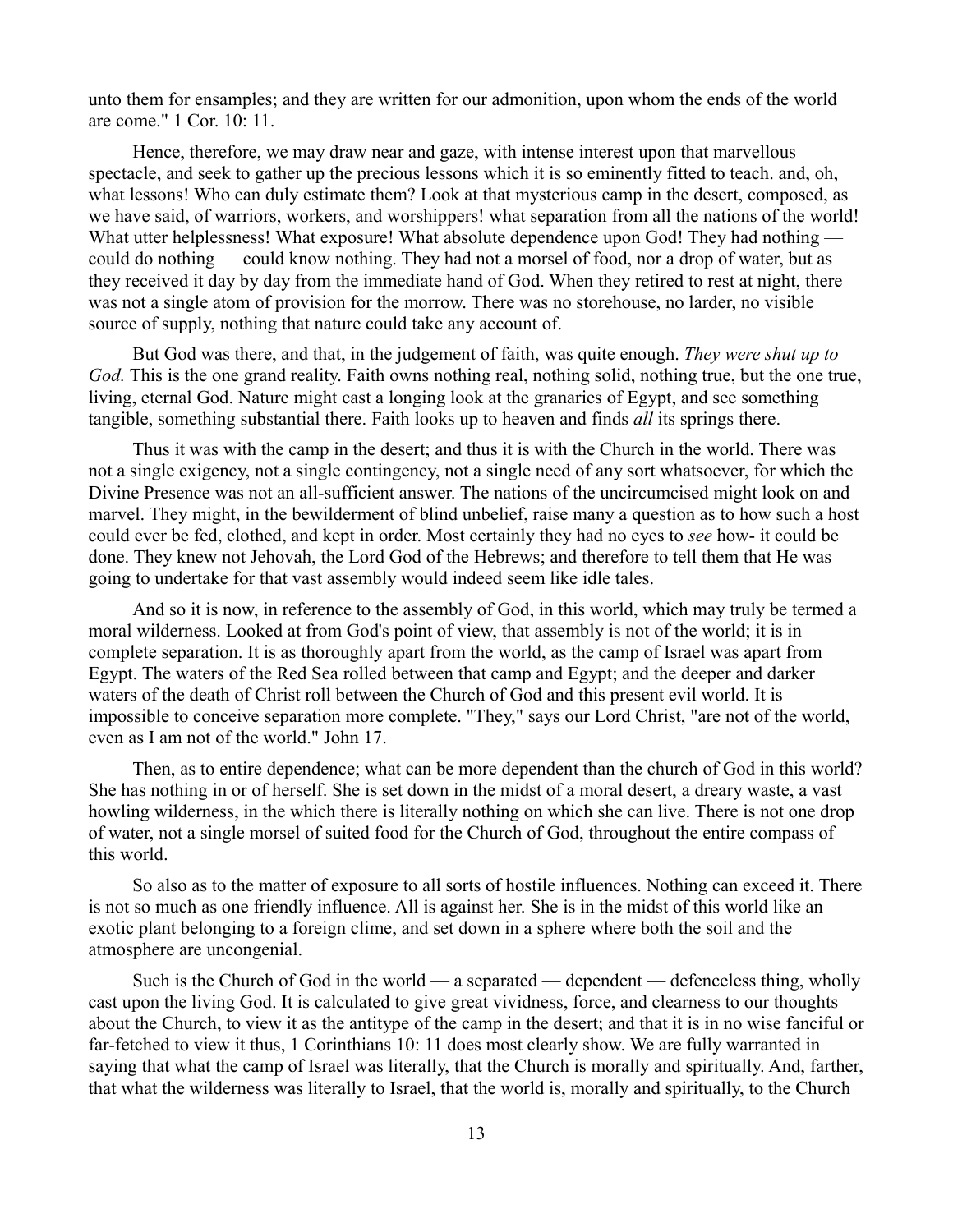of God. The wilderness was the sphere of Israel's toil and danger, not of their supplies or their enjoyment; and the world is the sphere of the Church's toil and danger, not of its supplies or its enjoyment.

It is well to seize this fact, in all its moral power. The assembly of God in the world, like "the congregation in the wilderness," is wholly cast upon the living God. we speak, be it remembered, from the divine standpoint — of what the Church is in God's sight. Looked at from man's point of view looked at as she is, in her own actual practical state, it is, alas! another thing. We are now only occupied with the normal, the true, the divine idea of God's assembly is this world.

And let it not be forgotten, for one moment, that, as truly as there was a camp in the desert, of old — a congregation in the wilderness — so truly is there the Church of God, the body of Christ, in the world now. Doubtless, the nations of the world knew little, and cared less, about that congregation of old; but that did not weaken or touch the great living fact. So now, the men of the world know little and care less about the assembly of God — the body of Christ; but that, in no wise, touches the grand living truth that there is such a thing actually existing in this world, and has been ever since the Holy Ghost descended on the day of Pentecost. True, the congregation, of old, had its trials, its conflicts, its sorrows, its temptations, its strifes, its controversies — its internal commotions — its numberless and nameless difficulties, calling for the varied resources that were in God — the precious ministrations of prophet, priest, and king which God had provided; for, as we know, Moses was there as "king in Jeshurun," and as the prophet raised up of God; and Aaron was there to exercise all the priestly functions.

But, in spite of all these things that we have named — in spite of the weakness, the failure, the sin, the rebellion, the strife — still there was the striking fact, to be taken cognisance of by men, by devils, and by angels, namely, a vast congregation, amounting to something like three millions of people (according to the usual mode of computation) journeying through a wilderness, wholly dependent upon an unseen arm, guided and cared for by the eternal God, whose eye was never for one moment withdrawn from that mysterious typical host; yea, He dwelt in their midst, and never left them, in all their unbelief, their forgetfulness, their ingratitude, and rebellion. God was there to sustain and guide, to guard and keep them day and night. He fed them with bread from heaven, day by day; and He brought them forth water out of the flinty rock.

This, assuredly, was a stupendous fact — a profound mystery. God had a congregation in the wilderness — apart from the nations around, shut up to Himself. It may be the nations of the world knew nothing, cared nothing, thought nothing, about this assembly. It is certain the desert yielded nothing in the way of sustenance or refreshment. There were serpents and scorpions — there were snares and dangers — drought, barrenness, and desolation. But there was that wonderful assembly maintained in a manner that baffled and confounded human reason.

And, reader, remember this was a type. A type of what? a type of something that has been in existence for over eighteen centuries; is in existence still; and shall be in existence until the moment that our Lord Christ rises from His present position, and descends into the air. In one word, a type of the Church of God in the world. How important to recognise this fact! How sadly it has been lost sight of! How little understood even now! and yet every Christian is solemnly responsible to recognise, and practically to confess it. There is no escaping it. Is it true that there is something in this world, at this very moment, answering to the camp in the desert? Yes, verily; there is, in very truth, the Church in the wilderness. There is an assembly passing through this world, just as the literal Israel passed through the literal desert and, moreover, the world is, morally and spiritually, to that Church what the desert was,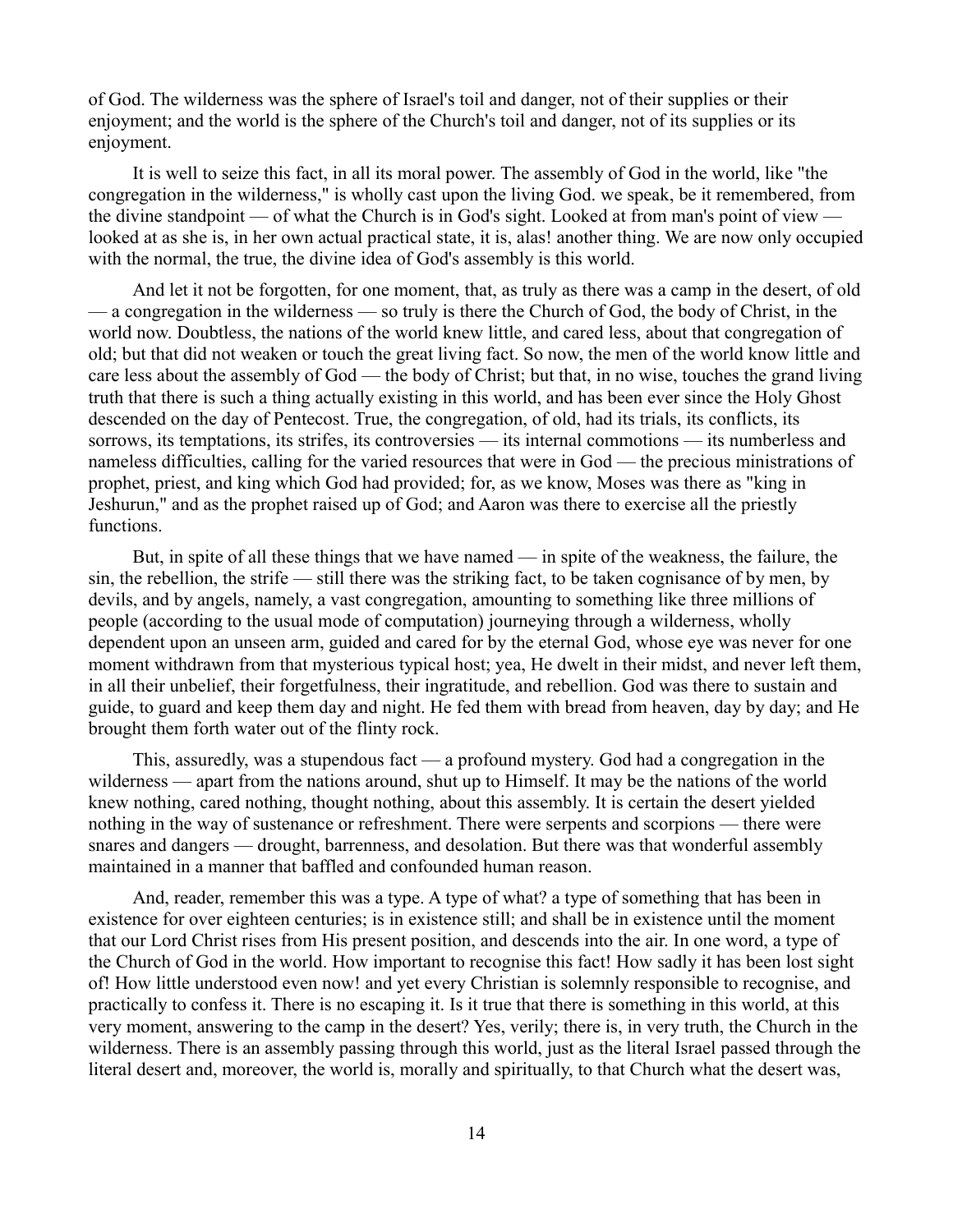literally and practically, to Israel of old. Israel found no springs in the desert; and the Church of God should find no springs in the world. If she does, she proves false to her Lord. Israel was not of the desert, but passing through it; and the Church of God is not of the world, but passing through it.

If this be thoroughly entered into by the reader, it will show him the place of complete separation which belongs to the Church of God as a whole, and to each individual member thereof. The Church, *in God's view of her,* is as thoroughly marked off from this present world, as the camp of Israel was marked off from. the surrounding desert. There is as little in common between the Church and the world, as there was between Israel and the sand of the desert. The most brilliant attractions and bewitching fascinations of the world are to the Church of God what the serpents and scorpions, and the ten thousand other dangers of the wilderness, were to Israel.

Such is the divine idea, of the Church; and it is with this idea that we are now occupied. Alas! alas! how different it is with that which calls itself the Church! But we want the reader to dwell, for the present, on the true thing. We want him to place himself, by faith, at God's standpoint, and view the Church from thence. It is only by so doing that he can have anything like a true idea of what the Church is, or of his own personal responsibility with respect to it. God has a Church in the world. There is a body now on the earth, indwelt by God the Spirit, and united to Christ the Head. This Church — this body — is composed of all those who truly believe on the Son of God, and who are united by the grand fact of the presence of the Holy Ghost.

And, be it observed, this is not a matter of opinion - a certain thing which we may take up or lay down at pleasure. It is a divine fact. It is a grand truth, whether we will hear or whether we will forbear. The Church is an existing thing, and we, if believers, are members thereof. We cannot avoid this. We cannot ignore it. We are actually in the relationship — baptised into it by the Holy Ghost. It is as real and as positive a thing as the birth of a child into a family. The birth has taken place, the relationship is formed, and we have only to recognise it, and walk in the sense of it, from day to day. The very moment in the which a soul is born again — born from above, and sealed by the Holy Ghost — he is incorporated into the body of Christ. He can no longer view himself as a solitary individual — an independent person — an isolated atom; he is a member of a body, just as the hand or the foot is a member of the human body. He is a member of *the* Church of God, and cannot, properly or truly, be a member of anything else. How could my arm be a member of any other body? And, on the same principle, we may ask, how could a member of the body of Christ be a member of any other body?

What a glorious truth is this respecting the Church of God — the antitype of the camp in the desert, "the congregation in the wilderness!" What a fact to be governed by! There is such a thing as the Church of God, amid all the ruin and the wreck, the strife and the discord, the confusion and division, the sects and parties. This surely is a most precious truth. But not only is it most precious, it is also most practical and formative. We are as bound to recognise, by faith, this Church in the world, as the Israelite was bound to recognise, by sight, the camp in the desert. There was one camp, one congregation, and the true Israelite belonged thereto; there is one Church — one body, and the true Christian belongs to it.

But how is this body organised? By the Holy Ghost, as it is written, "By one Spirit are we all baptised into one body." (1 Cor. 12: 13.) How is it maintained? By its living Head, through the Spirit, and by the word, as it is written, "No man ever yet hated his own flesh; but nourisheth and cherisheth it, even as the Lord the church." (Eph. 5: 29) Is not this enough? Is not the Lord Christ sufficient? Doth not the Holy Ghost suffice? Do we want anything more than the varied virtues that are lodged in the name of Jesus? Are not the gifts of the eternal Spirit quite sufficient for the growth and maintenance of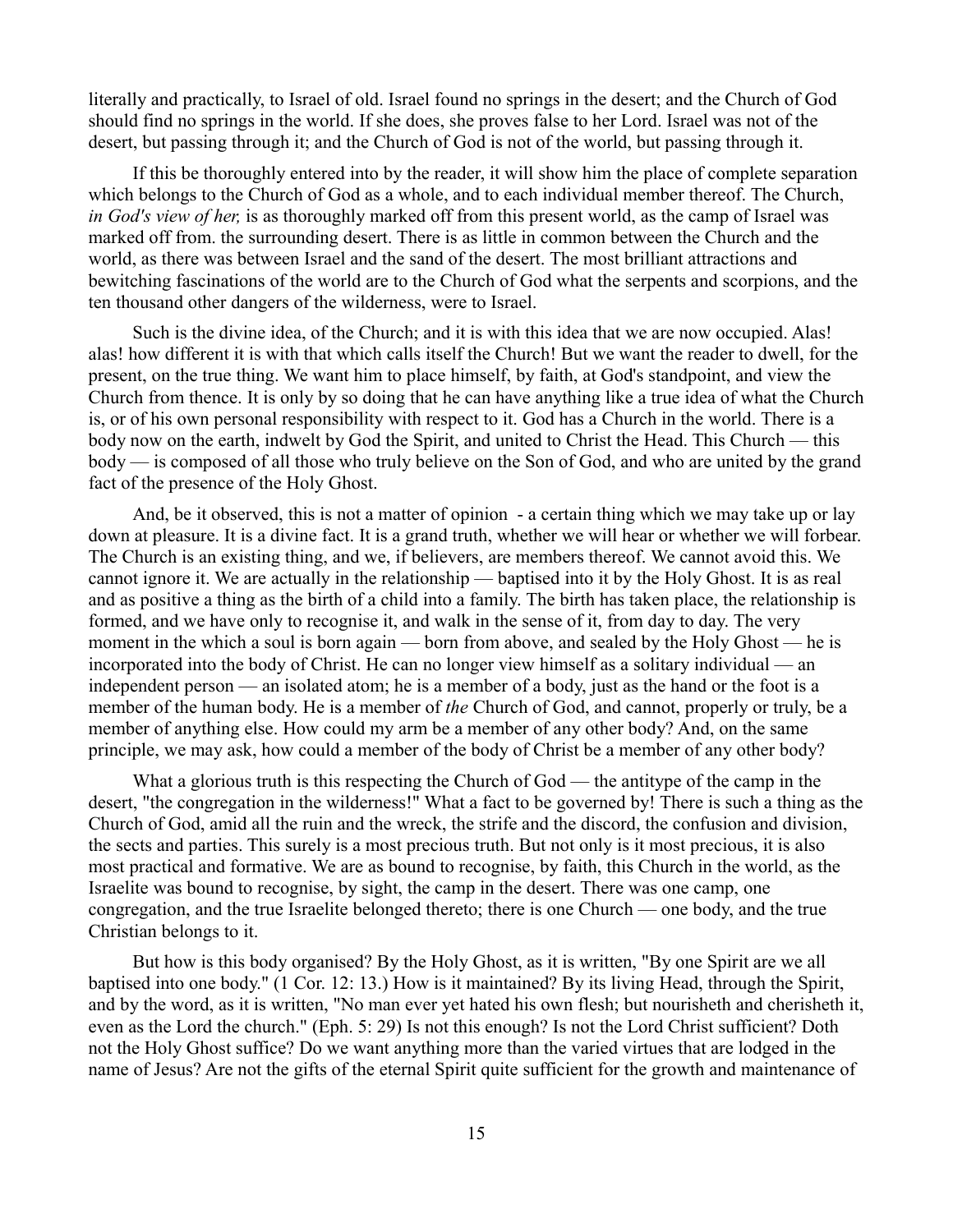the Church of God? Doth not the fact of the Divine presence in the Church secure all that the Church can possibly need? Is it not sufficient for the exigence of every hour!" Faith says, and says it with emphasis and decision — "Yes!" Unbelief — human reason, says, "No! we want a great many things as well." What is our brief reply! Simply this, "If God be not sufficient, we know not whither to turn. If the name of Jesus doth not suffice, we know not what to do. If the Holy Ghost cannot meet all our need, in communion, in ministry, and in worship, we know not what to say."

It may, however, be said that "Things are not as they were in apostolic times. the professing church has failed; Pentecostal gifts have ceased; the palmy days of the Church's first love have passed away; and therefore we must adopt the best means in our power for the organisation and maintenance of our churches." To all this we reply, "God has not failed. Christ the Head of the Church has not failed. The Holy Spirit has not failed. Not one jot or tittle of God's word has failed." This is the true ground of faith. "Jesus Christ is the same yesterday, to-day, and for ever." He has said, "Lo, I am with you." How long! During the days of first love? during apostolic times? so long as the Church shall continue faithful? No; "I am with you *always*, even unto the end of the age." (Matt. 28) So also, at an earlier moment when, for the first time in the whole canon of scripture, the Church, properly so called, is named, we have those memorable words," On this rock [the Son of the living God] I will build my church, and the gates of hell shall not prevail against it." Matthew 16.

Now, the question is," Is that Church on the earth at this moment?" Most assuredly. It is as true that there is a Church now on this earth, as that there was a camp in the desert of old. Yes; and as truly as God was in that camp to meet every exigence, so truly is He, now, in the Church to order and guide in everything, as we read, "Ye are builded together for an habitation of God through the Spirit." (Eph. 2) This is quite sufficient. All we want is to lay hold, by a simple faith, of this grand reality. The name of Jesus is as sufficient for all the exigencies of the Church of God as it is for the soul's salvation. The one is as true as the other. "Where two or three are gathered together in (or, unto) my name, there am I in the midst." (Matt. 18.) Has this ceased to be true? And if not, is not Christ's presence quite enough for His Church? Do we need to set about planning or working for ourselves in church matters? No more than in the matter of the soul's salvation. What do we say to the sinner? Trust Christ. 'What do we say to the saint? Trust Christ. What do we say to an assembly of saints, few or many! Trust Christ. Is there anything that He cannot manage? "Is there a thing too hard for Him?" Has His treasury of gift and grace become exhausted? Is He not able to supply ministerial gifts? Can He not furnish evangelists, pastors, and teachers? Can He not perfectly meet all the manifold necessities of His Church in the wilderness? If not, where are we? What shall we do: Whither shall we turn? What had the congregation of old to do? To look to Jehovah. For everything? Yes, for everything; for food, for water, for clothing, for guidance, for protection, for all. All their springs were in Him. Must we turn to some one else? Never. Our Lord Christ is amply sufficient, in spite of all our failure and ruin, our sin and unfaithfulness. He has sent down the Holy Ghost, the blessed Paraclete, to dwell with and in His people — to form them into one body, and unite them to their living Head in heaven. He is the power of unity, of communion, of ministry, and of worship. He has not left us, and He never will. Only let as trust Him; let us use Him; let us give Him room to act. Let us carefully guard against everything that might tend to quench, to hinder, or to grieve Him. Let us acknowledge Him, in His own proper place in the assembly, and yield ourselves, in all things, to His guidance and authority.

Here, we are persuaded, lies the true secret of power and blessing. Do we deny the ruin? How could we? Alas! alas! it stands forth as a fact too palpable and glaring to admit of denial. Do we seek to deny our share in the ruin — our folly and sin? Would to God we felt it more deeply! But shall we add to our sin by denying our Lord's grace and power to meet us in our folly and ruin? Shall we forsake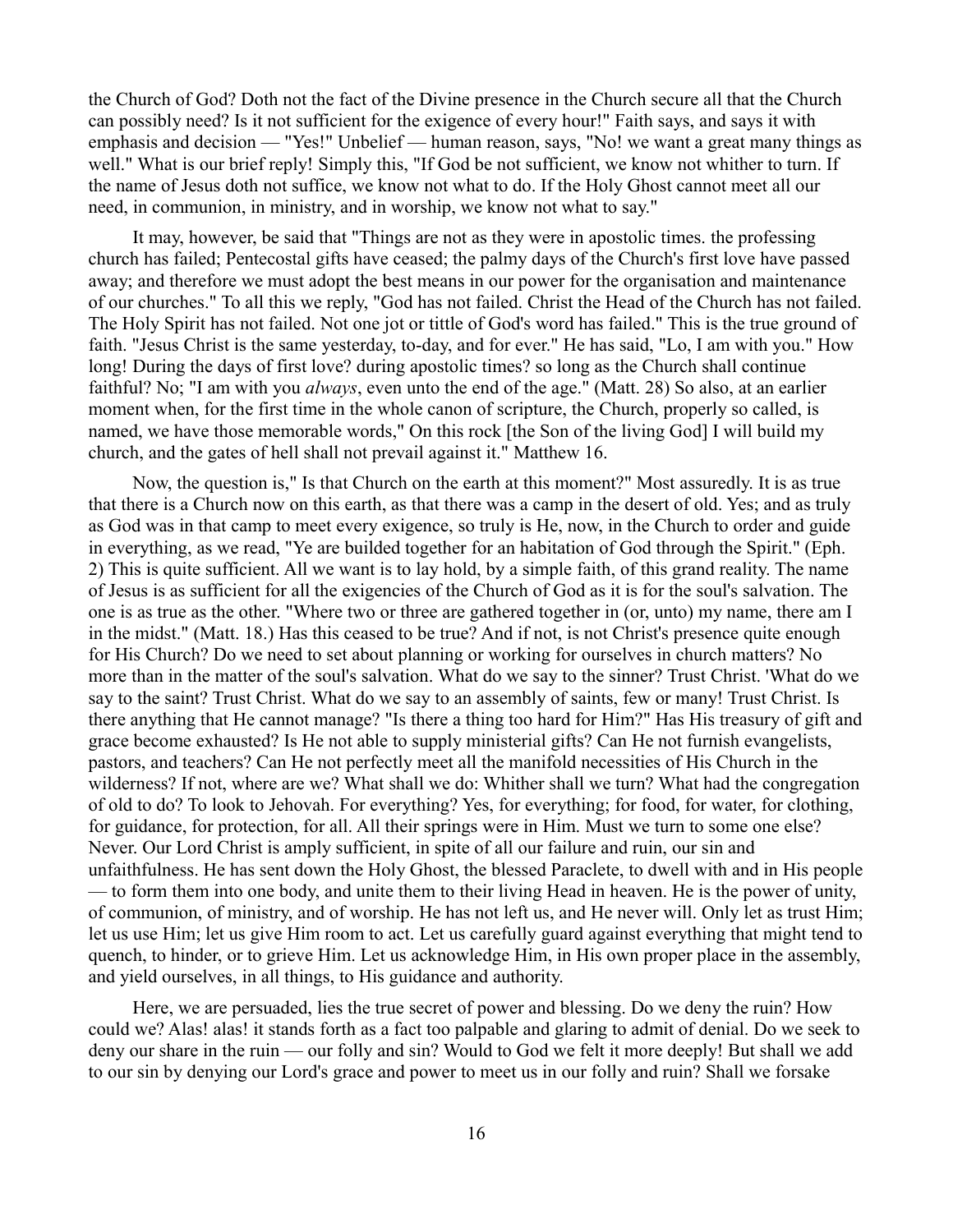Him, the fountain of living waters, and hew out for ourselves broken cisterns that can hold no water? Shall we turn from the Rock of Ages and lean upon the broken reeds of our own devising? God forbid! Rather let the language of our hearts be, as we think of the name of Jesus,

"Salvation in that name is found,

Cure for my grief and care;

A healing balm for every wound,

*all, all I want is There."*

But let not the reader suppose that we want to lend the smallest countenance to ecclesiastical pretension. We perfectly abhor any such thing. We look upon it as utterly contemptible. We believe we cannot possibly take too low a place. A low place and a lowly spirit are what alone become us in view of our common sin and shame. All we seek to maintain is this, the all sufficiency of the name of Jesus for all the exigencies of the Church of God, at all times, and under all circumstances. There was all power in that name in apostolic times; and why not now? Has any change passed over that glorious name? No, blessed be God! Well then it is sufficient for us, at this moment, and all we want is to confide in it fully, and to show that we so confide by discarding thoroughly every other ground of confidence, and coming out, with bold decision, to that peerless and precious name. He has, blessed be His name, come down to the smallest congregation — the smallest plurality, inasmuch as He has said," Where two or three are gathered together in my name, there am I." Does this still hold good? Has it lost its power? Does it no longer apply? Where has it been repealed?

Oh! Christian reader, we call upon you, by every argument which ought to weigh with your heart, to give your cordial assent and consent to this one eternal truth, namely, *The all-sufficiency of the name of the Lord Jesus Christ for the assembly of God, in every possible condition in which it can be found, throughout its entire history*\* We call upon you not merely to hold this as a true theory, but, to confess it practically and then, assuredly, you will taste the deep blessedness of the presence of Jesus in the outside place — a blessedness which must be tasted in order to be known; But, when once really tasted, it can never be forgotten or surrendered for anything beside.

{\*In using the expression, "The all-sufficiency of the name of the Lord Jesus Christ," we understand by it all that is secured to His people in that name — life; righteousness; acceptance; the presence of the Holy Ghost with all His varied gifts: a divine centre or gathering point. In a word, we believe that everything that the Church can possibly need, for time or eternity, is comprehended in that one glorious name, The Lord Jesus Christ.}

But we had no intention of pursuing the foregoing line of thought so far, or of penning such a lengthened introduction to the section of our book which lies open before us, and to which we shall now invite the reader's particular attention.

On looking attentively at "the congregation in the wilderness" (Acts 7: 38), we find it composed of three distinct elements, namely, *warriors, workers, and worshippers*. There was a *nation* of warriors, a tribe of *workers*, a *family* of worshippers or priests. We have glanced at the first of these and seen each one according to his "pedigree," taking up his position by his "standard," according to the direct appointment of Jehovah; and we shall now dwell for a few moments on the second, and see each one at his work and service, according to the same appointment. we have considered the warriors; let us meditate on the workers.

The Levites were distinctly marked off from all the other tribes, and called to a very specific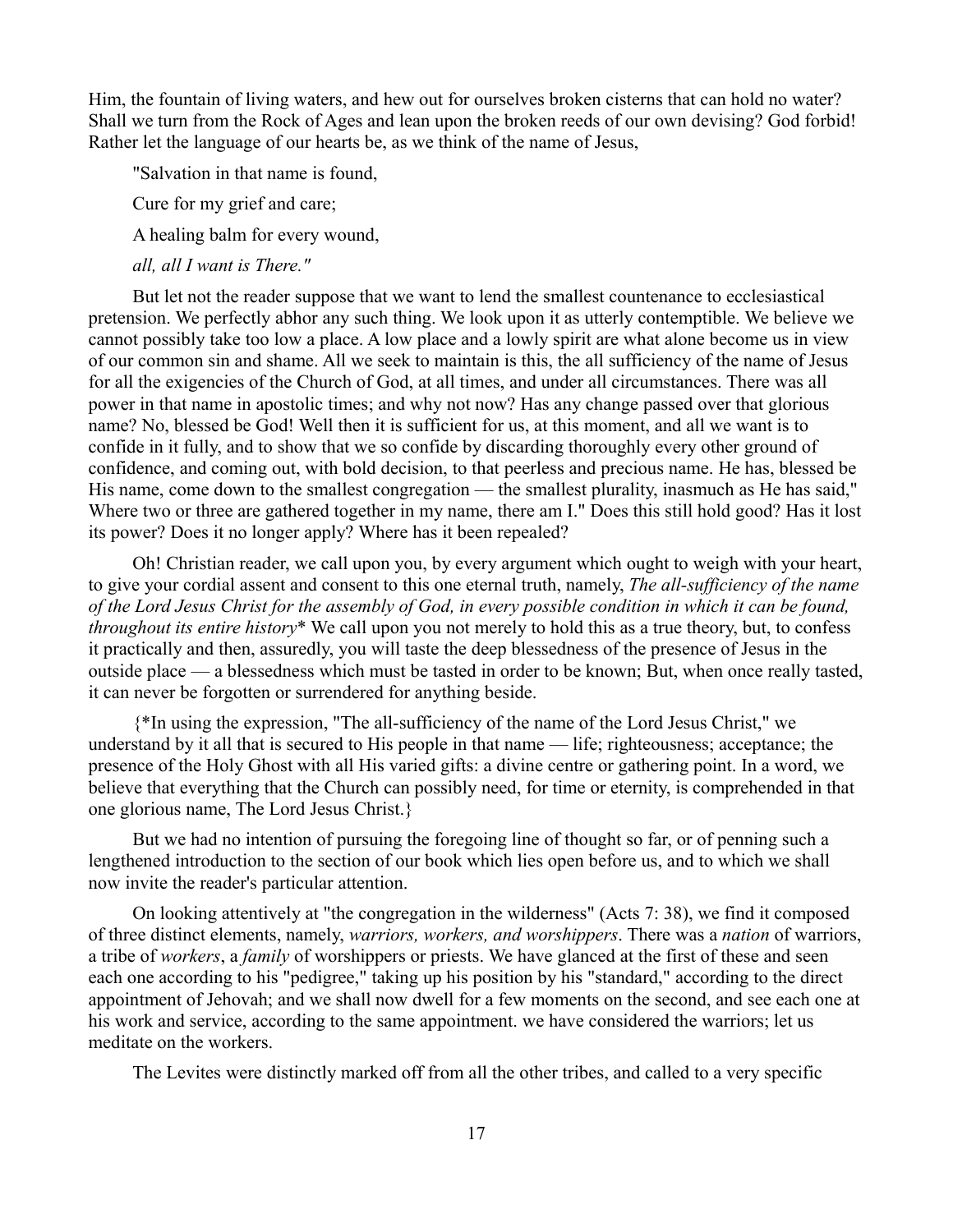place and service. Thus we read of them, "But the Levites after the tribe of their fathers were not numbered among them. For the Lord had spoken unto Moses, saying, Only thou shalt not number the tribe of Levi, neither take the sum of them among the children of Israel. But thou shalt appoint the Levites over the tabernacle of testimony, and over all the vessels thereof, and over all things that belong to it: they shall bear the tabernacle, and all the vessels thereof; and they shall minister unto it, and shall encamp round about the tabernacle. And when the tabernacle setteth forward, the Levites shall take it down; and when the tabernacle is to be pitched, the Levites shall set it up: and the stranger that cometh nigh shall be put to death. and the children of Israel shall pitch their tents, every man by his own camp, and every man by his own standard, throughout their hosts. But the Levites shall pitch round about the tabernacle of testimony, that there be no wrath upon the congregation of the children of Israel: and the Levites shall keep the charge of the tabernacle of testimony." (Num. 1: 47-53.) And again we read, "But the Levites were not numbered among the children of Israel, as the Lord commanded Moses." Num. 2: 33.

But why the Levites? why was this tribe specially marked off from all the others, and set apart for so holy and elevated a service? Was there any special sanctity or goodness about them to account for their being so distinguished? Not by nature, certainly, nor yet by practice, as we may see by the following words "Simeon and Levi are brethren; instruments of cruelty are in their habitations. O, my soul, come not thou into their secret; unto their assembly, mine honour, be not thou united: for *in their anger they slew a man,* and in their self-will they digged down a wall. Cursed be their anger, for it was fierce; and their wrath, for it was cruel: I will divide them in Jacob, and scatter them in Israel." Genesis 49.Such was Levi by nature and by practice — self-willed, fierce, and cruel. How remarkable that such an one should be singled out and brought into a place of such high and holy privilege! Surely we may say it was grace from first to last. It is the way of grace to take up the very worst cases. It stoops to the lowest depths and gathers up its brightest trophies from thence. "This is a faithful saying, and worthy of all acceptation, that Christ Jesus came into the world to save sinners, of whom I am chief." (2 Tim. 1: 16) "Unto me, who am less than the least of all saints, is this grace given, that I should preach among the Gentiles the unsearchable riches of Christ." Ephesians 3.

But how striking the language, "O, my soul, come not thou into their secret; unto their assembly, mine honour, be not thou united." God is of purer eyes than to behold evil, and cannot look on iniquity. God could not come into Levi's secret, or be united unto his assembly. That was impossible. God could have nought to do with self-will, fierceness, and cruelty. But yet He could bring Levi into His secret, and unite him to His assembly. He could take him out of his habitation, wherein were instruments of cruelty, and bring him into the tabernacle to be occupied with the holy instruments and vessels that were there. This was grace — free, sovereign grace; and herein must be sought the basis of all Levi's blessed and elevated service. So far as he was personally concerned there was an immeasurable distance between him and a holy God — a chasm which no human art or power could bridge. A holy God could have nothing to do with self-will fierceness, and cruelty; but a God of grace could have to do with Levi. He could visit such an one in sovereign mercy, and raise him up from the depths of his moral degradation, and bring him into a place of nearness to Himself.

And oh what a marvellous contrast between Levi's position by nature, and his position by grace! between the instruments of cruelty and the vessels of the sanctuary! between Levi in Genesis 34 and Levi in Numbers 3 and 4.

But let us look at the mode of God's dealing with Levi — the ground on which he was brought into such a place of blessing. In doing this, it will be needful for us to refer to Numbers 8, and there we are let into the secret of the whole matter. We shall see that there was, and could be, no allowance of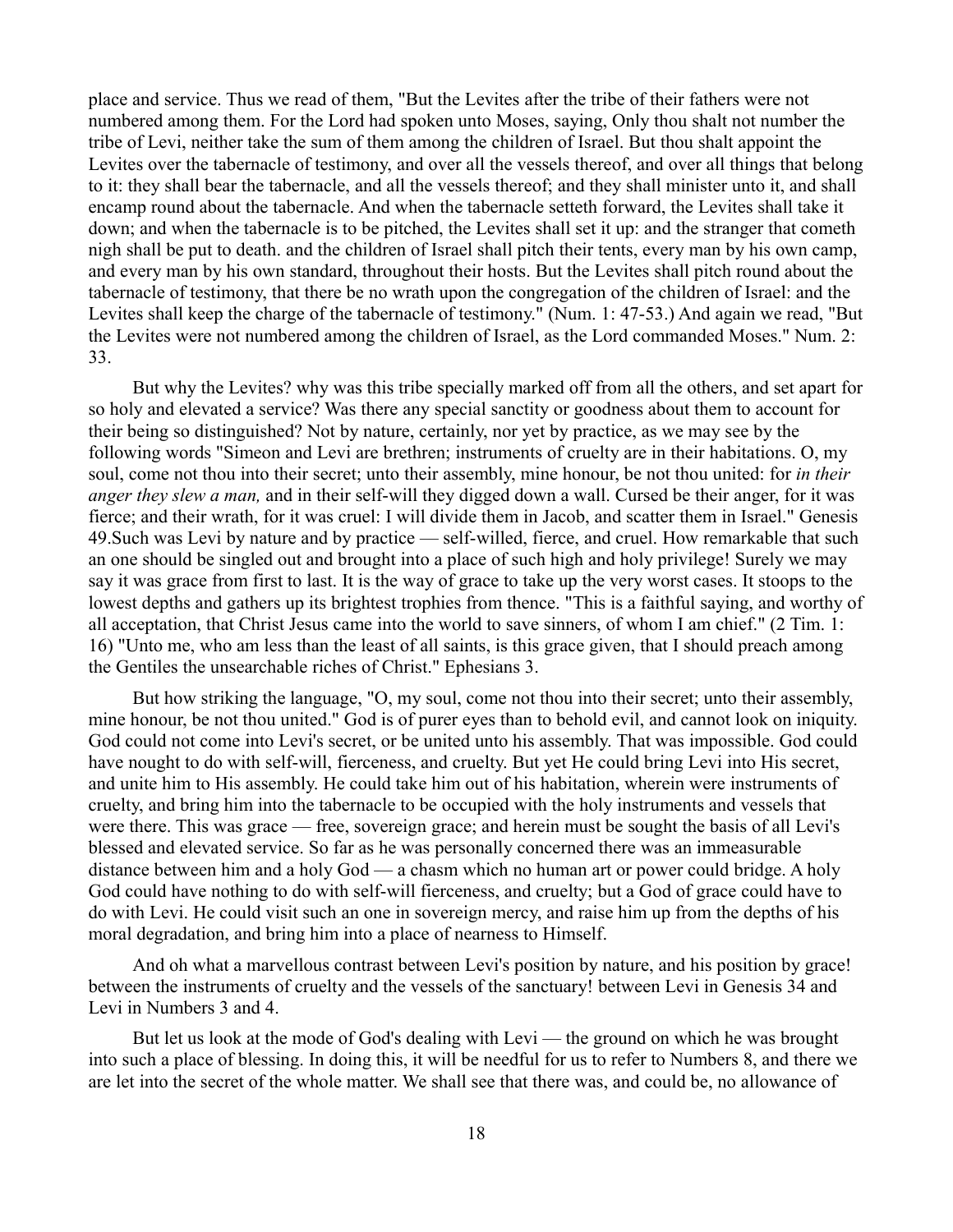anything that belonged to Levi, no sanction of any of his ways; and yet there was the most perfect display of grace — grace reigning through righteousness. We speak of the type and its significance. We do so in view of that statement already referred to: "Now all these things happened unto them for types." It is not a question of how far the Levites saw through these things. This is not at all the point. We are not to ask, What did the Levites see in God's dealings with them? But, What do we learn?

"And the Lord spake unto Moses, saying, Take the Levites from among the children of Israel, and cleanse them. And thus shalt thou do unto them, to cleanse them: sprinkle water of purifying upon them, and let them shave all their flesh, and let them wash their clothes, and so make themselves clean." Num. 8: 5-7.

Here we have, in type, the only divine principle of cleansing. It is the application of death to nature and all its habits. It is the word of God brought to bear upon the heart and conscience, in a living way. Nothing can be more expressive than the double action presented in the above passage. Moses was to sprinkle water of purifying upon them; and then they were to shave off all their hair, and wash their garments. There is great beauty and precision here. Moses, as representing the claims of God, cleanses the Levites according to those claims; and they, being cleansed, are able to bring the sharp razor to bear upon all that was the mere growth of nature, and to wash their garments, which expresses, in typical form, the cleansing their habits according to the word of God. This was God's way of meeting all that appertained to Levi's natural state — the self-will, the fierceness, and the cruelty. the pure water and the sharp razor were called into action-the washing and shaving had to go on, ere Levi was fit to approach the vessels of the sanctuary.

Thus it is in every case. There is, there can be, no allowance of nature among God's workers. There never was a more fatal mistake than to attempt to enlist nature in the service of God. It matters not how you may endeavour to improve or regulate it. It is not improvement, but death that will avail. It is of the very last possible importance for the reader to lay hold, with clearness and force, of this great practical truth. Man has been weighed in the balance and found wanting. The plummet has been applied to him, and he has been found crooked. It is of no possible use seeking to reform. Nothing will do save the water and the razor. God has closed up man's history. He has brought to an end in the death of Christ. The first grand fact that the Holy Ghost presses upon the human conscience is, that God has delivered His solemn verdict upon human nature, and that each one must accept that verdict against himself personally. It is not a matter of opinion, or a matter of feeling. A person may say, "I do not see, or I do not feel, that I am so bad as you seem to make out." We reply, That does not affect the question in the least. God has declared His judgement about us, and it is man's first duty to fall in with, and bow to that. Of what use would it have been for Levi to say that he did not agree with what God's word had said about him Would that — could that, have altered the question as to him? In no wise. The divine record remained the same whether Levi felt it or not; but clearly, it was the first step in wisdom's pathway to bow down under the weight of that record.

All this is expressed, in type, in the "water" and the "razor'' the "washing" and the "shaving." Nothing could be more significant or impressive. These acts set forth the solemn truth of the sentence of death upon nature, and the execution of judgement upon all that nature produces.

And what, let us ask, is the meaning of the initiatory act of Christianity — the act of baptism? Does it not set forth the blessed fact that "our old man" — our fallen nature — is completely set aside, and that we are introduced into an entirely new position Truly so. And how do we use the razor? By rigid self-judgment, day by day; by the stern disallowance of all that is of nature's growth. This is the true path for all God's workers in the wilderness. When we look at Levi's conduct at Shechem, in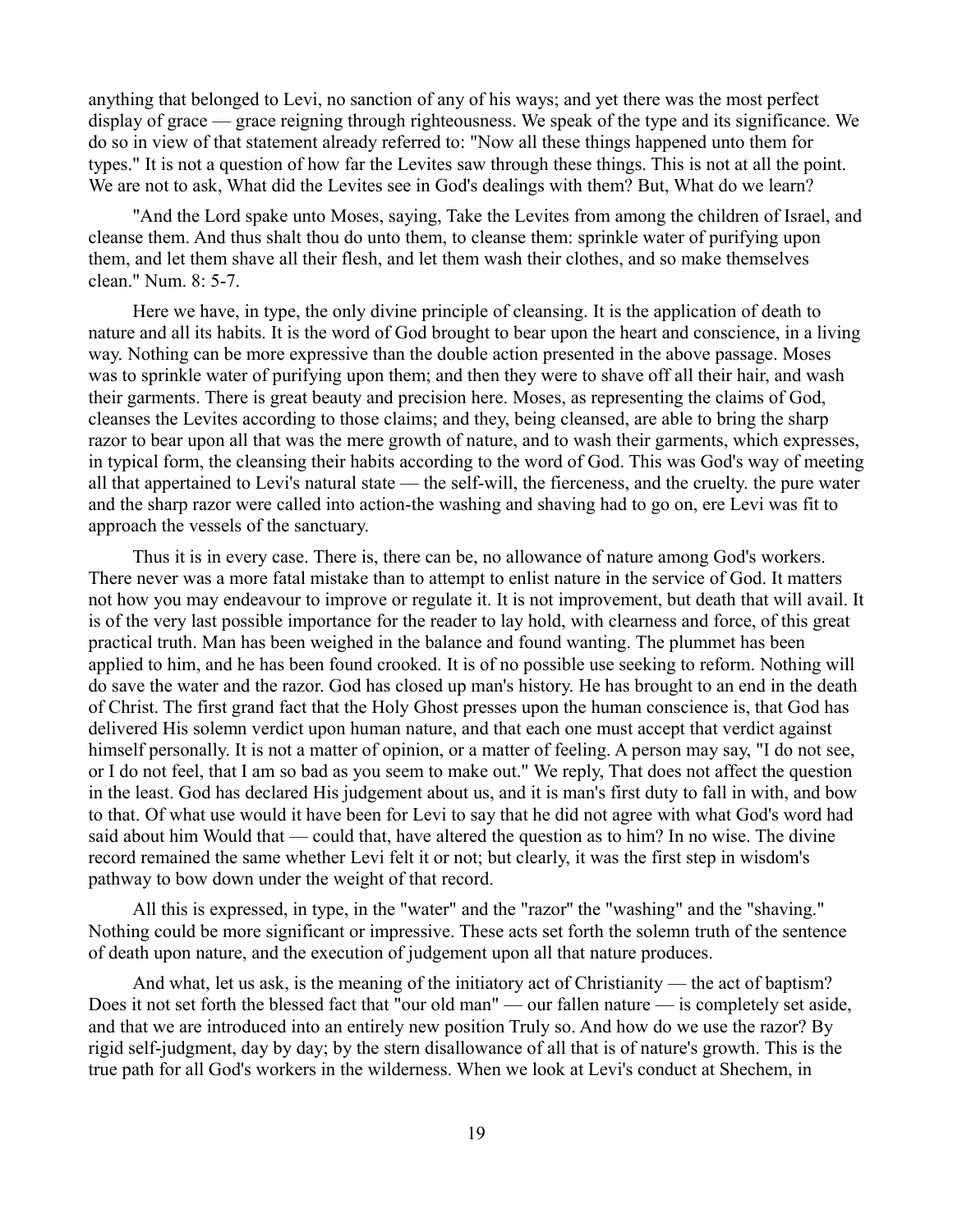Genesis 34, and the record concerning him in Genesis 49, we may ask, How can such an one ever be allowed to carry the vessels of the sanctuary? The answer is, Grace shines in Levi's call; and holiness shines in Levi's cleansing. He was called to the work, according to the riches of divine grace; but he was fitted for the work according to the claims of divine holiness.

Thus it must be with all God's workers. We are most thoroughly convinced that we are fit for God's work just so far as nature is brought under the power of the cross, and the sharp razor of selfjudgment. Self-will can never be made available in the service of God; nay, it must be set aside, if we would know what true service is. There is, alas! A large amount of what which passes for service which, if judged in the light of the divine presence, would be seen to be but the fruit of a restless will. This is most solemn, and demands our most earnest attention. We cannot exercise too severe a censorship over ourselves, in this very thing. The heart is so deceitful that we may be led to imagine that we are doing the Lord's work, when, in reality, we are only pleasing ourselves. But, if we would tread the path of true service, we must seek to be, more and more, apart from nature. The self-willed Levi must pass through the typical process of washing and shaving, ere he can be employed in that elevated service assigned him by the direct appointment of the God of Israel.

But, ere proceeding to examine particularly the work and service of the Levites, we must look for a moment at a scene in Exodus 32, in which they act a very prominent and a very remarkable part. We allude, as the reader will at once perceive, to the golden calf. During the absence of Moses, the people so completely lost sight of God and His claims as to set up a molten calf and bow down thereto. This terrible act called for summary judgement. "And when Moses saw that the people were naked; (for Aaron had made them naked to their shame among their enemies:) then Moses stood in the gate of the camp, and said, Who is on the Lord's side? let him come unto me. And all the sons of Levi gathered themselves together unto him. and he said unto them, Thus saith the Lord God of Israel, Put every man his sword by his side, and go in and out from gate to gate throughout the camp, and slay every man his brother, and every man his companion, and every man his neighbour. And the children of Levi did according to the word of Moses: and there fell of the people that day about three thousand men. For Moses had said, Consecrate yourselves to-day to the Lord, even every man upon his son, and upon his brother; that he may bestow upon you a blessing this day." Exodus 32: 25-29.

This was a testing moment. It could not be otherwise, when this great question was pressed home upon the heart and conscience, "*Who is on the Lord's side?"* nothing could be more searching. The question was not, "Who is willing to work?' No! it was a far deeper and more searching question. It was not who will go here or there — do this or that? There might be a vast amount of doing and going, and, all the while, it might be but the impulse of an unbroken will which, acting upon religious nature, gave an appearance of devotedness and piety imminently calculated to deceive oneself and others.

But to be "on the Lord's side" implies the surrender of one's own will — yea, the surrender of oneself, and this is essential to the true servant — the real workman. Saul of Tarsus was on this ground when he exclaimed, "Lord, what wilt *thou* have *me* to do?" What words, from the self-willed, fierce, and cruel persecutor of the Church of God!

"Who is on the Lord's side?" Reader, art thou? Search and see. Examine thyself closely. Remember, the question is not at all "What art thou doing?' No; it is far deeper. If thou art on the Lord's side, thou art ready for anything and everything. Thou art ready to stand still, or ready to go forward; ready to go to the right or to the left; ready to be active, and ready to be quiet; ready to stand on thy feet, and ready to lie on thy back. the grand point is this, namely, the surrender of thyself to the claims of another, and that other the Lord Christ.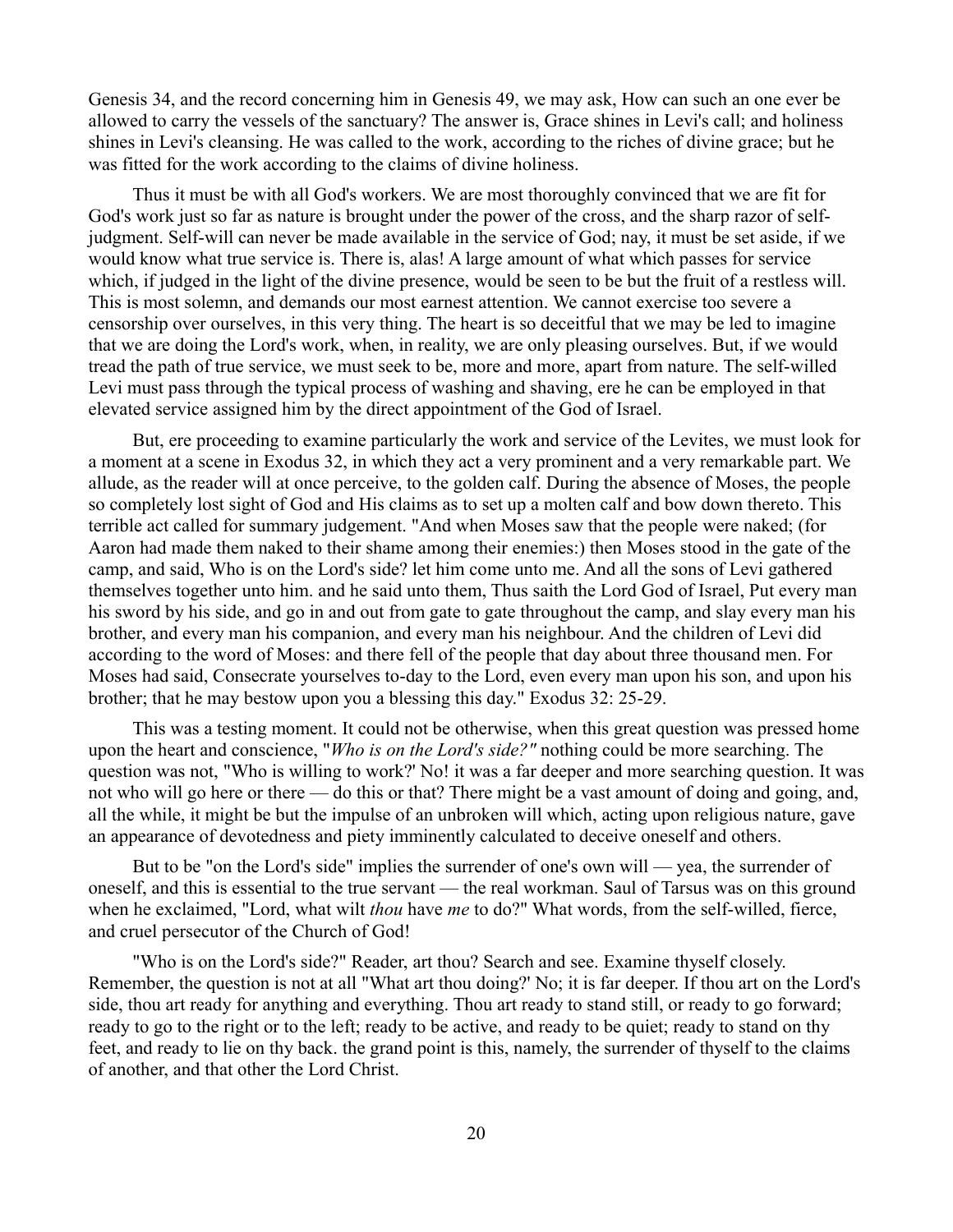This is an immense point. Indeed we know of nothing more important, at the present moment, than this searching question," Who is on the Lord's side?" We live in days of immense self-will. Man exults in his liberty. And this comes out, very prominently, in religious matters. Just as it was in the camp of Israel, in the days of the thirty-second of Exodus — the days of The golden calf. Moses was out of sight, and the human will was at work; the graving tool was called into operation. And what was the result? The molten calf; and when Moses returned, he found the people in idolatry and nakedness. Then came forth the solemn and testing question, "Who is on the Lord's side" This brought things to an issue, or rather it put people to the test. Nor is it other wise now. Man's will is rampant, and that too in matters of religion. Man boasts of his lights, of the freedom of his will, the freedom of his judgement. There is the denial of the Lordship of Christ; and therefore it behoves us to look well to it, and see that we really are taking sides with the Lord against ourselves; that we are in the attitude of simple subjection to His authority. Then we shall not be occupied with the amount or character of our service; it will be our one object to do the will of our Lord.

Now, to act thus under the Lord may often give an appearance of narrowness to our sphere of action; but with this we have nothing whatever to do. If a master tells his servant to stand in the hall, and not to stir until he rings the bell, what is the servant's duty? Clearly to stand still; nor should he be moved from this position or this attitude, even though his fellow-servants should find fault with his apparent inactivity and good-for-nothingness; he may rest assured his Master will approve and vindicate. This is enough for any true-hearted servant, whose one desire will ever be not so much to do a great deal, as to do the will of his Lord.

In a word, then, the question for the camp of Israel, in the day of the golden calf, and the question for the Church, in this day of human will, is this, "Who is on the Lord's side?" Momentous question! It is not, Who is on the side of religiousness, philanthropy, or moral reform? There may be a large amount of any or all of these things, and yet the will be thoroughly unbroken. Let us not forget this; nay, rather we should say, let us continually bear it in mind. We may be very zealous in promoting all the various schemes of philanthropy, religiousness, and moral reform, and, all the while, be ministering to self, and feeding self-will. This is a most solemn and weighty consideration; and it behoves us to give earnest heed to it. We are passing through a moment in the which man's will is being pampered with unparalleled diligence. We believe, most assuredly, that the true remedy for this evil will be found wrapped up in this one weighty question, "Who is on the Lord's side" There is immense practical power in this question. To be really on *the Lord's side* is to be ready for anything to which He may see fit to call us, no matter what. If the soul is brought to say, in real truth, "*Lord*, what wilt thou have me to do?" "Speak, *Lord*, for *thy servant heareth,"* then we are ready for everything. Hence, in the case of the Levites, they were called to "slay every man his brother, and every man his companion, and every man his neighbour." This was terrible work for flesh and blood. But the moment demanded it. God's claims had been openly and grossly dishonoured. Human invention had been at work, with the graving tool, and a calf had been set up. The glory of God had been changed into the similitude of an ox that eateth grass; and therefore all who were on the Lord's side were called to gird on the sword. Nature might say, "No; let us be tender, and gentle, and gracious. We shall accomplish more by kindness than by severity. It can do no good to wound people. There is far more power in love than in harshness. Let us love one another." Thus might nature throw out its suggestions — thus it might reason and argue. But the command was distinct and decisive: "Put every man his sword by his side." The sword was the only thing when the golden calf was there. To talk of love at such a moment, would be to fling over-board the just claims of the God of Israel. It belongs to the true spirit of obedience to render the very service which suits the occasion. A servant has no business to reason, he is simply to do as he is bid. To raise a question, or put forth a demur, is to abandon our place as a servant. It might seem most dreadful work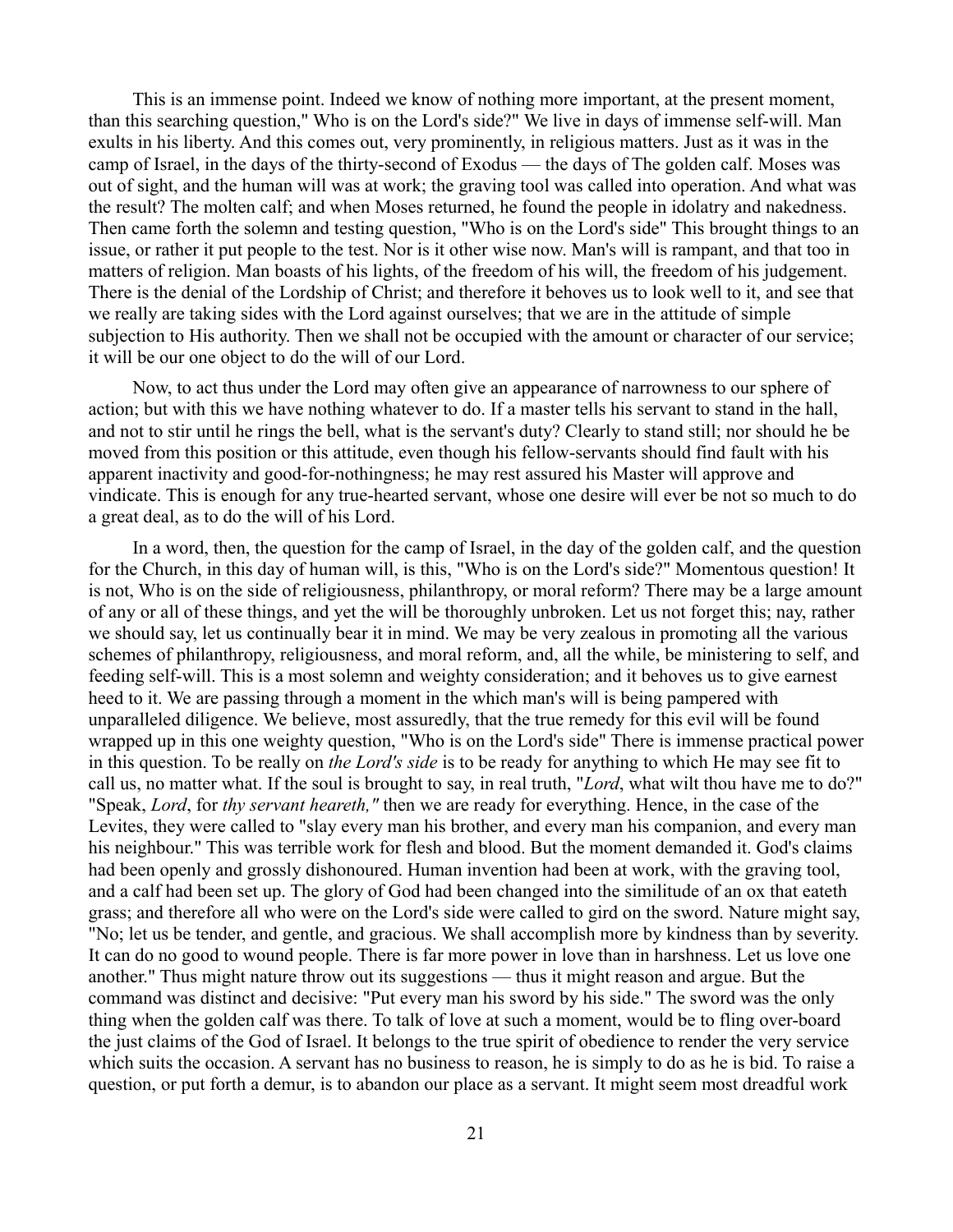to have to slay a brother, a companion, or a neighbour; but the word of the Lord was imperative. It left no room for evasion; and the Levites, through grace, yielded a full and ready obedience. "The children of Levi did according to the word of Moses."

This is the only true path for those who will be God's workers, and Christ's servants in this world where self-will is dominant. It is immensely important to have the truth of the Lordship of Christ deeply engraved upon the heart. It is the only regulator of the course and conduct. It settles a thousand questions. If the heart be really subject to the authority of Christ, it is in readiness for anything and everything to which He calls us, be it to stand still or to go forward, to do little or much, to be active or passive. To a really obedient heart, the question is not at all," What am I doing? or where am I going?" It is simply, "am I doing the will of my Lord?"

Such was the ground occupied by Levi. And mark: the divine comment on this, as given in Malachi. "And ye shall know that I have sent this commandment unto you, that my covenant might be with Levi, saith the Lord of hosts. My covenant was with him of life and peace; and I gave them to him for the fear wherewith he feared me, and was afraid before my name. The law of truth was in his mouth, and iniquity was not found in his lips: he walked with me in peace and equity, and did turn many away from iniquity." (Mal. 2: 4-6.) Mark also the blessing pronounced by the lips of Moses, "And of Levi he said, Let thy Thummim and thy Urim be with thy holy one, whom thou didst prove at Massah, and with whom thou didst strive at the waters of Meribah; who said unto his father and to his mother, I have not seen him; neither did he acknowledge his brethren, nor knew his own children; for they have observed thy word and kept thy covenant. They shall teach Jacob thy judgements, and Israel thy law; they shall put incense before thee, and whole burnt sacrifice upon thine altar. Bless, Lord, his substance, and accept the work of his hands: smite through the loins of them that rise against him, and of them that hate him, that they rise not again." (Deut 33: 8-11.)

It might have appeared unwarrantably harsh and severe in Levi not to have seen his parents or known or acknowledged his brethren. But God's claims are paramount; and our Lord Christ hath declared these solemn words, "If any man come to me, and hate not his father, and mother, and wife, and children, and brethren, and sisters, yea, and his own life also, he cannot be my disciple." Luke 14: 26.

These are plain words; and they let us into the secret of what it is which lies at the bottom of all true service. Let no one imagine that we are to be without natural affection. Far be the thought. To be so would be to connect us, morally, with the apostasy of the last days. (See 2 Tim. 3: 3) But when the claims of natural affection are allowed to stand in the way of our whole-hearted service to Christ, and when the so-called love of our brethren receives a higher place than faithfulness to Christ, then are we unfit for His service and unworthy of the name of His servants. Let it be carefully noted that what formed the moral ground of Levi's title to be employed in the Lord's service was the fact that he did not see his parents, acknowledge his brethren, or know his children. In a word, he was enabled to set the claims of nature completely aside, and to give the claims of Jehovah the paramount place in his heart. This, we repeat, is the only true basis of the servant's character.

This is a most weighty consideration, and one which demands the most serious attention of the Christian reader. There may be a vast amount of what looks like service — a great deal of activity, of coming and going, of doing and saying — and, all the while, there may not be a single atom of true Levite service, yea, it may, in God's estimation, be only the restless activity of the will. "What," it may be said, "can the will show itself in the service of God — in matters of religion?" Alas, alas, it can and does. And very often the apparent energy and fruitfulness in work and service is just in proportion to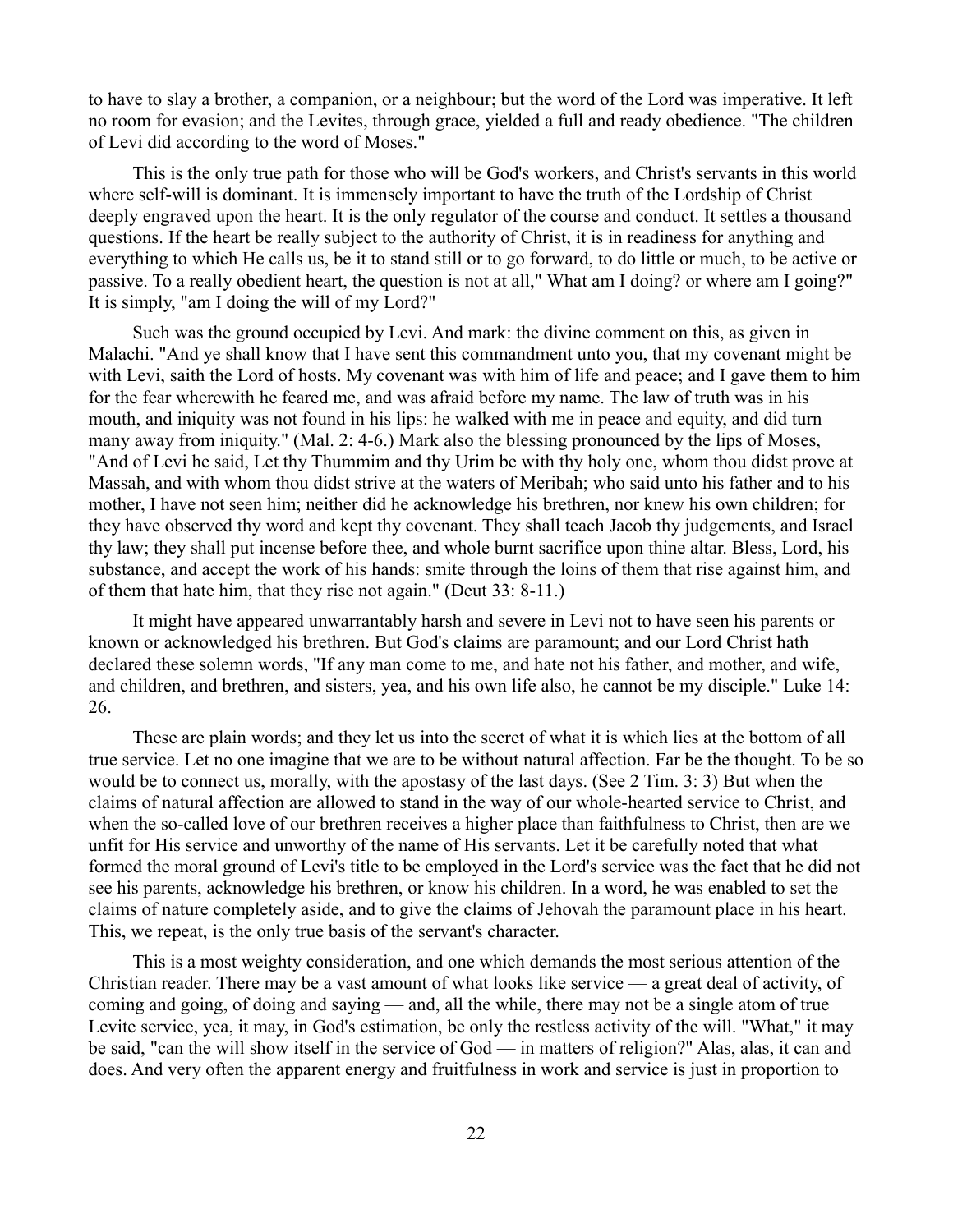the energy of the will. This is peculiarly solemn. It calls for the most rigid self-judgment, in the light of the divine presence. True service doth not consist in great activity, but in profound subjection to the will of our Lord, and where this exists there will be the readiness to sink the claims of parents, brethren, and children, in order to carry out the will of Him whom we own as Lord. True, we should love our parents, our brethren, and our children. It is not that we should love these less, but we should love Christ more. He and His claims must ever have the paramount place in the heart, if we would be true workers for God, true servants of Christ, true Levites in the wilderness. It was this that marked the actings of Levi, on the occasion to which we are referring. God's claims were in question, and hence the claims of nature were not to be entertained for a moment. Parents, brethren, and children, how dear soever these might be, were not to stand in the way when the glory of the God of Israel had been changed into the similitude of an ox that eateth grass.

Here lies the whole question, in all its weight and magnitude. The ties of natural relationship, with all the claims, duties, and responsibilities arising out of such ties, Will ever get their proper place, their due respect, from those whose hearts, and minds, and consciences have been brought under the adjusting power of the truth of God. Nought save what is really due to God and His Christ should ever be suffered to infringe those rights which are founded upon natural relationship. This is a most necessary and wholesome consideration, and one which we would particularly press upon the young Christian reader. We have ever to be on our guard against a spirit of self-will and self-pleasing which is never so dangerous as when it clothes itself in the garb of religious service, and work so called. It behoves us to be very sure indeed that we are directly and simply governed by the claims of God when we disregard the claims of natural relationship. In Levi's case, the matter was as clear as a sunbeam, and hence the "*sword*" of judgement, not the kiss of affection, befitted the critical moment. So, also, in our history, there are moments in which it would be open disloyalty to our Lord Christ to hearken, for one instant, to the voice of natural relationship.

The above remarks may help the reader to understand the actings of the Levites to Exodus 32, and the words of our Lord in Luke 14: 26. May God's Spirit enable us to realise and exhibit the adjusting power of truth!

We shall now dwell, for a few moments, on the consecration of the Levites, in Numbers 8, in order that we may have the whole subject before our minds. Truly it is a theme full of instruction for all who desire to be workers for God.

After the ceremonial acts of "washing" and "shaving" already referred to, we read, "Then let them (i.e., the Levites) take a young bullock with his meat offering, even fine flour mingled with oil, and another young bullock shalt thou take for a sin offering. And thou shalt bring the Levites before the tabernacle of the congregation: and thou shalt gather the whole assembly or the children of Israel together. And thou shalt bring the Levites before the Lord: and the children of Israel shall put their hands upon the Levites. And Aaron shall offer the Levites before the Lord for an offering of the children of Israel, that they may execute the service of the Lord. And the Levites shall lay their hands upon the heads of the bullocks; and thou shalt offer the one for a sin offering, and the other for a burnt offering, unto the Lord, to make an atonement for the Levites."

Here we have presented to us, in type, the two grand aspects of the death of Christ. The sin offering furnishes the one; the burnt offering furnishes the other. Into the details of those offerings we do not enter here, having sought to do so in the opening chapters of our "Notes on Leviticus." We would merely observe here, that, in the sin offering, we see Christ bearing sin in His own body on the tree, and enduring the wrath of God against sin. In the burnt offering, we see Christ glorifying God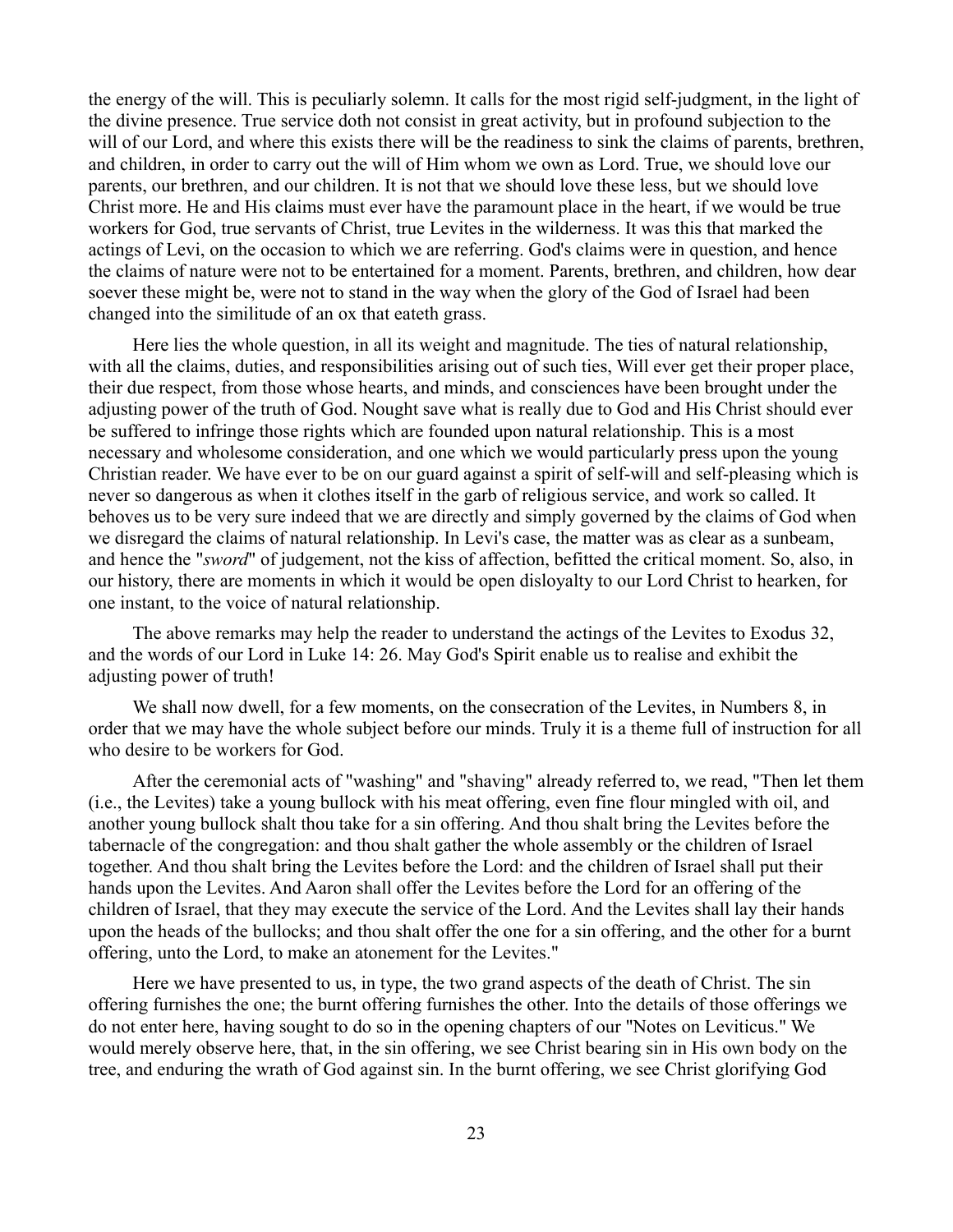even in the very matter of making atonement for sin. Atonement is made in both; but in the former, it is atonement according to the depth of the sinner's need; in the latter, it is atonement according to the measure of Christ's devotedness to God. In that, we see the hatefulness of sin; in this, the preciousness of Christ. It is, we need hardly say, the same atoning death of Christ, but presented in two distinct aspects.\*

{\*For further instruction on the doctrine of the sin offering and the burnt offering, the reader is referred to "Notes on Leviticus," Lev. 1: 4. This little volume can be had of the publisher.}

Now, the Levites laid their hands on both the sin offering and the burnt offering; and this act of the imposition of hands expressed the simple fact of identification. But how different the result in each case When Levi laid his hands on the head of the sin offering, it involved the transfer of all his sins, of all his guilt, of all his fierceness, cruelty, and self-will to the victim. And on the other hand, when he laid his hands on the head of the burnt offering, it involved the transfer of all the acceptableness of the sacrifice, of all its perfectness, to Levi. Of course, we speak of what the type set forth. We do not undertake to state anything as to Levi's intelligent entrance into these things; we merely seek to unfold the meaning of the ceremonial figure; and, most assuredly, no figure could be more expressive than the imposition of hands, whether we view it in the case of the sin offering, or in the case of the burnt offering. The doctrine of all this is embodied in that most weighty passage at the close of 2 Corinthians 5, "He hath made him [Christ] to be sin for us who knew no sin, that we might become the righteousness of God in him." "And thou shalt set the Levites before Aaron, and before his sons, and offer them for an offering unto the Lord. Thus shalt thou separate the Levites from among the children of Israel; and the Levites shall be mine, and after that shall the Levites go in to do the service of the tabernacle of the congregation; and thou shalt cleanse them, and offer them for an offering. For they are wholly given unto ME from among the children of Israel; instead of such as open every womb, even instead of the firstborn of all the children of Israel, have I taken them unto me. For all the firstborn of the children of Israel are mine, both man and beast: on the day that I smote every firstborn in the land of Egypt I sanctified them For myself. And I have taken the Levites for all the firstborn of the children of Israel. And I have given the Levites as a gift to Aaron and to his sons from among the children of Israel, to do the service of the children of Israel in the tabernacle of the congregation, and to make an atonement for the children of Israel: that there be no plague among the children of Israel, when the children of Israel come nigh unto the sanctuary. And Moses, and Aaron, and all the congregation of the children of Israel, did to the Levites according unto all that the Lord commanded Moses concerning the Levites, so did the children of Israel unto them." Numbers 8: 13-20.

How forcibly are we reminded, by the foregoing lines, of the words of our Lord in John 17, "I have manifested thy name unto the men which thou gavest me out of the world: thine they were, and thou gavest them me, and they have kept thy word.... I pray for them: I pray not for the world, but for them which thou hast given me; for they are thine. And all mine are thine, and thine are mine; and I am glorified in them." Verses 6-10.

The Levites were a separated people — God's special possession. They took the place of all the firstborn in Israel — of those who were saved from the sword of the destroyer by the blood of the lamb. They were, typically, a dead and risen people, set apart to God, and by Him presented as a gift to Aaron the high priest, to do the service of the tabernacle.

What a place for the self-willed, fierce, and cruel Levi! What a triumph of grace! What an illustration of the efficacy of the blood of atonement and the water of purification! 'They were, by nature and by practice, far off from God; but the "blood" of atonement, and the" water" of cleansing,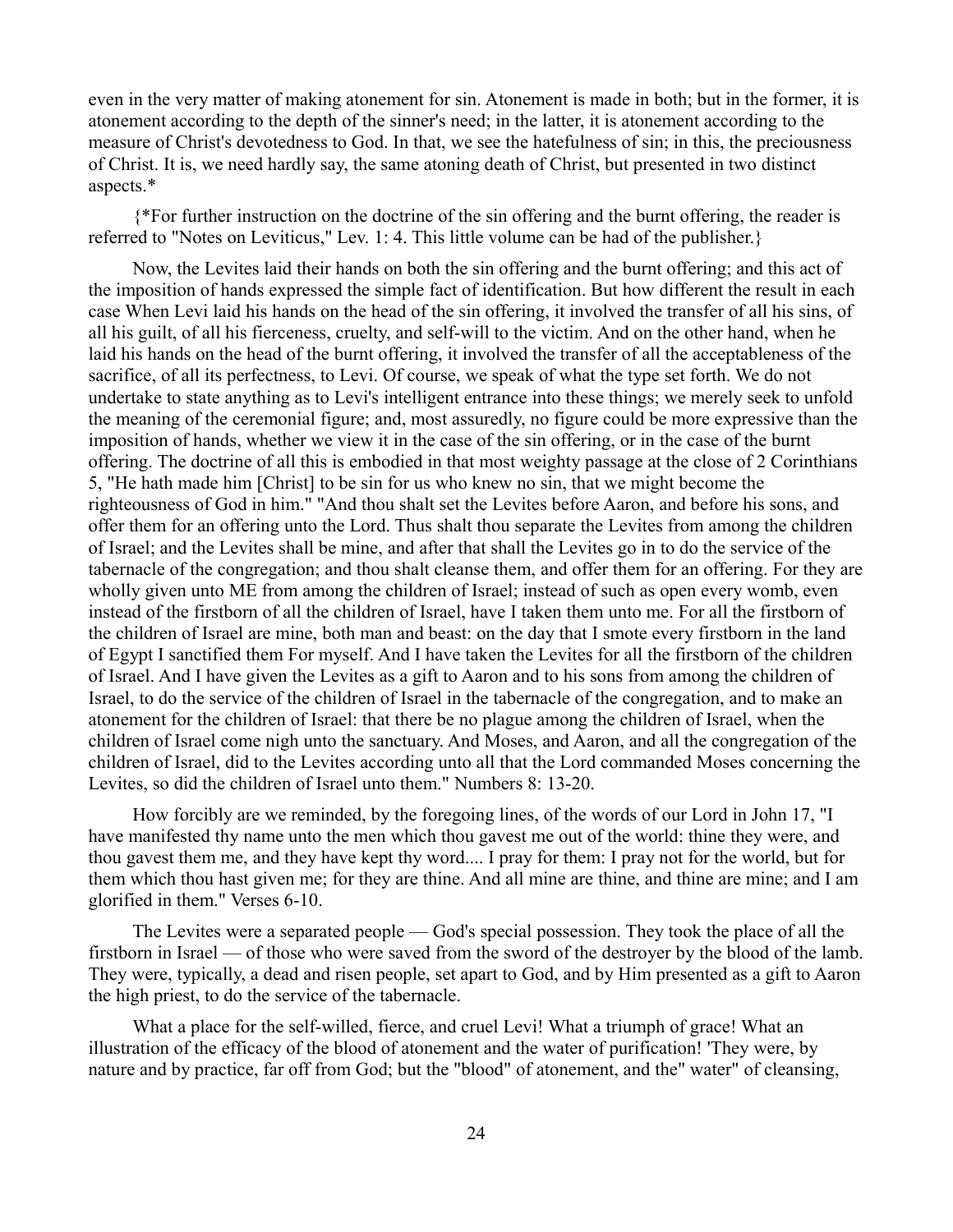and the ''razor" of self-judgment had done their blessed work, and hence the Levites were in a condition to be presented as a gift to Aaron and to his sons, to be associated with them in the hallowed services of the tabernacle of the congregation.

In all this the Levites were a striking type of God's people now. These latter have been lifted from the depths of their degradation and ruin as sinners. They are washed in the precious blood of Christ, purified by the application of the word, and called to the exercise of habitual and rigid self-judgment, Thus are they fitted for that holy service to the which they are called. God has given them to His Son in order that they may be His workers in this world. "Thine they were and thou gavest them me." Wondrous thought! To think that such as we could be thus spoken of! To think of our being God's property and God's gift to His Son! Well may we say it surpasses all human thought. It is not merely that we are saved from hell; that is true. It is not, merely that we are pardoned, justified, and accepted; all this is true; but we are called to the high and holy work of bearing through this world the Name, the testimony, the glory of our Lord Jesus Christ. This is our work as true Levites. As men of war, we are called to fight; as priests, we are privileged to worship; but as Levites, we are responsible to serve, and our service is to carry through this dreary desert scene the antitype of the tabernacle, and that tabernacle was the figure of Christ. This is our distinct line of service. To this we are called — to this we are set apart.

The reader will, we doubt not, notice, with interest, the fact that it is in this book of Numbers, and here alone, that we are furnished with all the precious and deeply instructive details respecting the Levites. In this we have a fresh illustration of the character of our book. It is from a wilderness standpoint that we get a full and proper view of God's workers as well as of God's warriors.

And, now, let us examine for a few moments, the service of the Levites, as detailed in Numbers 3 and 4. "and the Lord spake unto Moses, saying, Bring the tribe of Levi near, and present them before Aaron the priest, that they may minister unto him. And they shall keep his charge, and the charge of the whole congregation before the tabernacle of the congregation, to do the service of the tabernacle. And they shall keep all the instruments of the tabernacle of the congregation, and the charge of the children of Israel, to do the service of the tabernacle. And thou shalt give the Levites unto Aaron and to his sons: they are wholly given unto him out of the children of Israel." Num. 3: 5-9.

The Levites represented the whole congregation of Israel, and acted on their behalf. This appears from the fact that the children of Israel laid their hands on the heads of the Levites, just as the Levites laid their hands on the heads of the sacrifices. (See Num. 8: 10) The act of imposition expressed identification, so that, according to this, the Levites furnish a distinct view of' the people of God in the wilderness. They present them to us as a company of earnest workers, and that too, be it noted, not as mere desultory labourers, running to and fro, and doing each one what seemed right in his own eyes. Nothing of the sort. If the men of war had their pedigree to show and their standard to adhere to, so had the Levites their centre to gather round and their work to do. All was as clear, distinct, and defined as God could make it; and, moreover, all was under the immediate authority and direction of the high priest.

It is most needful for all who would be true Levites, proper workmen, intelligent servants, to weigh, with all seriousness, this point. Levite service was to be regulated by the appointment of the priest. There was no more room for the exercise of self-will in the service of the Levites, that there was the position of the men of war. All was divinely settled; and this was a signal mercy to all whose hearts were in a right condition. To one whose will was unbroken it might seem a hardship and a most irksome task to be obliged to occupy the same position, or to be engaged in precisely the same line of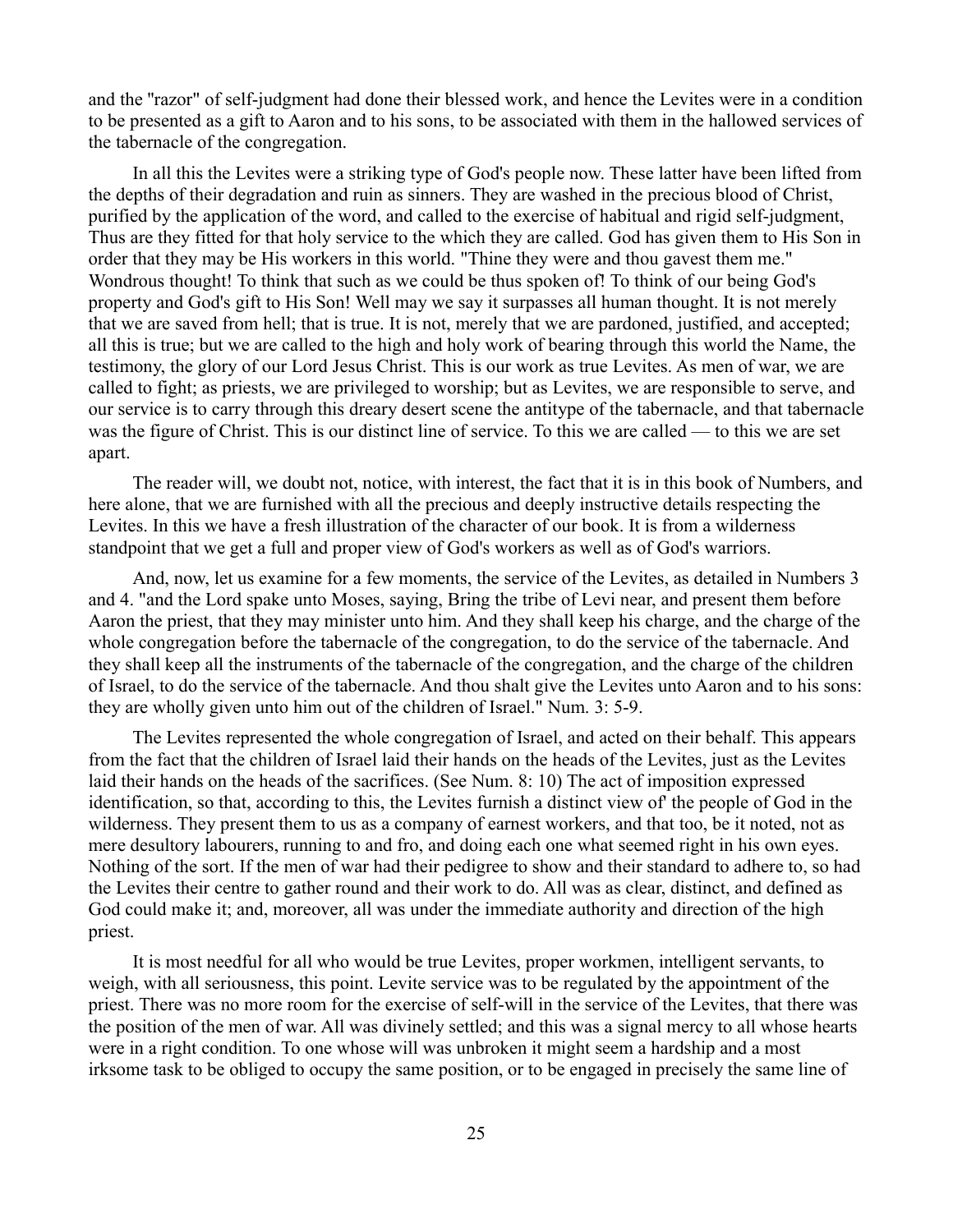work. Such an one might sigh for something fresh — some variety in his work. But, on the contrary, where the will was subdued, and the heart adjusted, each one would say, "my path is perfectly plain; I have only to obey." This is ever the business of the true servant. It was pre-eminently so with Him Who was the only perfect servant that ever trod the earth. He could say, "I came down from heaven, not to do mine own will, but the will of Him that sent me." And again, "My meat is to do the will of him that sent me, and to finish his work."

But there is another fact which claims our attention, in reference to the Levites; and that is, their service had exclusively to do with the tabernacle and its belongings. They had nothing else to do. For a Levite to think of putting his hand to anything beside would have been to deny his calling, to abandon his divinely appointed work, and to fly in the face of God's commandments.

Just so is it with Christians now. Their exclusive business — their one grand work — their absorbing service, is Christ and His belongings. They have nothing else to do. For a Christian to think of putting his hand to anything beside is to deny his calling, to abandon his divinely-appointed work, and fly in the face of the divine commandments. A true Levite of old could say, "To me to live is the tabernacle;" and a true Christian, now, can say, "To me to live is Christ." The grand question, in every matter which may present itself before the Christian, is this, "Can I connect Christ with it?" If not, I have nothing whatsoever to do with it.

This is the true way to look at things. It is not a question as to the right or wrong of this or that. No; it is simply a question as to how far it concerns the name and glory of Christ. This simplifies everything amazingly. It answers a thousand questions, solves a thousand difficulties, and makes the path of the true and earnest Christian as clear as a sunbeam. A Levite had no difficulty as to his work. It was all settled for him with divine precision. The burden that each had to carry, and the work that each had to do, was laid down with a clearness which left no room for the questionings of the heart. Each man could know his own work and do it; and let us add the work was done by each one discharging his own specific functions. It was not by running hither and thither, and doing this or that; but by each man sedulously adhering to his own particular calling, that the service of the tabernacle was duly discharged.

It is well to bear this in mind. We, as Christians, are very apt to jostle one another; indeed we are sure to do so if we do not each one pursue his own *divinely* appointed line of work. We say "divinely appointed," and would press the word. We have no right to choose our own work. If the Lord has made one man an evangelist, another a teacher, another a pastor, and another an exhorter, how is the work to go on? surely it is not by the evangelist trying to teach, and the teacher to exhort, or one who is not fitted for either trying to do both. No; it is by each one exercising his own divinely-imparted gift. No doubt it may please the Lord to endow one individual with a variety of gifts; but this does not, in the smallest degree, touch the principle on which we are dwelling, which is simply this, every one of us is responsible to know his own special line and pursue it. If this be lost sight of we shall get into hopeless confusion. God has His quarrymen, His stone-squarers, and His masons. The work progresses by each man attending diligently to his own work. If all were quarry-men, where were the stone-squarers? if all were stone-squarers, where were the masons? The greatest possible damage is done to the cause of Christ, and to the cause of Christ, and to God's work in the world, by one man aiming at another's line of things, or seeking to imitate another's gift. It is a grievous mistake, against which we would solemnly warn the reader. Nothing can be more senseless. God never repeats Himself. There are not two faces alike, not two leaves in the forest alike, not two blades of grass alike. Why then should any one aim at another's line of work, or affect to possess another's gift? Let each one be satisfied to be just what His Master has made him. This is the secret of real peace and progress.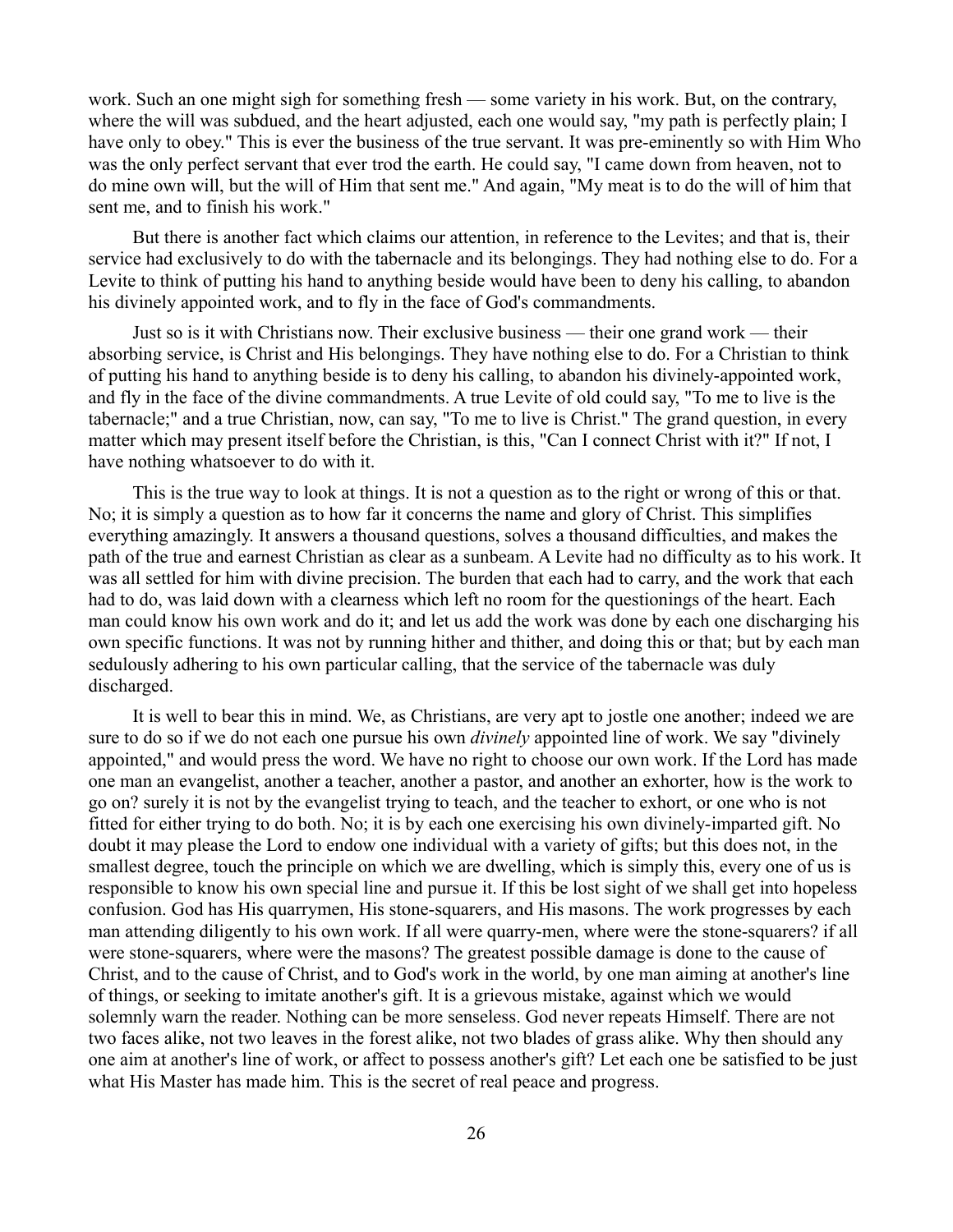All this finds a very vivid illustration in the inspired record concerning the service of the three distinct classes of the Levites, which we shall now proceed to quote at length for the reader. There is nothing, after all, to be compared with the veritable language of holy scripture.

"And the Lord spake unto Moses in the wilderness of Sinai, saying, number the children of Levi after the house of their fathers, by their families: every male from a month old and upward shalt thou number them. and Moses numbered them *according to the word of the Lord, as He was commanded.* And these were the sons of Levi by their names, Gershon, and Kohath, and Merari. And these are the names of the sons of Gershon by their families; Libni, and Shimei. And the sons of Kohath by their families; Amram, and Izehar, Hebron, and Uzziel. And the sons of Merari by their families; Mahli, and Mushi. These are the families of the Levites according to the house of their fathers. Of Gershon was the family of the Libnites, and the family of the Shimites: these are the families of the Gershonites. Those that were numbered of them, according to the number of all the males, from a month old and upward, even those that were numbered of them were seven thousand and five hundred. The families of the Gershonites shall pitch behind the tabernacle westward. And the chief of the house of the father of the Gershonites shall be Eliasaph the son of Lael. And the charge of the sons of Gershon in the tabernacle of the congregation shall be the tabernacle, and the tent, the covering thereof, and the hanging for the door of the tabernacle of the congregation, and the hangings of the court, and the curtain for the door of the court, which is by the tabernacle, and by the altar round about, and the cords of it for all the service thereof." (Num. 3: 14-26.) and again, we read, "And the Lord spake unto Moses, saying, Take also the sum of the sons of Gershon, throughout the houses of their fathers, by their families; from thirty years old and upward until fifty years old shalt thou number them; all that enter in to perform the service, to do the work in the tabernacle of the congregation. This is the service of the families of the Gershonites, to serve, and for burdens: and they shall bear the curtains of the tabernacle, and the tabernacle of the congregation, his covering, and the covering of the badgers' skins that is above upon it, and the hanging for the door of the tabernacle of the congregation, and the hangings of the court, and the hanging for the door of the gate of the court, which is by the tabernacle and by the altar round about, and their cords, and all the instruments of their service, and all that is made for them: so shall they serve. At the appointment of Aaron and his sons shall be all the service of the sons of the Gershonites, in all their burdens, and in all their service: and ye shall appoint unto them in charge all their burdens. This is the service of the families of the sons of Gershon in the tabernacle of the congregation: and their charge shall be under the hand of Ithamar the son of Aaron the priest." Numbers 4: 21-28.

Thus much as to Gershon and his work. He, with his brother Merari, had to carry "the tabernacle whereas Kohath was called to bear "the sanctuary," as we read in Numbers 10 "And the tabernacle was taken down; and the sons of Gershon, and the sons of Merari set forward, bearing *the tabernacle* ..... And the Kohathites set forward, bearing the *sanctuary*: and the other (i.e., the Gershonites and the Merarites) did set up the tabernacle against they came." (Ver. 17, 21.) There was a strong moral link connecting Gershon and Merari in their service, although their work was perfectly distinct, as we shall see from the following passage.

"As for the sons of Merari, thou shalt number them after their families, by the house of their fathers; from thirty years old and upward, even unto fifty years old, shalt thou number them, every one that entereth into the service, to do the work of the tabernacle of the congregation. And this is the charge of their burden, according to all their service in the tabernacle of the congregation; the boards of the tabernacle, and the bars thereof, and the pillars thereof, and sockets thereof, and the pillars of the court round about, and their sockets, and their pins, and their cords, with all their instruments, and with all their service: and by name ye shall reckon the instruments of the charge of their burden. This is the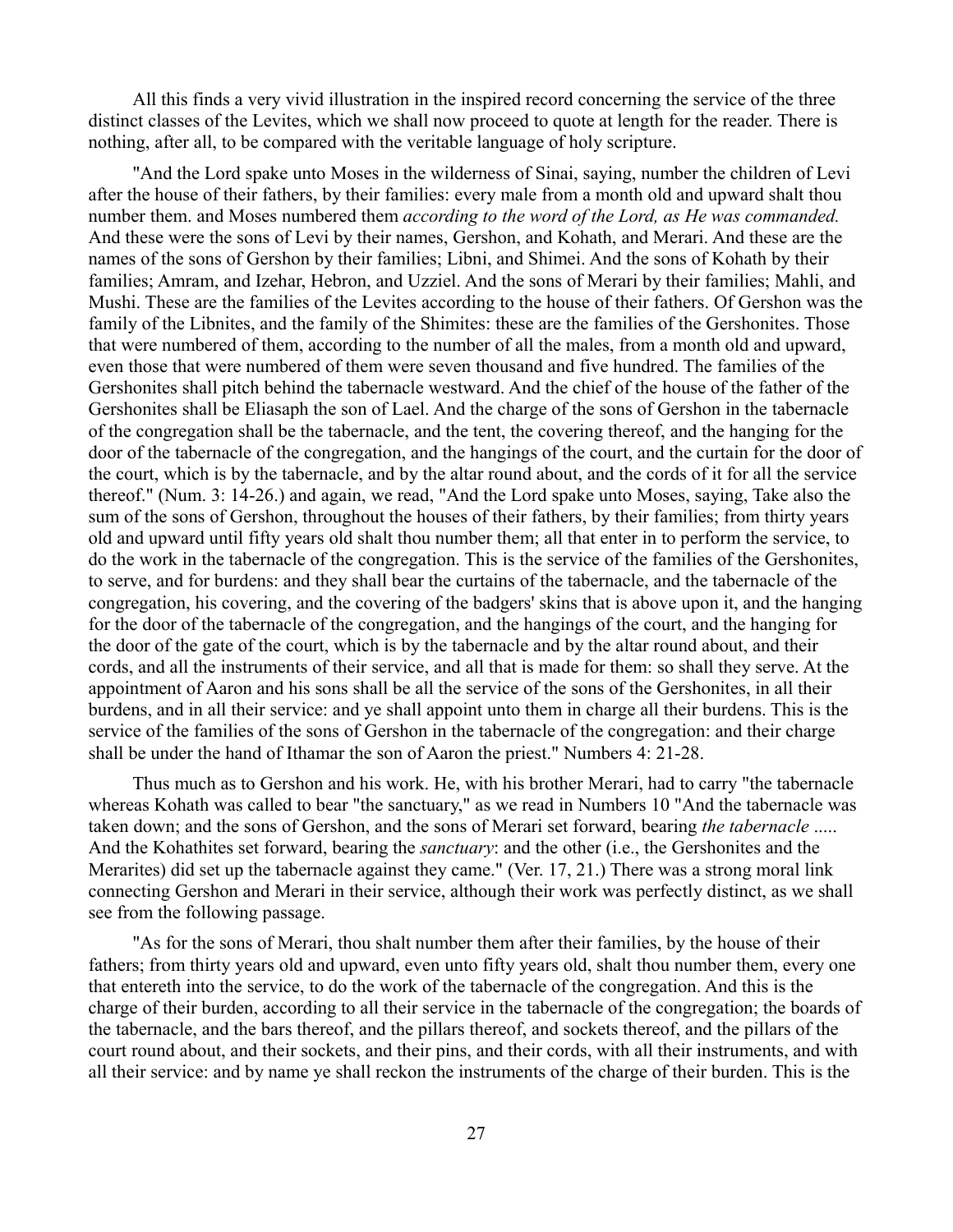service of the families of the sons of Merari, according to all their service to the tabernacle of the congregation, under the hand of Ithamar, the son of Aaron the priest." Numbers 4: 29-33.

All this was clear and distinct. Gershon had nothing to do with the boards and pins; and Merari had nothing to do with the curtains or the coverings. And yet they were very intimately connected, as they were mutually dependent. "The boards and sockets" would not do without "the curtains;" and the curtains would not do without the boards and sockets. And as to "the *pins*," though apparently so insignificant, who could estimate their importance in keeping things together, and maintaining the visible unity of the whole? Thus all worked together to one common end, and that end was gained by each attending to his own special line. If a Gershonite had taken it into his head to abandon "the curtains" and address himself to "the pins," he would have left his own work undone and interfered with the work; of the Merarite. This would never do. It would have thrown everything into hopeless confusion;. whereas by adhering to the divine rule, all was maintained in the most exquisite order.

It must have been perfectly beautiful to mark God's workers in the wilderness. Each one was at his post, and each moved in his divinely appointed sphere. Hence, the moment the cloud was lifted up, and the order issued to strike, every man knew what he had to do, and he addressed himself to that and to nothing else . No man had any right to think for himself. Jehovah thought for all. The Levites had declared themselves "on the Lord's side;" they had yielded themselves to His authority; and this fact lay at the very base of all their wilderness work and service. looked at in this light it would be deemed a matter of total indifference whether a man had to carry a pin, a curtain, or a golden candlestick. The grand question for each and for all was simply, "Is this my work? Is his what the Lord has given we to do?"

This settled everything. Had it been left to human thinking or human choosing, one man might like this; another might like that; and a third might like something else. How then could the tabernacle ever be borne along through the wilderness, or set up in its place? Impossible! There could be but one supreme authority, namely Jehovah Himself. He arranged for all, and all had to submit to Him. There was no room at all for the exercise of the human will. This was a signal mercy. It prevented a world of strife and confusion. There must be subjection — there must be a broken will — there must be a cordial yielding to divine authority, otherwise it will turn out to be like the book of Judges, "Every man doing that which is right in his own eyes." A Merarite might say, or think if he did not say it, "what! am I to spend the very best portion of my life upon earth — the days of my prime and vigour — in looking after a few pins? Was this the end for which I was born? Am I to have nothing higher before me as an object in life? Is this to be my occupation from the age of thirty to fifty?"

To such questions there was a twofold reply. In the first place, it was enough for the Merarite to know that Jehovah had assigned him his work. This was sufficient to impart dignity to what nature might esteem the smallest and meanest matter. It does not matter what we are doing, provided always we are doing our divinely appointed work. a man may pursue what his fellows would deem a most brilliant career he may spend his energies, his time, his talents, his fortune, in pursuits which the men of this world esteem grand and glorious, and, all the while, his life may prove to be but a splendid bubble. But, on the other hand, the man that simply does the will of God. whatever that may be — the man who executes his Lord's commands, whatever such commands may enjoin — that is the man whose path is illuminated by the beams of divine approbation, and whose work shall be remembered! when the most splendid schemes of the children of this world have sunk in eternal oblivion.

But, besides the moral worth attaching always to the act of doing what we are told to do, there was also a special dignity belonging to the work of a Merarite, even though that work was merely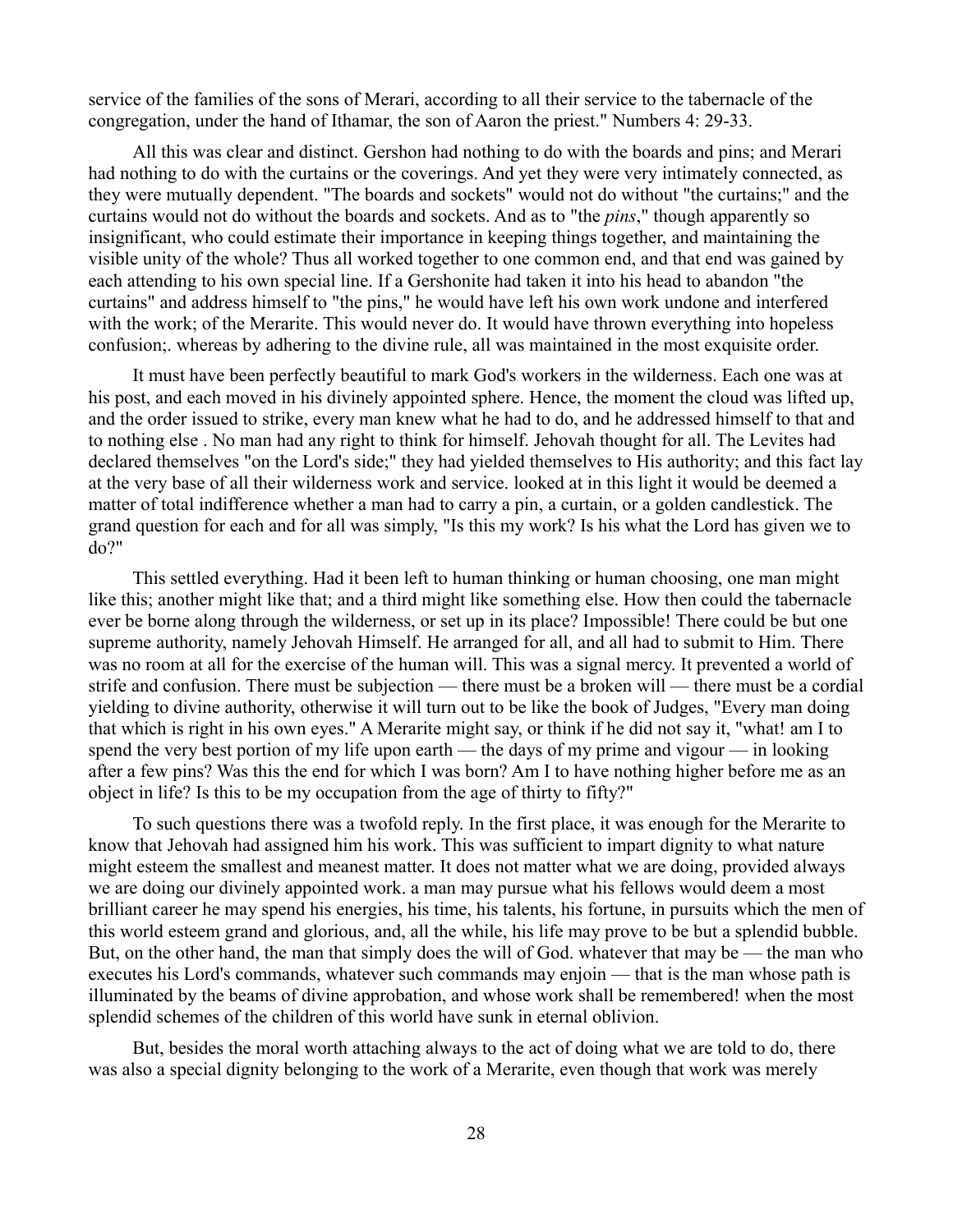attending to a few "pins" or "sockets." Everything connected with the tabernacle was of the very deepest interest and highest value. There was not, in the whole world, anything to be compared with that boarded tent with all its mystic belongings. It was a holy dignity and privilege to be allowed to touch the smallest pin that formed a part of that wonderful tabernacle in the wilderness. It was more glorious, by far, to be a Merarite looking after the pins of the tabernacle, than to wield the sceptre of Egypt or Assyria. True, that Merarite, according to the import of his name, might seem a poor sorrowful, labouring man; but oh! his labour stood connected with the dwelling-place of the Most High God, the possessor of heaven and earth. His hands handled the things which were the patterns of things in the heavens. Every pin, every socket; every curtain, and every covering was a shadow of good things to come — a foreshadowing of Christ.

We do not mean to assert that the poor labouring Merarite or Gershonite understood these things. This is not, by any means, the point. We can understand them. It is our privilege to bring all these things-the tabernacle and its mystic furniture — under the brilliant light of the New Testament, and there read Christ in all.

While, therefore, we predicate nothing as to the measure of intelligence possessed by the Levites, in their respective work; we at the same time, may say, with confidence, that it was a very precious privilege to be allowed to touch and handle, and bear through the wilderness, the earthly shadows of heavenly realities. Moreover, it was a special mercy to have the authority of a "Thus saith the Lord" for everything they put their hand to. Who can estimate such a mercy — such a privilege? Each member of that marvellous tribe of workers had his own particular line of things marked out by God's hand, and superintended by God's priest. It was not each doing what he liked himself, nor one man running in the wake of another, but all bowing to the authority of God, and doing precisely what they were told to do. This was the secret of order throughout the eight thousand five hundred and eighty workers. (Num. 4: 48) and, we may say, with all possible confidence, it is the only true secret of order still. Why is it that we have so much confusion in the professing church? Why such conflicting thoughts, feelings, and opinions? why such clashing one with another? Why such crossing of each other's path? Simply from the lack of entire and absolute submission to the word of God. Our *will* is at work, we choose our own ways, instead of allowing God to choose for us. We want that attitude and temper of soul in the which all human thoughts, our own amongst them, shall be put down at what they are really worth; and God's thoughts shall rise into full unqualified dominion.

This, we feel persuaded, is the grand desideratum — the crying want of the day in which our lot is cast Man's will is everywhere gaining the ascendant. It is rising like a mighty tide and bearing away those ancient barriers which have, in some measure, kept it in check. Many an old and time-honoured institution is, at this moment, giving way before the rushing torrent. Many an edifice, whose foundations, as we supposed, were laid deep down in the fond and reverent affections of the people, is giving way beneath the battering ram of popular feeling. "Let us break their bands asunder, and cast away their cords from us."

Such is, pre-eminently, the spirit of the age. What is the antidote? *Subjection*! Subjection to what? Is it to what is called the authority of the Church? Is it to the voice of tradition? Is it to the commandments and doctrines of men? No; blessed be God, it is not to any of these things, nor to all of them put together. To what then? To the voice of the living God — the voice of holy scripture. This is the grand remedy for self-will, on the one hand, and submission to human authority, on the other. "we must *obey*." This is the answer to self-will. "We must obey *God*." This is the answer to mere bowing down to human authority. we see these two elements all around us. The former, self-will, resolves itself into infidelity. The latter, subjection to man, resolves itself into superstition. These two will bear sway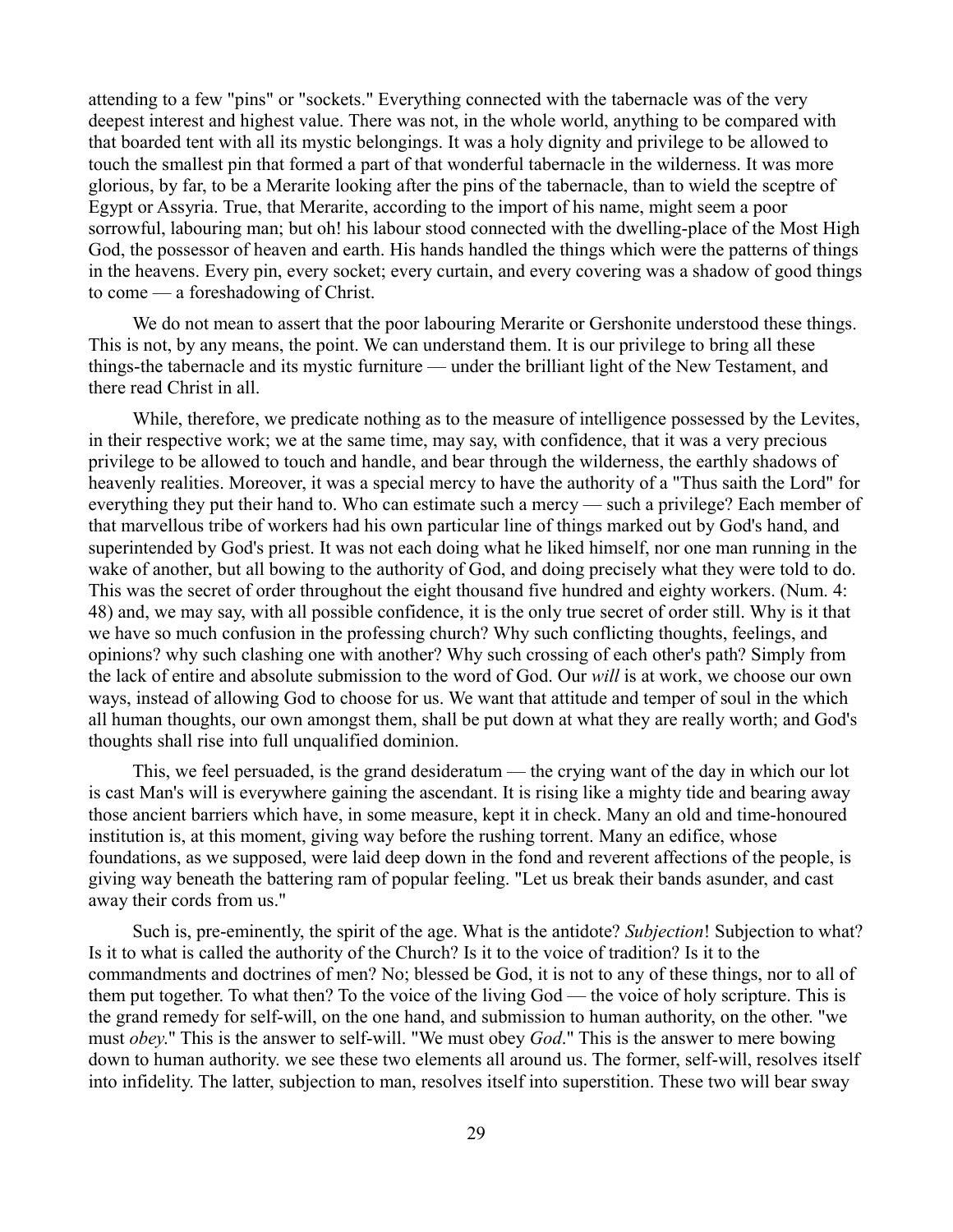over the whole civilized world. They will carry away all save those who are divinely taught to say, and feel, and act upon, that immortal sentence, "We must obey God rather than man."

It was this that enabled the Gershonite, in the wilderness, to look after those rough unattractive looking "badger skins;" and that enabled the Merarite to look after these, apparently, insignificant "pins." Yes, and it is this which will enable the Christian, now, to address himself to that special line of service to which his Lord may see fit to call him. What, though, to human eyes, it seems rough and unattractive, mean and insignificant: it is enough for us that our Lord has assigned us our post, and given us our work; and that our work has direct reference to the Person and glory of Him who is the chiefest among ten thousand, and altogether lovely. We, too, may have to confine ourselves to the antitype of the rough unsightly badger skin, or the insignificant pin. But let us remember that whatever has reference to Christ — His name — His Person — His cause, in the world, is unspeakably precious to God. It may be very small, in man's account; but what of that? we must look at things from God's point of view, we must measure them by His standard, and that is Christ. God measures everything by Christ. Whatever has even the very smallest reference to Christ is interesting and important in God's account. Whereas the most splendid undertakings, the most gigantic schemes, the most astonishing enterprises of the men of this world, all pass away like the morning cloud and the early dew. Man makes *self* his centre, his object, his standard. He values things according to the measure in which they exalt himself, and further his interests. Even religion itself, so called, is taken up in the same way, and made a pedestal on which to display himself. Everything, in short, is marked up as capital for self, and used as a reflector to throw light upon, and call attention to, that one object. Thus there is a mighty gulf between God's thoughts: and man's thoughts; and the shores of that gulf are as far apart as *Christ* and *self*. All that belongs to Christ is of eternal interest and moment. All that belongs to self shall pass away and be forgotten. Hence, therefore, the most fatal mistake into which any man can fall is to make *self* his object. It must issue in everlasting disappointment. But, on the other hand, the very wisest, safest, best thing that any man can do, is to make Christ his one absorbing object. This must, infallibly, issue in everlasting blessedness and glory.

Beloved reader. pause here a moment and commune with thine own heart and conscience. It seems to us, at this point, that we have a sacred responsibility to discharge in reference to thy soul. We are penning these lines in the solitude of our chamber at Bristol, and you may, perchance, read them in the solitude of thy chamber in New Zealand, Australia, or some other distant spot. we would therefore remember that our object is not to write a book, nor yet, merely, to expound scripture. We desire to be used of God in the blessed work of dealing with thy very inmost soul. Permit us, therefore, to put this solemn and pointed question home to thee, *What is thy object?* Is it Christ or self? Be honest with thyself before the almighty and all-seeing Searcher of hearts. Sit in stern judgment upon thyself, as in the very light of the divine presence. Be not deceived by any gilding or false colouring. God sees below the surface of things, and He would have thee do so likewise. he presents Christ to thee in contrast with all beside. Hast thou accepted Him? Is He thy wisdom, thy righteousness, thy sanctification, and thy redemption? Canst thou say, without hesitation, "My Beloved is mine, and I am his?" Search and see. Is this a thoroughly settled point, deep down in the very depths of thy soul? If so, art thou making Christ thy exclusive object? Art thou measuring everything by Him?

Ah! dear friend, these are searching questions. Be assured we do not put them to thee without feeling their edge and power for ourselves. As God is our witness, we do feel, though in a very small degree, their weight and seriousness. We are deeply and thoroughly convinced that nothing will stand save that which is connected with Christ; and, moreover, that the very smallest matter which refers, however remotely, to Him is of commanding interest in the judgement of heaven. If we may be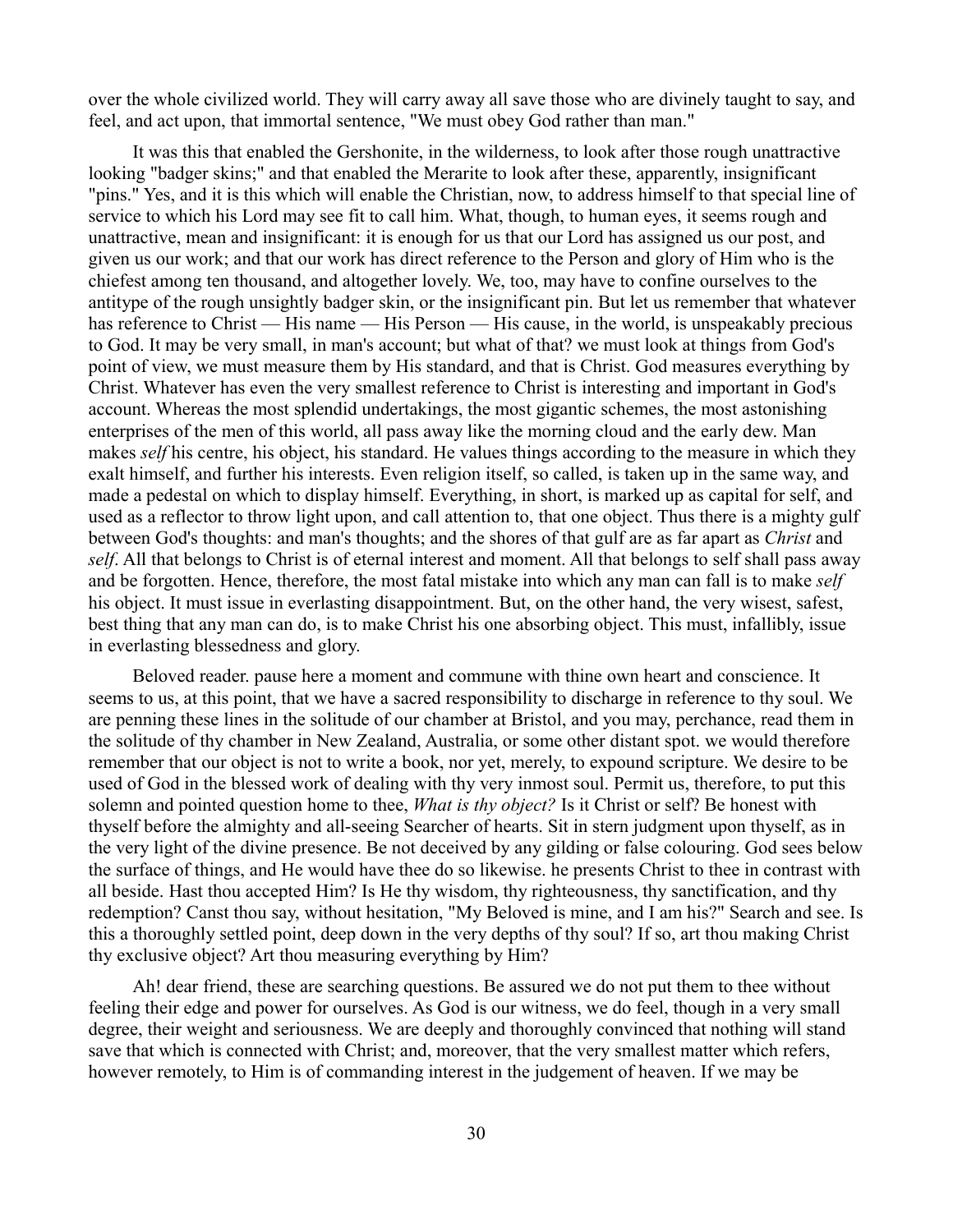permitted to awaken a sense of this in any heart, or to deepen the sense where it has been awakened, we shall feel we have not penned this volume in vain.

We must now, ere closing this lengthened section, glance, for a few moments, at the Kohathites and their work.

"And the Lord spake unto Moses and unto Aaron, saying, take the sum of the sons of Kohath from among the sons of Levi, after their families, by the house of their fathers, from thirty years old and upward even until fifty years old, all that enter into the host, to do the work; in the tabernacle of the congregation. This shall be the service of the sons of Kohath in the tabernacle of the congregation, about the most holy things: and when the camp setteth forward, Aaron shall come, and his sons, and they shall take down the covering veil, and cover *the ark* of testimony with it: and shall put thereon the covering of badgers' skins, and shall spread over it a cloth wholly of blue, and shall put in the staves thereof. and upon the *table* of showbread they shall spread a cloth of blue, and put thereon the dishes, and the spoons, and the bowls, and covers to cover withal: and the continual bread shall be thereon: and they shall spread upon them a cloth of scarlet, and cover the same with a covering of badgers" skins, and shall put in the staves thereof. And they shall take a cloth of blue, and cover the candlestick of the light, and his lamps, and his tongs, and his snuff dishes, and all the oil vessels thereof, wherewith they minister unto it; and they shall put it and all the vessels thereof within a covering of badgers skins, and shall put it upon a bar. And upon *the golden altar* they shall spread a cloth of blue, and cover it with a covering of badgers' skins, and shall put to the staves thereof: and they shall take all the instruments of ministry, wherewith they minister in the sanctuary, and put them in a cloth of blue, and cover them with a covering of badgers' skins, and shall put them on a bar: and they shall take away the ashes from the altar, and spread a purple cloth thereon: and they shall put upon it all the vessels thereof, wherewith they minister about it, even the censers, the flesh-hooks, and the shovels, and the basons, all the vessels of the altar; and they shall spread upon it a covering of badgers' skins, and put to the staves of it. And when Aaron and his sons have made an end of covering the sanctuary, and all the vessels of the sanctuary, as the camp is to set forward; after that, the sons of Kohath shall come to bear it: but they shall not touch any holy thing, lest they die. These things are the burden of the sons of Kohath in the tabernacle of the congregation." Numbers 4: 1-15.

Here we see what precious mysteries were committed to the charge of the Kohathites. The ark, the golden table, the golden candlestick, the golden altar, and the altar of burnt offering — all these were shadows of good things to come — the patterns of things in the heavens-the figures of the true the types of Christ, is His Person, His work, and His offices, as we have sought to show in our "Notes on Exodus." (Ex. 24 - 30) They are here presented in the wilderness, and, if we may be allowed the expression, in their travelling dress. With the exception of the ark of the covenant, all these things presented the one unvarying appearance to the human eye, namely, the rough covering of the badgers skins. With the ark there was this difference, that above the badgers' skins there was "a cloth wholly Of blue," setting forth, doubtless, the entirely heavenly character of the Lord Jesus Christ, in His own divine Person. That which was essentially heavenly in Him lay upon the very surface of His blessed life here below. He was ever the entirely heavenly man — "the Lord from heaven." Underneath this covering of blue were the badger' skins, which may be viewed as the expression of that which protects from all evil. The ark was the only thing that was covered in this peculiar manner.

With regard to "the table of showbread," which was a type of our Lord Jesus Christ, in His connection with the twelve tribes of Israel, there was first "a cloth of *blue*," and then a cloth of *scarlet*;" and over all, the badgers' skins. In other words, there was that which is essentially heavenly; then that which expresses human splendour; and above all, that which protects from evil. It is the purpose of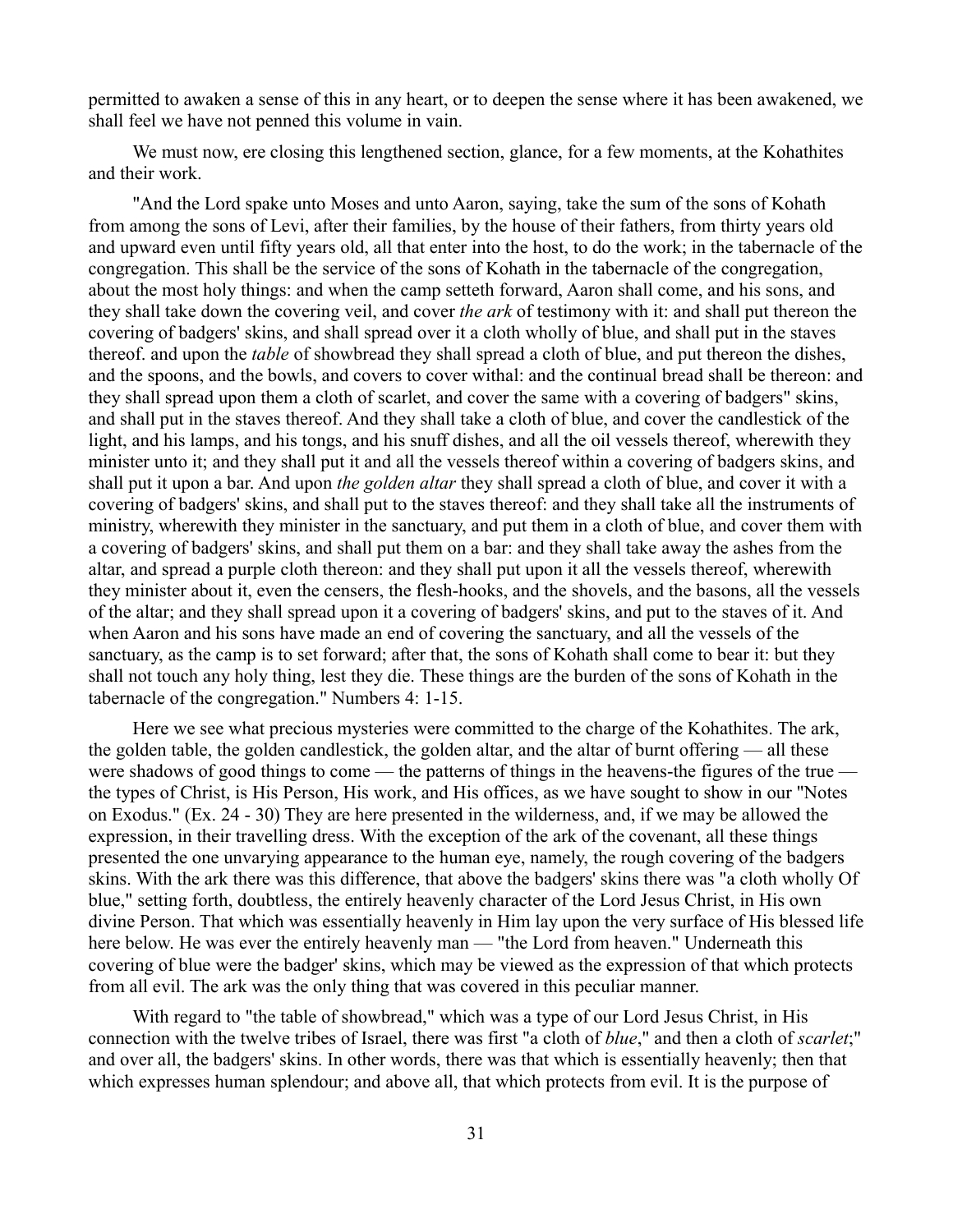God that Israel's twelve tribes shall be pre-eminent in the earth — that in them the very highest type of human splendour shall be exhibited. Hence the appropriateness of the "scarlet" covering on the table of showbread. The twelve loaves evidently point to the twelve tribes; and as to the scarlet colour, the reader has only to look through scripture in order to see that it sets forth that which man considers splendid.

The coverings of the golden candlestick and of the golden altar were identical, namely, first the heavenly covering; and then the external badgers' skin. In the candlestick we see our Lord Christ, in connection with the work of the Holy Ghost in light and testimony. The golden altar shows us Christ and the preciousness of His intercession — the fragrance and value of what He is before God. Both these, when passing along the sand of the desert, were wrapped up in that which was heavenly, and protected above by the badgers' skins.

Finally, in reference to the brazen altar, we observe marked distinction. It was covered with "purple" instead of "blue," or "scarlet." Why was this? Doubtless because the brazen altar prefigured Christ as the one who "*suffered* for sins," and who shall therefore wield the sceptre of royalty. "Purple" is the royal colour. The One who suffered in this world, shall reign. The One who wore the crown of thorns, shall wear the crown of glory. Hence the moral fitness of the "purple'' covering on the brazen altar — for on that altar the victim was offered. We know there is nothing in scripture without its own divine meaning, and it is our privilege as well as our duty to seek to know the meaning of all that our God has graciously written for our learning. This, we believe, can only be reached by humble, patient, prayerful waiting upon Him. The One who has penned the Book knows perfectly the scope and object of the book as a whole, and of each division of the book in particular. This will have the effect of checking the unhallowed flights of the imagination. The Spirit of God alone can open scripture to our souls. "God is His own interpreter" in revelation, as well as in providence, and the more we lean on Him, in true self-emptiness, the deeper insight we shall have both into His word and His ways.

We would therefore say to the Christian reader, Take the first fifteen verses of Numbers 4 and read them in the presence of God. Ask Him to explain to thee the meaning of each clause — the meaning of the ark, and why it alone was covered with "a cloth wholly of blue." And so of all the rest. We have ventured, we trust in humility of mind, to suggest the meaning, but we earnestly desire that thou shouldst get it directly from God, for thyself, and not accept it merely from man. We confess we are terribly afraid of imagination; and we know not that we have ever sat down to write on sacred scripture with a deeper sense of this that none but the Holy Ghost can really explain it.

Thou wilt say, then, "Why sit down to write at all?" Well, it is with the fond hope of being permitted, in some feeble manner, to help the earnest student of scripture to catch sight of the rare and exquisite gems that lie scattered along the inspired page, so that he may pick them up for Himself. Thousands of readers might read, again and again, the fourth of Numbers, and not even perceive the fact that the ark was the only part of the mystic furniture of the tabernacle that did not exhibit the badger skin. And if the simple fact be not laid hold of, how can its import be seen? So also, as to the brazen altar, how many have failed to notice that it alone put on the "purple?"

Now, we may rest assured that both these facts are full of spiritual meaning. The ark was the very highest manifestation of God, and, therefore, we may understand why it should exhibit, at first sight, that which was purely heavenly. The brazen altar was the place where sin was judged — it typified Christ in His work as a sin bearer it set forth that most distant place to which He travelled for us; and yet that brazen altar was the only thing that was wrapped in royal covering. Can anything be more exquisite than the teaching here? What infinite wisdom in all these fine distinctions! The ark conducts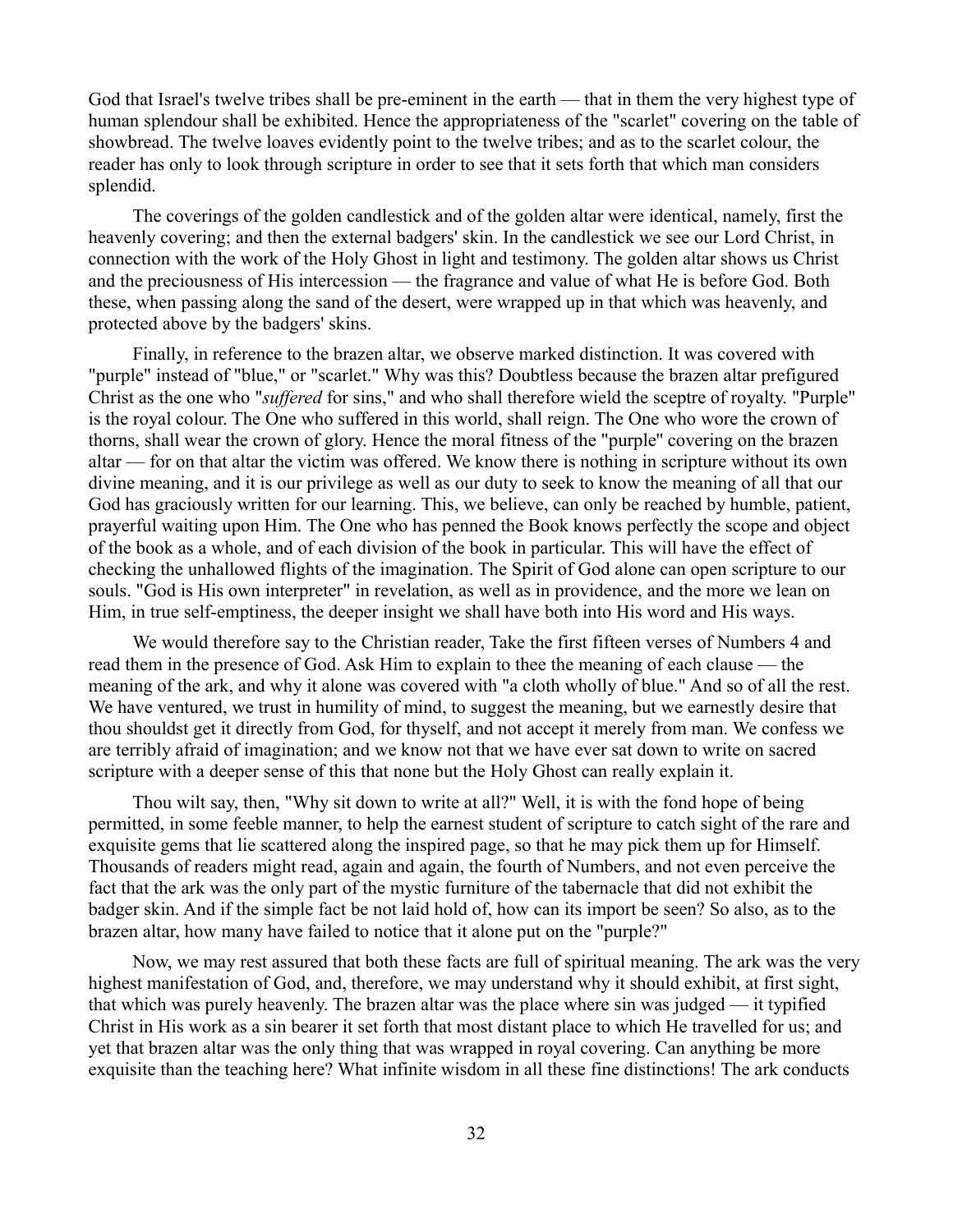us to the very highest point in heaven. The brazen altar conducts us to the lowest point on earth. They stood at extreme points in the tabernacle. In the former, we see the One who magnified the law; in the latter, we see the One who was made sin. In the one, that which was heavenly was seen at the first sight; and it was only when you looked deeper, you saw the badger skin; and deeper still, that mysterious veil, the type of Christ's flesh. But, in the other, the first thing you saw was the badger skin, and deeper down we see the royal covering. Christ in each, though in a different aspect. In the ark, we have Christ maintaining the glory of God, In the brazen altar, we have Christ meeting the sinner's need. blessed combination for us!

But, further, has the reader noticed that in the entire of this marvellous passage to which we have been calling his particular attention, there is no mention of a certain piece of furniture which we know, from Exodus 30 and other scriptures, occupied a, very important place in the tabernacle? We allude to the brazen laver. Why is this omitted in Numbers 4? It is more than probable that some of our keeneyed rationalists would find here what they would pronounce an error — a defect — a discrepancy. But is it so? No, thank God! The devout Christian student knows full well that such things are wholly incompatible with the volume of God. He knows and confesses this, even though he may not be able to account for the absence of this or the presence of that particular thing in any given passage. But just in so far as we are enabled, through the mercy of God, to see the spiritual reason of things, do we always find that where the rationalist, sees, or affects to see flaws, the pious student sees brilliant gems.

Thus it is, we doubt not, in reference to the omission of the brazen laver from the catalogue in Numbers 4. It is only one of the ten thousand illustrations of the beauty and perfectness of the inspired volume.

But, the reader may enquire, "Why is the laver omitted?" The reason may be found is the double fact of what that laver was made from, and what it was made for. This double fact we have noticed in Exodus. The laver was made of the looking-glasses of the women who assembled at the door of the tabernacle of the congregation. (Ex. 38: 8) This was its material. And, as to its object, it was provided as a means of purification for man. Now, in all those things which formed the special burden and charge of the Kohathites, we see only the varied manifestations of God in Christ, from the ark in the holiest of all, to the brazen altar in the court of the tabernacle; and, inasmuch as the laver was not a manifestation of God, But a purification for man, it is therefore not found in the custody and charge of the Kohathites.

But we must now leave the reader to meditate alone on this most profound section of our book, (Num. 3 - 4) It is really inexhaustible. We might go on expatiating upon it until we had filled volumes instead of pages, and, after all, we should feel as though we had barely penetrated the surface of a mine whose depth never can be sounded — whose treasures never can be exhausted. What human pen can bring out the marvellous instruction contained in the inspired account of the tribe of Levi? who can attempt to unfold that sovereign grace which shines in the fact that the self-willed Levi should be the very first to respond to that soul-stirring call," Who is on the Lord's side?" Who can speak aright of that rich, abounding, distinguishing mercy illustrated in the fact that those whose hands had been embued in blood should be permitted to handle the vessels of the sanctuary; and that those into whose assembly God's Spirit could not enter should be brought into the very bosom of the congregation of God, there to be occupied with that which was so precious to Him?

And then those three divisions of workers, Merarites, Gershonites, and Kohathites! What instruction is here! what a type of the various members of the Church of God, in their various service! What depth of mysterious wisdom in all this? Is it speaking too strongly — is it too much to say that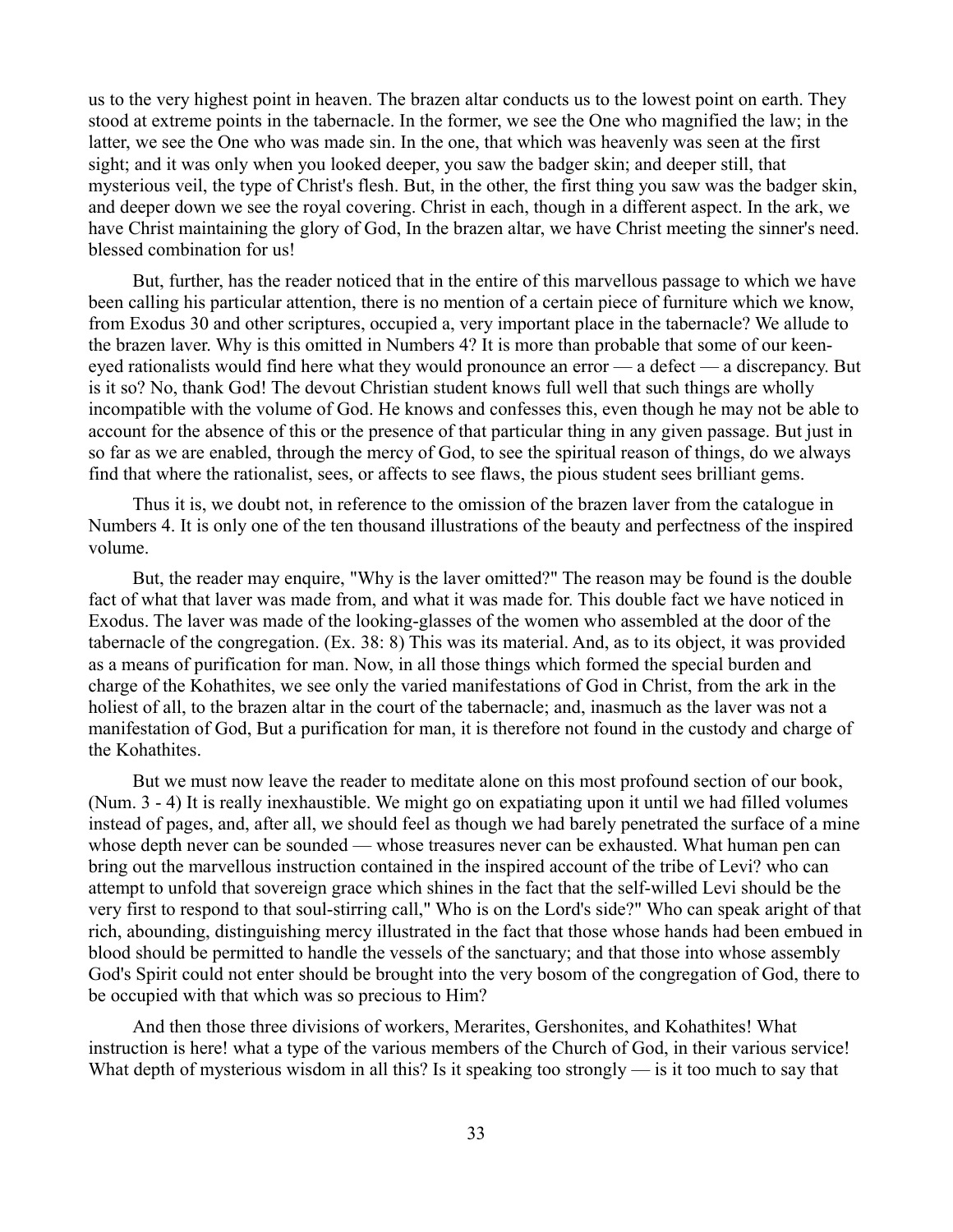nothing, at this moment, so deeply impresses us as the sense of the utter feebleness and poverty of all that we have advanced on one of the very richest sections of the inspired volume! Still we have conducted the reader to a mine of infinite depth and richness, and we must leave him to penetrate thereinto by the gracious aid of Him to whom the mine belongs and who alone is able to evolve its wealth. All that man can write or say on any portion of God's word can, at best, be but suggestive; to speak of it as exhaustive would be to cast a slight upon the sacred cannon. may we tread the holy place with unshod feet, and be as those who inquire in the temple, and whose studies are perfumed by the spirit of worship.\*

{\*For further suggestions on the subjects touched upon in the foregoing section, the reader is referred to "Notes on Exodus." (Ex. 24 - 30) Also to a small pamphlet entitled, "the History of the Tribe of Levi Considered."}

# Numbers 5.

''And the Lord spake unto Moses, saying, Command the children of Israel, that they put out of the camp every leper, and every one that hath an issue, and whosoever is defiled by the dead: both male and female shall ye put out, without the camp shall ye put them; that they defile not their camps, *in the midst whereof I dwell.* And the children of Israel did so, and put them out without the camp: as the Lord spake unto Moses, so did the children of Israel." Numbers 5: 1-4.

Here we have unfolded to us, in few words, the great foundation principle on which the discipline of the assembly is founded — a principle, we may say, of the very last importance, though, alas! so little understood or attended to. It was the presence of God in the midst of His people Israel that demanded holiness on their part. "That they defile not their camps in the midst of which I dwell." The place where the Holy one dwells must be holy. This is a plain and a necessary truth.

We have already remarked that *redemption* was the *basis* of God's dwelling in the midst of His people. But we must remember that *discipline* was essential to His continuance amongst them. He could not dwell where evil was deliberately and avowedly sanctioned. Blessed be His name, He can and does bear with weakness; but He is of purer eyes than to behold evil, and cannot look on iniquity. Evil cannot dwell with Him, nor can He have fellowship with it. It would involve a denial of His very nature; and He cannot deny Himself.

It may, however, be said, in reply, "Does not God the Holy Ghost dwell in the individual believer, and yet there is much evil in him?" True, the Holy Ghost dwells in the believer, on the ground of accomplished redemption. He is there, not as the sanction of what is of nature, But as the seal of what is of Christ: and His presence and fellowship are enjoyed just in proportion as the evil in us is habitually judged. Will any one assert that we can realise and delight in the Spirit's indwelling while allowing our indwelling pravity, and indulging the desires of the flesh and of the mind? Far away be the impious thought! No; we must judge ourselves, and put away everything inconsistent with the holiness of the One who dwells in us. Our "old man" is not recognised at all. It has no existence before God. It has been condemned, utterly, in the cross of Christ. we feel its workings, alas! and have to mourn over them, and judge ourselves on account of them; but God sees us in Christ — in the Spirit — in the new creation. And, moreover, the Holy Ghost dwells in the body of the believer, on the ground of the blood of Christ; and His indwelling demands the judgement of evil in every shape and form.

So also, in reference to the assembly. No doubt, there is evil there — evil in each individual member, and therefore evil in the body corporate. But it must be judged; and, if judged, it is not allowed to act, it is rendered null. But to say that an assembly is not to judge evil is nothing more or less than corporate antinomianism. What should we say to a professing Christian who maintained that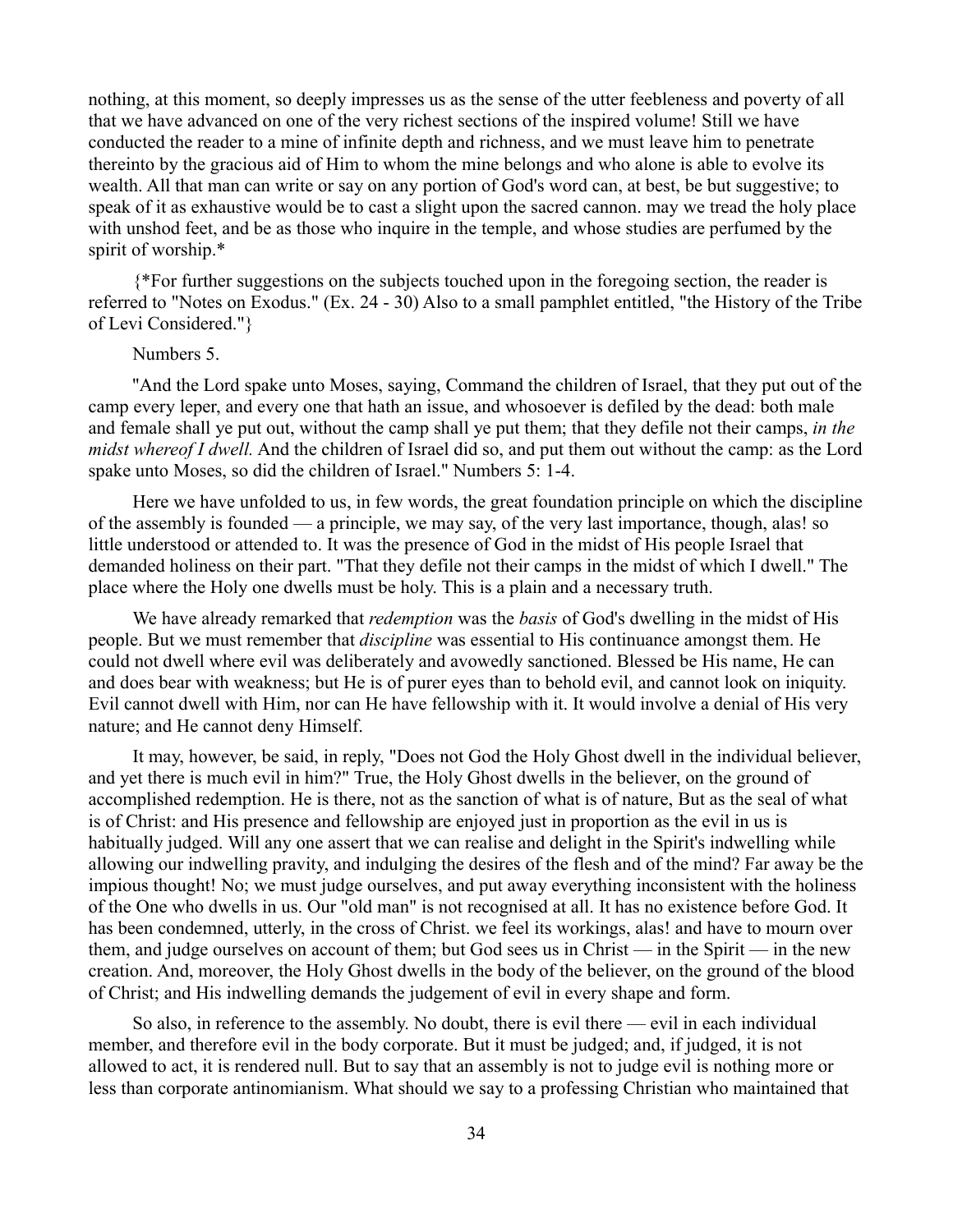He was not solemnly responsible to judge evil, in himself and in His ways? we should, with great decision, pronounce him an antinomian. And if it be wrong for a single individual to take such ground, must it not be proportionally wrong for an assembly? We cannot see how this can be called in question.

What would have been the result, had Israel refused to obey the peremptory "command" given at the opening of the chapter before us? Supposing they had said, "We are not responsible to judge evil; and we do not feel that it becomes poor, failing, erring mortals such as we to judge anybody. These people with the leprosy, and the issue, and so forth, are as much Israelites as we are, and have as good a right to all the blessings and privileges of the camp as we have; we do not therefore feel it would be right for us to put them out."

Now what, we ask, would have been God's rejoinder to such a reply? If the reader will just turn for an instant to Joshua 7 he will find as solemn an answer as could well be given. Let him draw near and carefully inspect that "great heap of stones" in the valley of Achor. Let him read the inscription thereon. What is it? "God in greatly to be feared in the assembly of his: saints, and to be had in reverence of all them that are round about him." "*Our* God is a consuming fire." What is the meaning of all this? Let us hear it and consider it! Lust had conceived in the heart of one member of the congregation, and brought forth sin. What then? Did this involve the whole congregation? Yes, verily, this is the solemn truth, "*Israel* (not merely Achan) hath sinned, and *they* have also transgressed my covenant which I commanded them: for *they* have even taken of the accursed thing, and have also stolen, and dissembled also, and they have put it even among their own stuff. Therefore the children of Israel could not stand before their enemies, but turned their backs before their enemies, because they were accursed: *neither will I be with you any more, except ye destroy the accursed thing from among you."* Joshua 7: 11, 12.

This is peculiarly solemn and searching. It, most assuredly, utters a loud voice in our ears, and conveys a holy lesson to our hearts. There were, so far as the narrative informs us, many hundreds of thousands throughout the camp of Israel as ignorant, as Joshua himself seems to have been, of the fact of Achan's sin and yet the word was, *"Israel* hath sinned — transgressed — taken the accursed thing stolen and dissembled." How was this? The assembly was one. God's presence in the midst of the congregation constituted it one, so one, that the sin of each was the sin of all. "A little leaven leaveneth the whole lump." Human reason may demur to this, as it is sure to demur to everything that lies beyond its narrow range. But God says it, and this is enough for the believing mind. It doth not become us to ask," Why? how? or wherefore?" The testimony of God settles everything, and we have only to believe and obey. It is enough for us to know that the fact of God's presence demands holiness, purity, and the judgement of evil. Let us remember this. It is not upon the principle so justly repudiated by every lowly mind, "Stand by thyself, I am holier than thou." No, no; it is entirely on the ground of what God is. "Be ye holy, for I am holy." God could not give the sanction of His holy presence to unjudged wickedness. What! Give a victory at Ai with an Achan in the camp? Impossible! a victory, under such circumstances, would have been a dishonour to God, and the very worst thing that could have happened to Israel. It could not be. Israel must be chastised. They must be humbled and broken. They must be brought down to the valley of Achor — the place of trouble, for there alone can "a door of hope" be opened when evil has come in.

Let not the reader misunderstand this great practical principle. It has, we fear, been greatly misunderstood by many of God's people. Many there are who seem to think that it can never be right for those who are saved by grace, and who are themselves signal monuments of mercy, to exercise discipline in any form, or on any ground whatsoever. To such persons, Matthew 7: 1 seems to condemn utterly the thought of our undertaking to judge. Are we not, say they, expressly told by our Lord, not to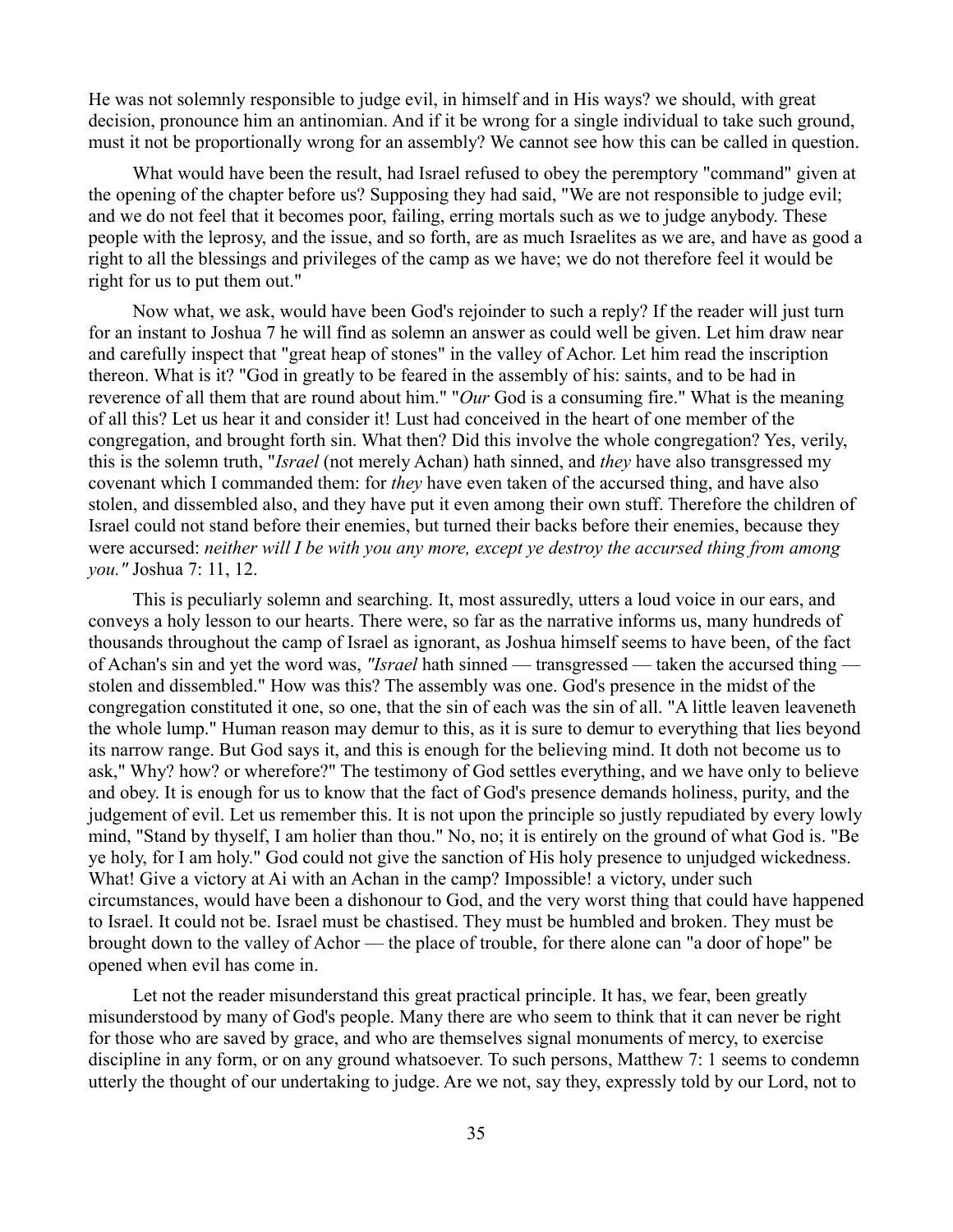judge? are not these His own veritable words, "Judge not, that ye be not judged?" No doubt. But what do these words mean? Do they mean that we are not to judge the doctrine and manner of life of such as present themselves for Christian fellowship? Do they lend any support to the idea that, no matter what a man holds, or what he teaches, or what he does, we are to receive him all the same? Can this be the force and meaning of our Lord's words? Who could, for one moment, cede anything so monstrous as this? Does not our Lord, in this very same chapter, tell us to "beware of false prophets?" But how can we beware of any one, if we are not to judge? If judgement is not to be exercised in any case, why tell us to beware?

Christian reader, the truth is as simple as possible. God's assembly is responsible to judge the doctrine and morals of all who claim entrance at the door. We are not to judge motives, but we are to judge ways. We are directly taught by the inspired apostle, in 1 Corinthians 5, that we are bound to judge all who take the ground of being inside the assembly. "For what have I to do to judge them also that are without? Do not ye judge them that within? But them that are without God judgeth. *Therefore* put away from among yourselves that wicked person." Verses 12, 13.

This is most distinct. We are not to judge those "without" but we are to judge those "within." That is, those who take the ground of being Christians — of being members of God's assembly — all such come within the range of judgement. The very moment a man enters the assembly, he takes His place in that sphere where discipline is exercised upon everything contrary to the holiness of the One who dwells there.

And let not the reader suppose, for a moment, that the unity of the *body* is touched when the discipline of the *house* is maintained. This would be a very serious mistake indeed; and yet alas! it is a very common one. We frequently hear it said of those who rightly seek to maintain the discipline of the house of God, that they are rending the body of Christ. There could hardly be a greater mistake. The fact is, the former is our bounden duty; the latter, an utter impossibility? The discipline of God's house must be carried out; but the unity of Christ's body can never be dissolved.

Again, we sometimes hear persons speak of cutting off the limbs of the body of Christ. This also is a mistake. Not a single limb of the body of Christ can ever be disturbed. Each member has been incorporated into its place by the Holy Ghost, in pursuance of the eternal purpose of God, and on the ground of the accomplished atonement of Christ; nor can any power of men or devils ever sever a single limb from the body. All are indissolubly joined together in a perfect unity, and maintained therein by divine power. The unity of the Church of God may be compared to a chain stretching across a river; you see it at either side, but it dips in the middle, and if you were to judge by the sight of your eyes, you might suppose that the chain had given way at the centre. So is it with the Church of God; it was seen to be one at the beginning; it will be seen to be one by and by; and it is, in God's sight, one now, though the unity be not visible to mortal eyes.

It is of the very last moment that the Christian reader should be thoroughly clear on this great Church question. The enemy has sought, by every means in his power, to cast dust into the eyes of God's dear people, in order that they might not see the truth in this matter. We have, on the one side, the boasted unity of Roman Catholicism; and, on the other hand, the deplorable divisions of Protestantism. Rome points, with an air of triumph, to the numerous sects of Protestants; and Protestants likewise point to the numerous errors, corruptions, and abuses of Romanism. Thus the earnest seeker after truth hardly knows where to turn or what to think; while, on the other hand, the careless, the indifferent, the self-indulgent, and the world-loving are only too ready to draw a plea, from all that they see around them, for flinging aside all serious thought and concern about divine things; and even if, like Pilate,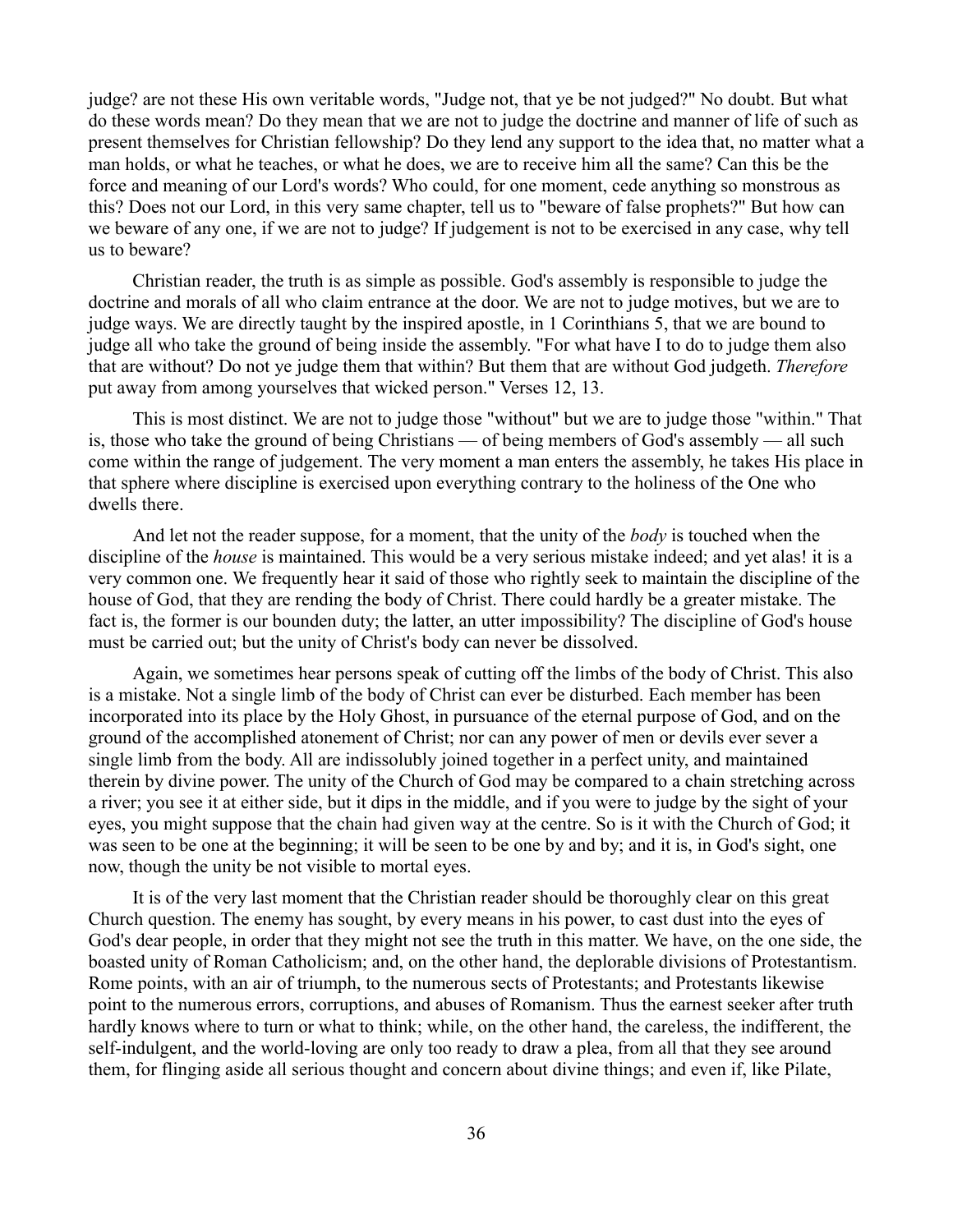they sometimes flippantly ask the question, "What is truth?" they, like him, turn on their heel without waiting for an answer.

Now, we are firmly persuaded that the true secret of the whole matter — the grand solution of the difficulty — the real relief for the hearts of God's beloved saints, will be found in the truth of the indivisible unity of the church of God, the body of Christ, on the earth. This truth is not merely to be held as a doctrine, but to be confessed, maintained, and carried out, at all cost to ourselves. It is a great formative truth for the soul, and contains in it the only answer to Rome's boasted unity on the one hand, and to Protestant divisions on the other. It will enable us to testify to Protestantism that we have found unity, and to Roman Catholicism that we have found the unity of the Spirit.

It may, however, be argued, in reply, that it is the veriest Utopianism to seek to carry out such an idea, in the present condition of things. Everything is in such ruin and confusion that we are just like a number of children who have lost their way in a wood, and are trying to make the best of their way home, some in large parties, some in groups of two or three, and some all alone.

Now this may seem very plausible; and we do not doubt, in the least, but that it would carry immense weight with a large number of the Lord's people, at the present moment. But, in the judgement of faith, such a mode of putting the matter possesses no weight whatever. And for this simple reason, that the one all important question for faith is this, namely," Is the unity of the Church a human theory or a divine reality?" A divine reality, most surely, as it is written, "There is one body, and one Spirit." (Eph 4: 4) If we deny that there is "one body," we may, with equal force, deny that there is "one Lord, one faith, one baptism, one God and Father of all," inasmuch as all lie side by side, on the page of inspiration, and if we disturb one, we disturb all.

Nor are we confined to one solitary passage of scripture on this subject; though had we but one, it were amply sufficient. But we have more that one. Hearken to the following: "The cup of blessing which we bless, is it not the communion of the blood of Christ? The bread which we break, is it not the communion of the body of Christ? For we, being many, are one bread, and one body; for we are all partakers of that one bread." (1 Cor. 10: 16, 17) Read also 1 Corinthians 12: 12-27, where this whole subject is unfolded and applied.

In a word, then, the word of God doth, most clearly and fully, establish the truth of the indissoluble unity of the body of Christ; and, moreover, it establishes, as clearly and as fully, the truth of the discipline of God's house. But, be it observed, the proper carrying out of the latter will never interfere with the former. The two things are perfectly compatible. Are we to suppose that when the apostle commanded the church of Corinth to put away from amongst them "that wicked person," the unity of the body was touched? Surely not. And yet was not that man a member of the body of Christ? Truly so, for we find him restored in the second epistle. The discipline of the house of God had done its work with a member of the body of Christ, and the erring one was brought back. Such was the object of the church's act.

All this may help to clear the mind of the reader as to the deeply interesting subject of reception at the Lord's table and exclusion from it. There seems to be a considerable amount of confusion in the minds of many Christians as to these things. Some there are who seem to think that provided a person be a Christian, he should, on no account, be refused a place at the Lord's table. The case in 1 Corinthians 5 is quite sufficient to settle this question. Evidently that man was not put away on the ground of his not being a Christian. He was, as we know, spite of his failure and sin, a child of God; and yet was the assembly at Corinth commanded to put him away; and had they not done so, they would have brought down the judgement of God upon the whole assembly. God's presence is in the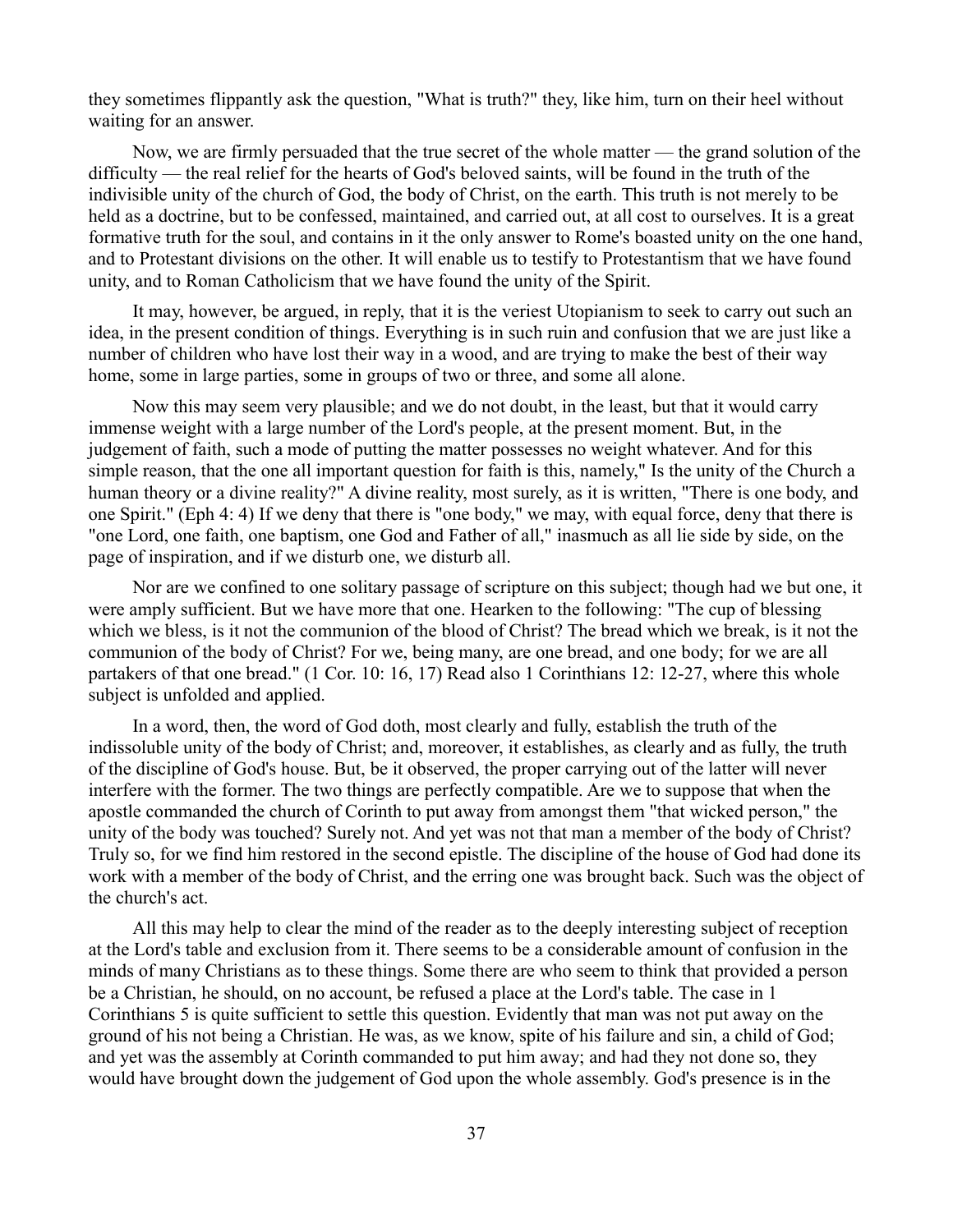Assembly, and therefore evil must be judged.

Thus, whether we look at the fifth chapter of Numbers or at the fifth chapter of 1 Corinthians, we learn the same solemn truth, namely, that "Holiness becometh God's house for ever." And farther we learn that it is with God's own people that discipline must be maintained, and not with those outside. For what do we read in the opening lines of Numbers 5: 1. Were the children of Israel commanded to put out of the camp every one that was not an Israelite, every one that was not circumcised, every one who could not trace his pedigree, in an unbroken line, up to Abraham? Were these the ground of exclusion from the camp? Not at all. Who then were to be put out "Every leper" — that is, every one in whom sin is *allowed* to work. "Every one that hath an issue" — that is, every one from whom a defiling influence is emanating: and, "whosoever is defiled by the dead." These were the persons that were to be separated from the camp in the wilderness, and their antitypes are to be separated from the assembly now.

And why, we may ask, was this separation demanded? Was it to uphold the reputation or respectability of the people? Nothing of the sort. What then? "That they defile not their camps in the midst whereof I *dwell*." And so is it now. We do not judge and put away bad doctrine, in order to maintain *our* orthodoxy; neither do we judge and put away moral evil, in order to maintain our reputation and respectability. The only ground of judgement and putting away is this, "Holiness becometh thine house, O Lord, for ever." God dwells in the midst of His people. "Where two or three are gathered together in my name, there am I." Know ye not that ye are the temple of God, and that the Spirit of God dwelleth in you?"(l Cor. 3: 16) And again, "Now therefore, ye are no more strangers and foreigners, but fellow citizens with the saints, and of the household of God; and are built upon the foundation of the apostles and prophets, Jesus Christ himself being the chief corner stone; in whom all the building, fitly framed together, groweth unto an *holy temple* in the Lord; in whom ye also are builded together for an habitation of God through the Spirit." Ephesians 2: 19-22.

But it may be that the reader feels disposed to put some such question as the following, How is it possible to find a pure, a Perfect church? Is there not, will there not — must there not be some evil in every assembly, in spite of the most intense pastoral vigilance and corporate faithfulness? How then can this high standard of purity be maintained?" No doubt there is evil in the assembly, inasmuch as there is indwelling sin in each member of the assembly. But it must not be allowed; it must not be sanctioned; it must be judged and kept under. It is not the presence of judged evil that defiles, But the allowance and sanction of evil. It is with the Church, in its corporate character, as with the members in their individual character. If we would judge ourselves, we should not be judged." (1 Cor. 11: 31) Hence, therefore, no amount of evil should lead a man to separate from the Church of God; but if an assembly denies its solemn responsibility to judge evil, both in doctrine and morals, it is no longer on the ground of the Church Of God at all, and it becomes your bounden duty to separate from it. So long as an assembly is on the ground of the Church of God, however feeble it be, and few in number, to separate from it is schism. But if an assembly be not on God's ground — and most certainly it is not, if it denies its duty to judge evil — then it is schism to continue in association with it.

But will not this tend to multiply and perpetuate divisions? Most assuredly not. It may tend to break up mere human associations; but this is not schism, but the very reverse, inasmuch as all such associations, however large, powerful, and apparently useful, are positively antagonistic to the unity of the body of Christ, the Church of God.

It cannot fail to strike the thoughtful reader that the Spirit of God is awakening attention, on all hands, to the great question of the Church. Men are beginning to see that there is very much more in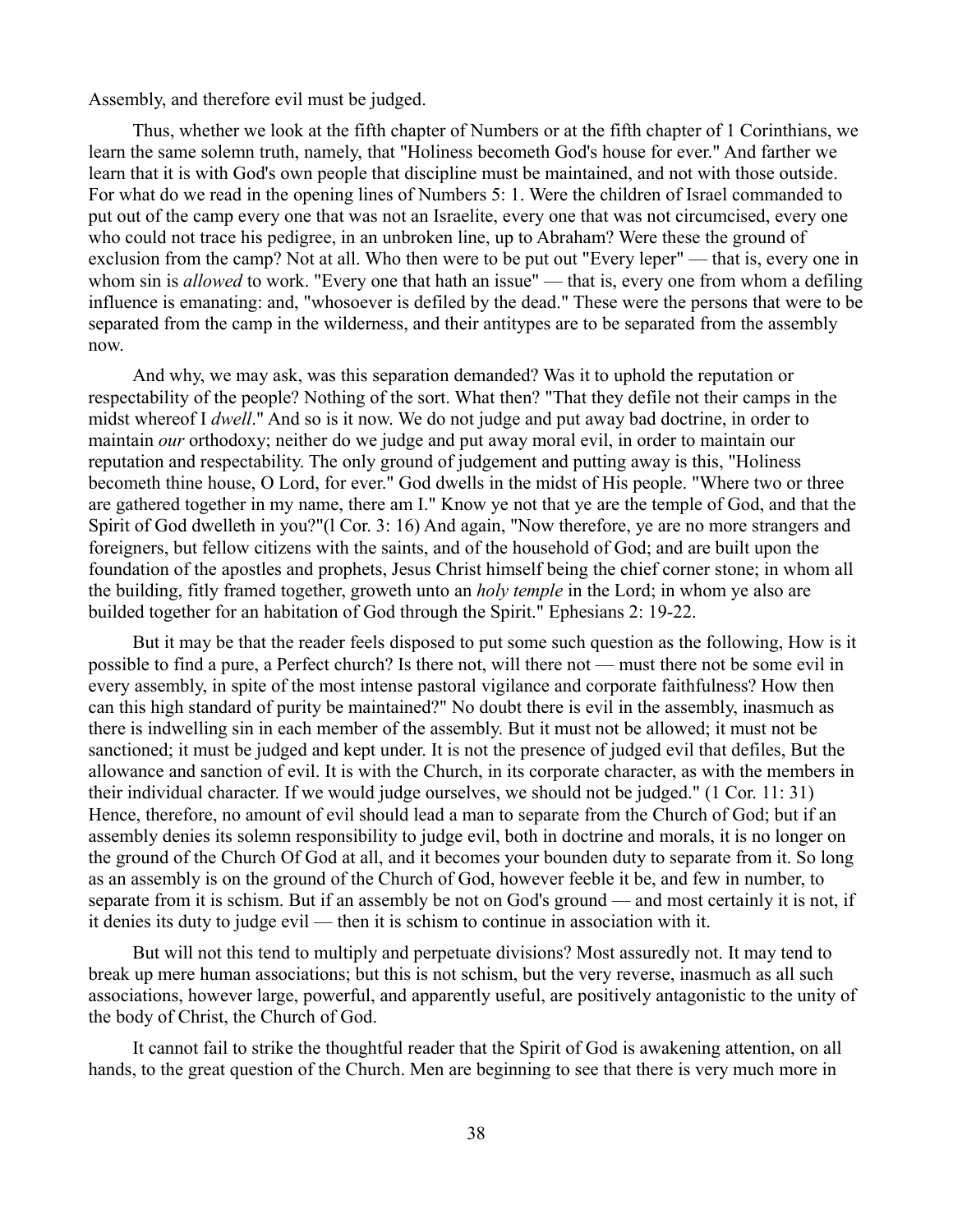this subject than the mere notion of an individual mind, or the dogma of a party. The question," What is the Church?" is forcing itself upon many hearts and demanding an answer. And what a mercy to have an answer to give! an answer as clear, as distinct, and as authoritative as the voice of God, the voice of holy scripture, can give. Is it not an unspeakable privilege, when assailed on all sides, by the claims of churches, "High Church," "Low Church," "Broad Church," "State Church," "Free Church," to be able to fall back upon the one true Church of the living God, the body of Christ? We most assuredly esteem it as such; and we are firmly persuaded that here alone is the divine solution of the difficulties of thousands of the people of God.

But where is this Church to be found? Is it not a hopeless undertaking to set out to look for it amid the ruin and confusion which surround us? No, blessed be God! for, albeit we may not see all the members of the Church gathered together, yet it is our privilege and holy duty to know and occupy *the ground* of the Church of God, and no other. And how is this ground to be discerned? We believe that the first step towards discerning the true ground of the Church of God is, to stand apart from everything that is contrary thereto. We need not expect to discover what is true while our minds are beclouded by what is false. The divine order is, "Cease to do evil; learn to do well." God does not give us light for two steps at a time. Hence, the moment we discover that we are on wrong ground, it is our duty to abandon it, and wait on God for further light, which He will, most surely, give.

But we must proceed with our chapter.

"The Lord spake unto Moses, saying, Speak unto the children of Israel; when a man or woman shall commit any sin that men commit, to do a trespass against the Lord, and that person be guilty; then they shall confess their sin which they have done; and he shall recompense his trespass with the principal thereof, and add unto it the fifth part thereof, and give it unto him against whom he hath trespassed. But if the man have no kinsman to recompense the trespass unto, let the trespass be recompensed unto the Lord, even to the priest; beside the ram of the atonement, whereby an atonement shall be made for him."

The doctrine of the trespass offering has been considered in our "Notes on Leviticus," chapter 5; and to that we must refer our reader, as we do not mean to occupy his time or our own in going into any points which have been already considered. We shall merely notice here the very important questions of confession and restitution. Not only is it true that both God and man are gainers by the Great Trespass Offering presented on the cross at Calvary; but we also learn, from the foregoing quotation, that God looked for confession and restitution, when any trespass had been committed. The sincerity of the former would be evidenced by the latter. It was not sufficient for a Jew, who had trespassed against his brother, to go and say, "I am sorry," He had to restore the thing wherein he had trespassed and add a fifth thereto. Now, although we are not under the law, yet may we gather much instruction from its institutions; although we are not under the schoolmaster, we may learn some good lessons from him. If, then, we have trespassed against any one, it is not enough that we confess our sin to God and to our brother, we must make restitution; we are called upon to give practical proof of the fact that we have judged ourselves on account of that thing in which we have trespassed.

We question if this is felt as it ought to be. We fear there is a light, flippant, easy-going style in reference to sin and failure, which must be very grievous indeed to the Spirit of God. We rest content with the mere lip confession, without the deep, heartfelt sense of the evil of sin in God's sight. The thing itself is not judged in its moral roots, and, as a consequence of this trifling with sin, the heart becomes hard, and the conscience loses its tenderness. *This is very serious.* We know of few things more precious than a tender conscience. We do not mean a *scrupulous* conscience, which is governed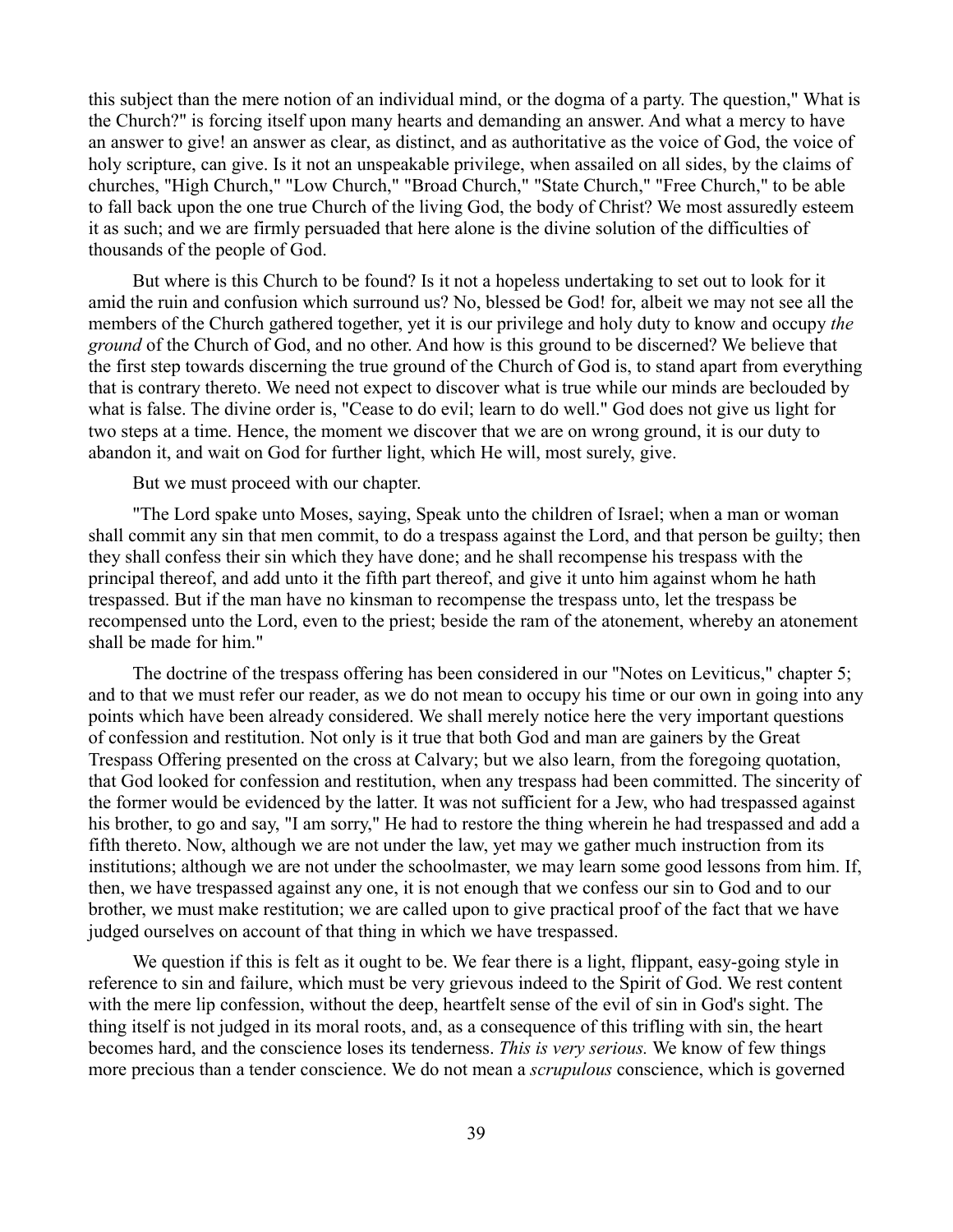by its own crotchets; or a *morbid* conscience, which is governed by its own fears. Both these are most troublesome guests for any one to entertain. But we mean a *tender* conscience, which is governed, in all things, by the word of God, and which refers, at all times, to His authority. This sound description of conscience we consider an inestimable treasure. It regulates everything, takes cognisance of the very smallest matter connected with our daily walk and habits — our mode of dress — our houses — our furniture — our table — our entire deportment, spirit, and style — our mode of conducting our business, or, if it be our lot to serve others, the mode in which we discharge the service, whatever it be. In short, everything falls under the healthful moral influence of a tender conscience. "Herein," says the blessed apostle, "do I exercise myself, to have *always* a conscience void of offence toward God and men." Acts 24: 16.

This is what we may well covet. There is something morally beautiful and attractive in this exercise of the greatest and most gifted servant of Christ. He, with all his splendid gifts, with all his marvellous powers, with all his profound insight into the ways and counsels of God, with all he had to speak of and glory in, with all the wonderful revelations made to him in the third heavens; in a word, he, the most honoured of apostles and privileged of saints, gave holy diligence to keep always a conscience void of offence both toward God and man; and if, in an unguarded moment, he uttered a hasty word, as he did to Ananias the high priest, he was ready, the very next moment, to confess and make restitution, so that the hasty utterance, "God shall smite thee, thou whited wall" was withdrawn, and God's word given instead — "Thou shalt not speak evil of the ruler of thy people."

Nor we do not believe that Paul could have retired to rest, that night, with a conscience void of offence, if he had not withdrawn his words. There must be confession, when we do or say what is wrong; and if there be not the confession, our communion will assuredly be interrupted. Communion, with unconfessed sin upon the conscience, is a moral impossibility. We may talk of it; but it is all the merest delusion. We must keep a clean conscience if we would walk with God. There is nothing more to be dreaded than moral insensibility a slovenly conscience, an obtuse moral sense that can allow all sorts of things to pass unjudged; that can commit sin, pass on, and coolly say, "What evil have I done?"

Reader, let us, with holy vigilance, watch against all this. Let us seek to cultivate a tender conscience. It will demand from us what it demanded from Paul, namely, "exercise." But it is blessed exercise, and it will yield most precious fruits. Do not suppose that there is anything that savours of the legal in this exercise; nay, it is most thoroughly Christian; indeed we look upon those noble words of Paul as the very embodiment, in a condensed form, of the whole of a Christian's practice. "To have *always* a conscience void of offence toward God and men" comprehends everything.

But alas! how little do we habitually ponder the claims of God, or the claims of our fellow-man! How little is our conscience up to the mark! Claims of all sorts are neglected, yet we feel it not.

There is no brokenness and contrition before the Lord. We commit trespass in a thousand things, yet there is no confession or restitution. Things are allowed to pass that ought to be judged, confessed, and put away. There is sin in our holy things; there is lightness and indifference of spirit in the assembly and at the Lord's table; we rob God, in various ways; we think our own thoughts, speak our own words, do our own pleasure; and what is all this but robbing God, seeing that we are not our own but bought with a price?

Now, we cannot but think that all this must sadly hinder our spiritual growth. It grieves the Spirit of God and hinders His gracious ministry of Christ to our souls whereby alone we grow up into Him. We know, from various parts of God's word, how much He prizes a tender spirit, a contrite heart. "To this man will I look, even to him that is of a contrite spirit and trembles at my word." With such an one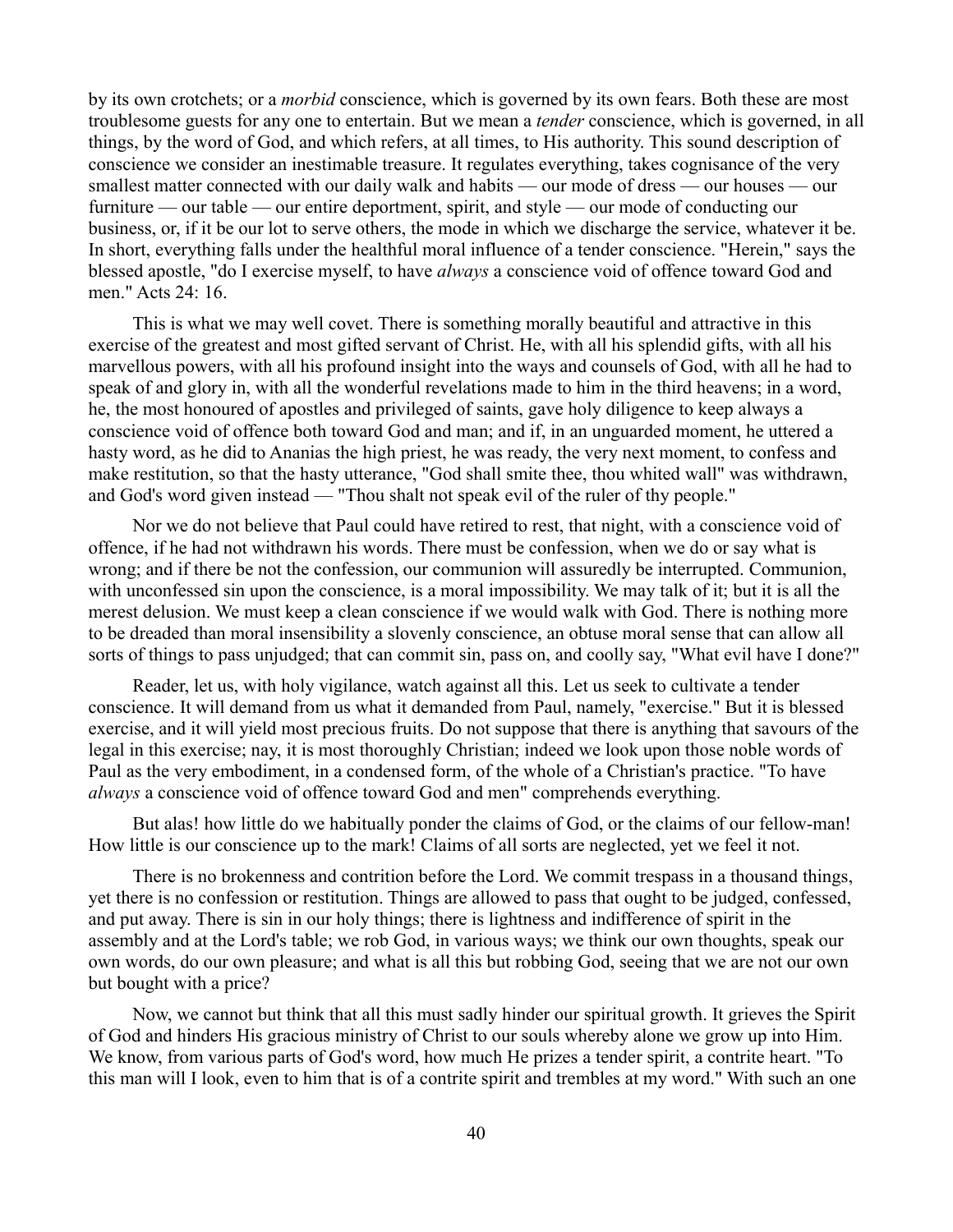God can dwell; but with hardness and insensibility, coldness and indifference, He can have no fellowship. Oh! then let us exercise ourselves to have always a pure and uncondemning conscience, both as to God and as to our fellow-man.

The third and last section of our chapter, which we need not quote at length, teaches us a deeply solemn lesson, whether we view it from a dispensational or a moral point of view. It contains the record of the great ordinance designed for the trial of jealousy. Its place here is remarkable. In the first section, we have the corporate judgement of evil: in the second, we have individual self-judgement, confession, and restitution: and in the third, we learn that God cannot endure even the mere suspicion of evil.

Now, we fully believe that this very impressive ordinance has a dispensational bearing upon the relationship between Jehovah and Israel. The prophets dwell largely upon Israel's conduct as a wife, and upon Jehovah's jealousy, on that score. We do not attempt to quote the passages, but the reader will find them throughout the pages of Jeremiah and Ezekiel. Israel could not abide the searching trial of the bitter water. Her unfaithfulness has been made manifest. She has broken her vows. She has gone aside from her Husband, the Holy One of Israel, whose burning jealousy has been poured forth upon the Faithless nation. He is a jealous God, and cannot bear the thought that the heart that He claims as His own should be given to another.

Thus we see that this ordinance for the trial of jealousy bears very distinctly upon it the impress of the divine character. In it He most fully enters into the thoughts and feelings of an injured husband, or of one who even suspected an injury. The bare suspicion is perfectly intolerable, and where it takes possession of the heart, the matter must be sifted to the very bottom. The suspected one must undergo a process of such a searching nature that only the faithful one can endure. If there was a trace of guilt, the bitter water could search down into the very depths of the soul, and bring it full out. There was no escape for the guilty one; and, we may say, that the very fact of there being no possible escape for the guilty, only made the vindication of the innocent more triumphant. The self-same process that declared the guilt of the guilty, made manifest the innocence of the faithful. To one who is thoroughly conscious of integrity, the more searching the investigation the more welcome it is. If there were a possibility of a guilty one escaping, through any defect in the mode of trial, it would only make against the innocent. But the process was divine, and therefore perfect; and hence, when the suspected wife had gone through it in safety, her fidelity was perfectly manifested, and full confidence restored.

What a mercy, then, to have had such a perfect mode of settling all suspected cases! Suspicion is the death blow to all loving intimacy, and God would not have it in the midst of His congregation. He would not only have His people collectively to judge evil, and individually to judge themselves; But where there was even the suspicion of evil, and no evidence forthcoming, He Himself devised a method of trial which perfectly brought the truth to light. The guilty one had to drink death, and found it to be judgement.\* The faithful one drank death, and found it victory.

{\*The "*dust*" lifted from the floor of the tabernacle may be viewed as the figure of death. "Thou hast brought me into the dust of death." The "*water* prefigures the word, which, being brought to bear upon the conscience, by the power of the Holy Ghost, makes everything manifest. If there has been any unfaithfulness to Christ, the true husband of His people, it must be thoroughly judged. This holds good with regard to the nation of Israel, to the Church of God, and to the individual believer. If the heart be not true to Christ, it will not be able to stand the searching power of the word. But if there be truth in the inward parts, the more one is searched and tried, the better. How blessed it is when we can truly say, "Search me, O God, and know my Heart: try me, and know my thoughts; and see if there be any wicked way in me, and lead me in the way everlasting." Psalm 139: 23, 24}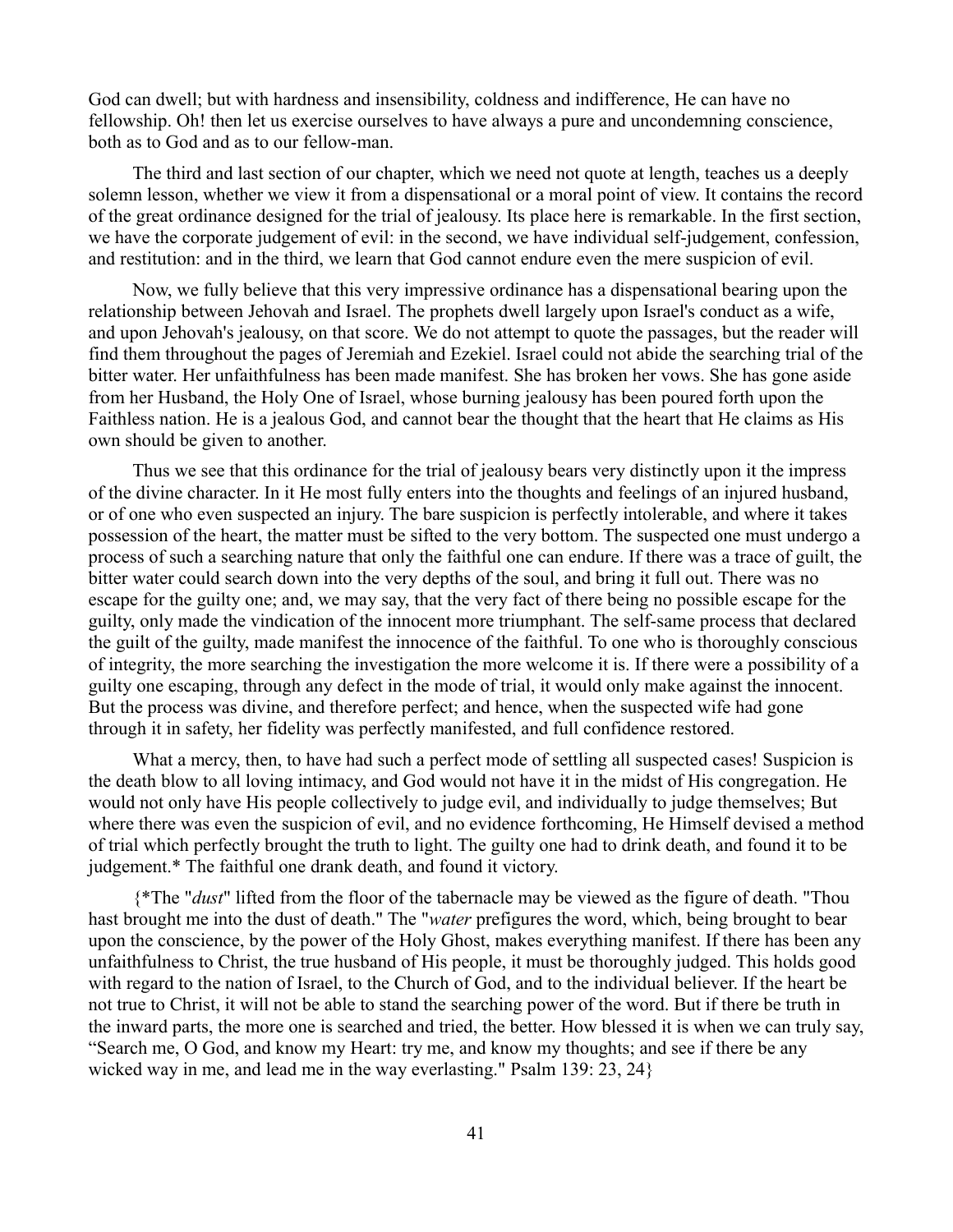## Numbers 6.

"And the Lord spake unto Moses, saying, Speak unto the children of Israel, and say unto them, When either man or woman shall separate themselves to vow a vow of a Nazarite, to separate themselves unto the Lord: he shall separate himself from wine and strong drink, and shall drink no vinegar of wine, or vinegar of strong drink, neither shall he drink any liquor of grapes, nor eat moist grapes, or dried. All the days of his separation shall he eat nothing that is made of the vine tree, from the kernels even to the husk. All the days of the vow of his separation there shall no razor come upon his head: until the days be fulfilled, in the which he separateth himself unto the Lord, he shall be holy, and shall let the locks of the hair of his head grow. All the days that he separateth himself unto the Lord he shall come at no dead body. He shall not make himself unclean for his father, or for his mother, for his brother, or for his sister, when they die: because the consecration of his God is upon his head. All the days of his separation he is holy unto the Lord." Verse 1-8.

The ordinance of Nazariteship is full of interest and practical instruction. In it we see the case of one setting himself apart, in a very special manner, from things which, though not absolutely sinful in themselves, were, nevertheless, calculated to interfere with that intense consecration of heart which is set forth in true Nazariteship.

In the first place, the Nazarite was not to drink wine. The fruit of the vine, in every shape and form, was to him a forbidden thing. Now, wine, as we know, is the apt symbol of earthly joy — the expression of that social enjoyment which the human heart is so fully capable of entering into. From this the Nazarite in the wilderness was sedulously to keep himself. With him it was a literal thing. He was not to excite nature by the use of strong drink. All the days of his separation he was called to exercise the strictest abstinence from wine.

Such was the type, and it is written for our learning — written too, in this marvellous book of Numbers, so rich in its wilderness lessons. This is only what we might expect. The impressive institution of the Nazarite finds its appropriate place in the book of Numbers. It is in perfect keeping with the character of the book, which, as has been already remarked, contains all that specially belongs to life in the wilderness.

Let us then inquire into the nature of the lesson taught us in the Nazarite's abstinence from everything pertaining to the vine, from the kernel even to the husk.

There has been but one true and perfect Nazarite in this World — but one who maintained, from first to last, the most complete separation from all mere earthly joy. From the moment He entered upon His public work, He kept Himself apart from all that was of this world. His heart was fixed upon God and His work, With a devotion that nothing could shake. No claims of earth or nature were ever allowed, for a single moment, to come in between His heart and that work which He came to do. "Wist ye not that I must be about my Father's business?" And again, "What have I to do with thee?" With such words did the true Nazarite seek to adjust the claims of nature. He had one thing to do, and to that He separated Himself perfectly. His eye was single and His heart undivided. This is apparent from first to last. He could say to His disciples, "I have meat to eat that ye know not of;" and when they, not knowing the deep significance of His words, said, "Hath any man brought Him anything to eat?" He replied, "My meat is to do the will of him that sent me, and to finish his work (John 4) So also, at the close of His course here below, we hear Him giving utterance to such words as these, as He took into His hand the paschal cup: "Take this, and divide it among yourselves: for I say unto you, I will not drink of the fruit of the vine, until the kingdom of God shall come." Luke 22: 17, 18.

Thus we see how the perfect Nazarite carried himself throughout. He could have no joy in the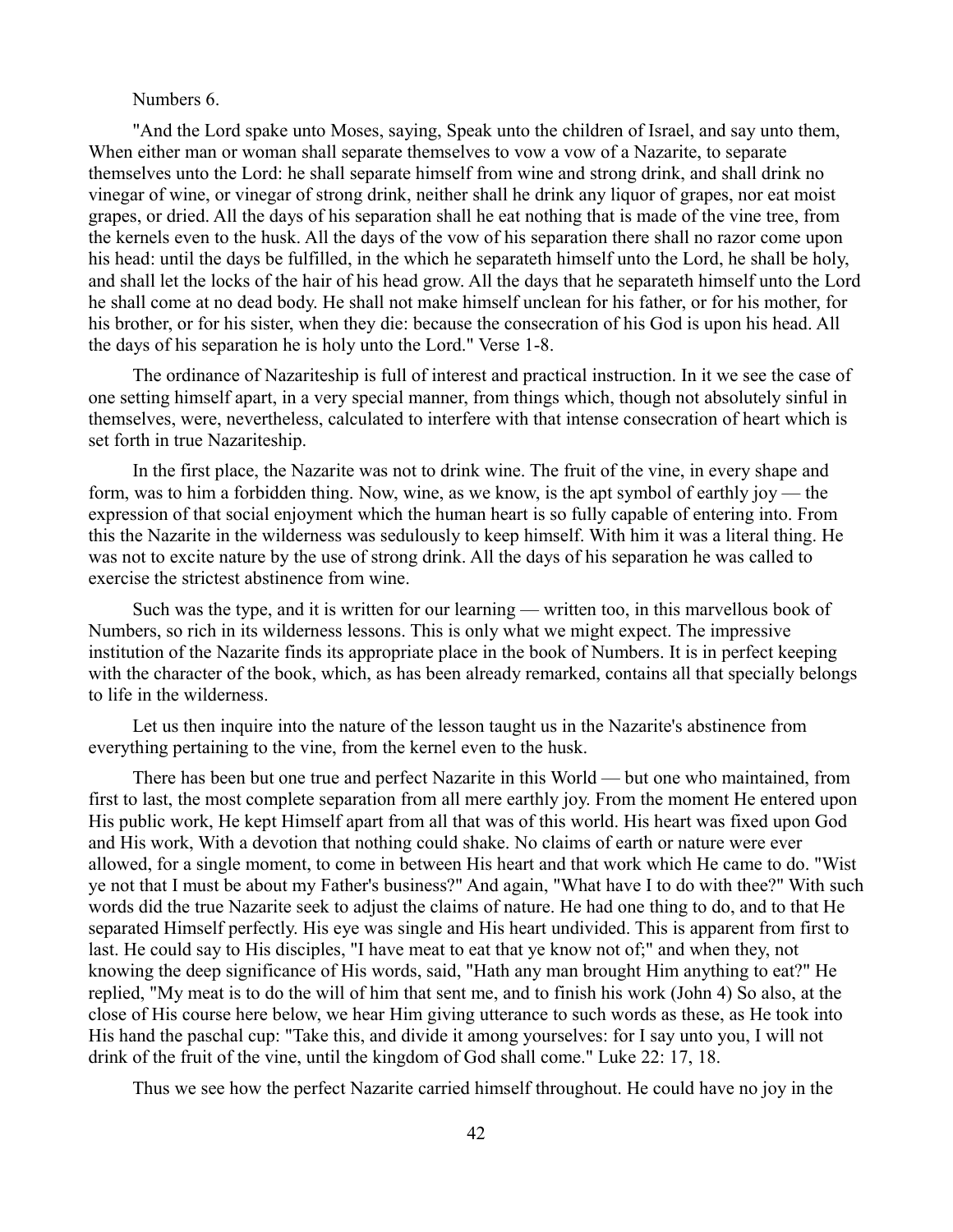earth, no joy in the nation of Israel. The time had not come for that, and therefore He detached Himself from all that which mere human affection might find in association with His own, in order to devote Himself to the one grand object which was ever before His mind. The time will come when He, as the Messiah, will rejoice in His people and in the earth; But, until that blissful moment arrives, He is apart as the true Nazarite, and His people are united with Him. "They are not of the world, even as I am not of the world. Sanctify them through thy truth: thy word is truth. As thou hast sent me into the world, even so have I also sent them into the world. and for their sakes I sanctify myself, that they also might be sanctified through the truth." John 17: 16-19.

Christian reader, let us deeply ponder this first grand feature of the Nazarite character. It is important we should faithfully examine ourselves in the light of it. It is a very grave question indeed how far we, as Christians, are really entering into the meaning and power of this intense separation from all the excitement of nature, and from all merely earthly joy. It may perhaps be said, "What harm is there in having a little amusement or recreation? Surely we are not called to be monks. Has not God given as richly all things to enjoy? And while we are in the world, is it not right we should enjoy it?"

To all this we reply, It is not a question of the harm of this, that, or the other. There was no harm, as a general rule, in and, nothing abstractedly wrong in the vine tree. But the point is this, if any one aimed a being a Nazarite, if he aspired to this holy separation unto the Lord, then was he to abstain *wholly* from the use of wine and strong drink. Others might drink wine; but the Nazarite was not to touch it.

Now, the question for us is this, Do we aim at being Nazarites? Do we sigh after thorough separation and devotion of ourselves, in body, soul, and spirit, unto God? If so, we must be apart from all these things in which mere nature finds its enjoyment. It is upon this one hinge that the whole question turns. The question, most assuredly, is not "Are we to be monks?" but "Do we want to be Nazarites?" Is it, our heart's desire to be apart, with our Lord Christ, from all mere earthly joy — to be separated unto God from those things which, though not absolutely sinful in themselves, do, nevertheless, tend to hinder that entire consecration of heart which is the true secret of all spiritual Nazariteship? Is not the Christian reader aware that there are, in very deed, many such things? Is he not conscious that there are numberless things which exert a distracting and weakening influence upon his spirit, and yet were they to be tried by the standard of ordinary morality, they might be allowed to pass as harmless?

But we must remember that God's Nazarites do not measure things by any such standard. Theirs is not an ordinary morality at all. They look at things from a divine and heavenly standpoint, and hence they cannot suffer anything to pass as harmless which tends, in any wise, to interfere with that high tone of consecration to God after which their souls are fervently breathing.

May we have grace to weigh these things, and to watch against every defiling influence. Each one must be aware of what it is which, in his case, would prove to be wine and strong drink. It may seem to be a trifle; but we may rest assured that nothing is a trifle which breaks the current of our soul's communion with God, and robs us of that holy intimacy which it is our privilege ever to enjoy.

But there was another thing which marked the Nazarite. He was not to shave his head. "All the days of the vow of his separation there shall no razor come upon his head: until the days be fulfilled in the which he separateth himself unto the Lord, he shall be holy, and shall let the locks of the hair of his head grow."

In 1 Corinthians 11: 14, we learn that it argues a lack of dignity for a man to have long hair. "Doth not even nature itself teach you, that if a man have long hair, it is a shame unto him" From this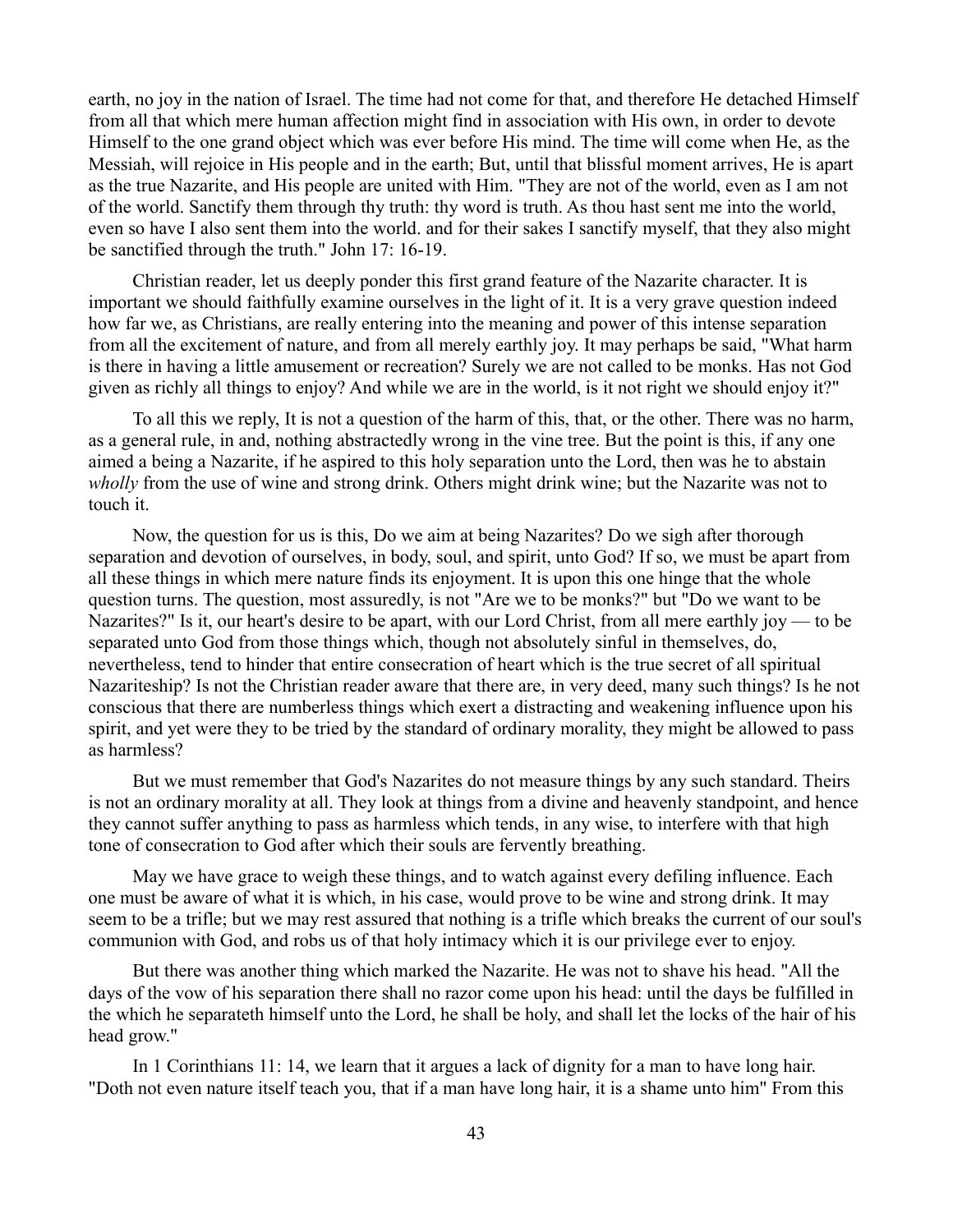we learn that if we really desire to live a life of separation to God, we must be prepared to surrender our dignity in nature. This our Lord Jesus Christ did perfectly. He made Himself of no reputation. He surrendered His rights in everything. He could say, "I am a worm and no man." He emptied Himself thoroughly, and took the very lowest place. He neglected Himself, while He cared for others. In a word, His Nazariteship was perfect in this as in all beside.

Now here is just the very thing which we so little like to do. We naturally stand up for our dignity and seek to maintain our rights. It is deemed manly so to do. But the perfect Man never did so; and if we aim at being Nazarites we shall not do so either. We must surrender the dignities of nature, and forego the joys of earth, if we would tread a path of thorough separation to God in this world. By and by both will be in place; but not now.

Here again, be it remarked, the question it is not as to the right or wrong of the case. As a general rule, it was right for a man to shave his locks; but it was not right, nay it was altogether wrong, for a Nazarite to do so. This made all the difference. It was quite right for an ordinary man to shave and drink wine; but the Nazarite was not an ordinary man; he was one set apart from all that was ordinary to tread a path peculiar to himself; and to use a razor or taste wine would involve the entire surrender of that peculiar path. Hence, if any inquire, Is it not right to enjoy the pleasures of earth, and maintain the dignities of nature?" Quite right, if we are to walk as men but wholly wrong, yea, absolutely fatal, if we want to walk as Nazarites."

This simplifies the matter amazingly. It answers a thousand questions and solves a thousand difficulties. It is of little use to split hairs about the harm of this or that particular thing. The question is, What is our real purpose and object? Do we merely want to get on as men, or do we long to live as true Nazarites? According to the language of 1 Corinthians 3: 3, to "Walk as men" and to be "carnal" are synonymous. Does such language really govern us? Do we drink into the spirit and breathe the atmosphere of such a scripture? Or are we ruled by the spirit and principles of a Godless, Christless world? It is useless to spend our time arguing points which would never be raised at all if our souls were in the right temper and attitude. No doubt, it is perfectly right, perfectly natural, perfectly consistent, for the men of this world to enjoy All that it has to offer them, and to maintain their rights and their dignities to the very utmost of their power. It were childish to question this. But, on the other hand, what is right, and natural, and consistent for the men of this world, is wrong, unnatural, and inconsistent for God's Nazarites. Thus the matter stands, if we are to be governed by the simple truth of God. we learn from Numbers 6, that if a Nazarite drank wine or shaved his locks, he defiled the head of his consecration. Has this no voice, no lesson for us? assuredly it has. It teaches as that if our souls desire to pursue a path of whole-hearted consecration to God, we must abstain from the joys of earth, and surrender the dignities and the rights of nature. It must be thus, seeing that God and the world, flesh and spirit, do not and cannot coalesce. The time will come when it will be otherwise; But, just now, all who *will* live to God, and walk in the Spirit, must live apart from the world, and mortify the flesh. May God, of His great mercy, enable us so to do!

One other feature of the Nazarite remains to be noticed. He was not to touch a dead body. "All the days that he separateth himself unto the Lord, he shall come at no dead body. He shall not make himself unclean for his father, or for his mother, for his brother, or for his sister, when they die; because the consecration of his God is upon his head."

Thus we see that whether it was drinking wine, shaving his locks, or touching a dead body, the effect was the same; any one of the three involved the defilement of the head of the Nazarite's consecration. Wherefore it is plain that it was as defiling to the Nazarite to drink wine or to shave his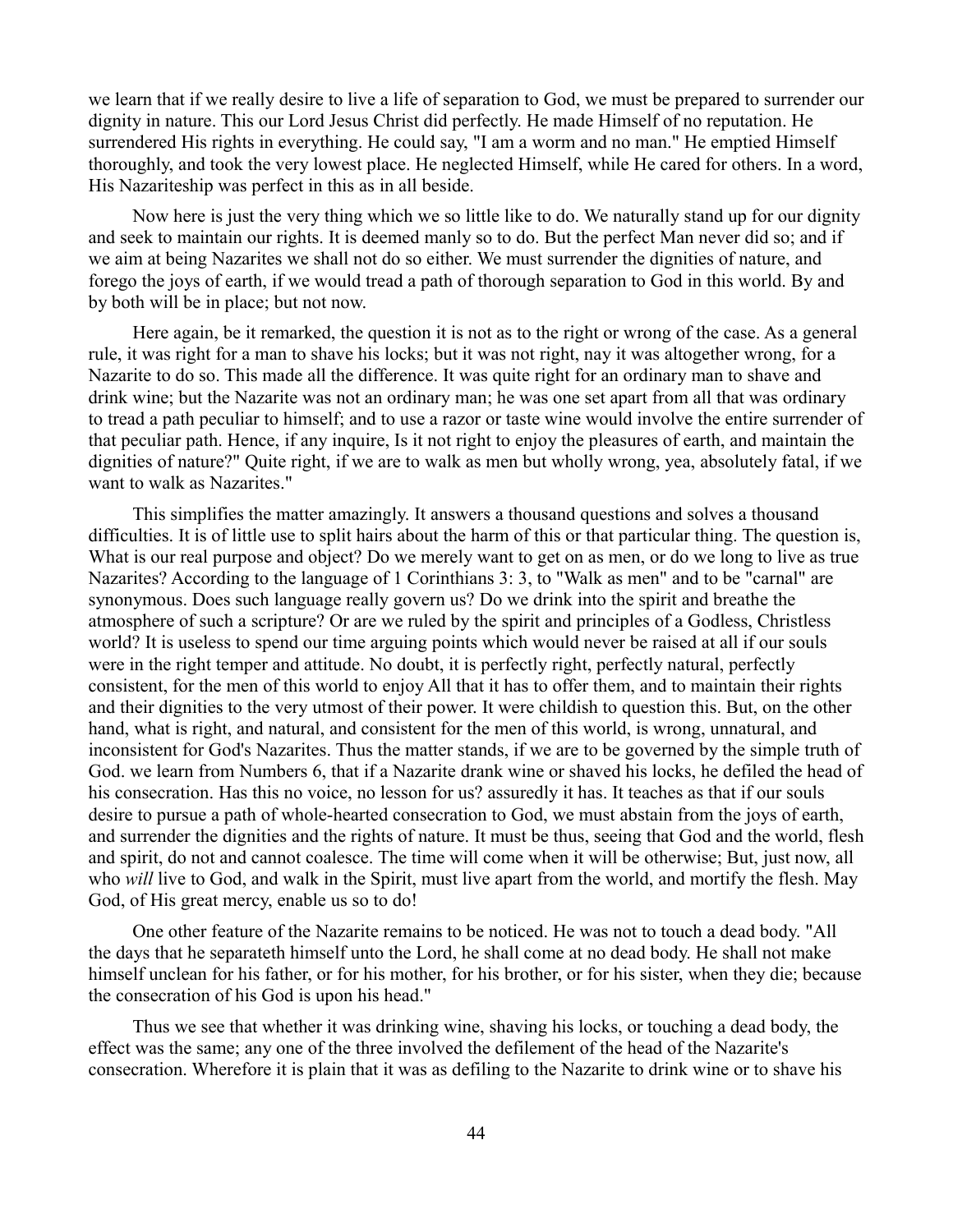Head, as it was to touch a dead body. It is well to see this. We are prone to make distinctions which will not stand for a moment in the light of the divine presence. When once the consecration of God rested upon the head of any one, that great and important fact became the standard and touchstone of all morality. It placed the individual on entirely new and peculiar ground, and rendered it imperative upon him to look at everything from a new and peculiar point of view. He was no longer to ask what became him as a man; but what became him as a Nazarite. Hence, if his dearest friend lay dead by his side he was not to touch him. He was called to keep himself apart from the defiling influence of death, and all because "the consecration of God" was upon his head.

Now, in this entire subject of Nazariteship, it is needful for the reader to understand, very distinctly, that it is not, by any means, a question of the soul's salvation, of eternal life, or of the believer's perfect security in Christ. If this be not clearly seen it may lead the mind into perplexity and darkness. There are, two grand links in Christianity which, though very intimately connected, are perfectly distinct, namely, the link of eternal life, and the link of personal communion. The former can never be snapped by anything; the latter can be snapped in a moment, by the weight of a feather. It is to the second of these that the doctrine of Nazariteship pertains.

We behold, in the person of the Nazarite, a type of one who sets out in some special path of devotedness or consecration to Christ. The power of continuance in this path consists in secret communion with God; so that if the communion be interrupted, the power is gone. This renders the subject peculiarly solemn. There is the greatest possible danger of attempting to pursue the path in the absence of that which constitutes the source of his power. This is most disastrous, and demands the utmost vigilance. we have briefly glanced at the various things which tend to interrupt the Nazarite's communion; but it would be wholly impossible, by any words of ours, to set forth the moral effect of any attempt to keep up the appearance or Nazariteship when the inward reality is gone. It is dangerous in the extreme. It is infinitely better to confess our failure, and take our true place, than to keep up a false appearance. God will have reality; and we may rest assured that, sooner or later, our weakness and folly will be made manifest to all. It is very deplorable and very humbling when "the Nazarites that were purer than snow," become "blacker than a coal;" but it is far worse when those who have become Thus black, keep up the pretence of being white.

Let us look at the solemn case of Samson, as set before us in the sixteenth chapter of Judges. He, in an evil hour, betrayed his secret and lost his power-lost it though he knew it not. But the enemy soon knew it. It was soon made manifest to all that the Nazarite had defiled the head of his consecration. "And it came to pass, when Delilah pressed will daily with her words, and urged him, so that his soul was vexed unto death; that he told her all his heart, and said unto her, There hath not come a razor upon mine head; for I have been a Nazarite unto God from my mother's womb: if I be shaven, then my strength will go from me, and I shall become weak, and be like any other man." Verses 16, 17.

Here alas! was the betrayal of the deep and holy secret of all his power. Up to this, his path had been one of strength and victory, simply because it had been one of holy Nazariteship. But the lap of Delilah proved too much for the heart of Samson, and what a thousand Philistines could not do was done by the ensnaring influence of a single woman. Samson fell from the lofty elevation of the Nazarite down to the level of an ordinary man.

"And when Delilah saw that he had told her all his heart, she sent and called for the lords of the Philistines, saying, Come up this once, for he hath showed me all his heart. Then the lords of the Philistines came up unto her, and brought money in their hand. And she made him sleep upon her knees; Alas! alas! a fatal sleep to God's Nazarite! and she called for a man, and she caused him to shave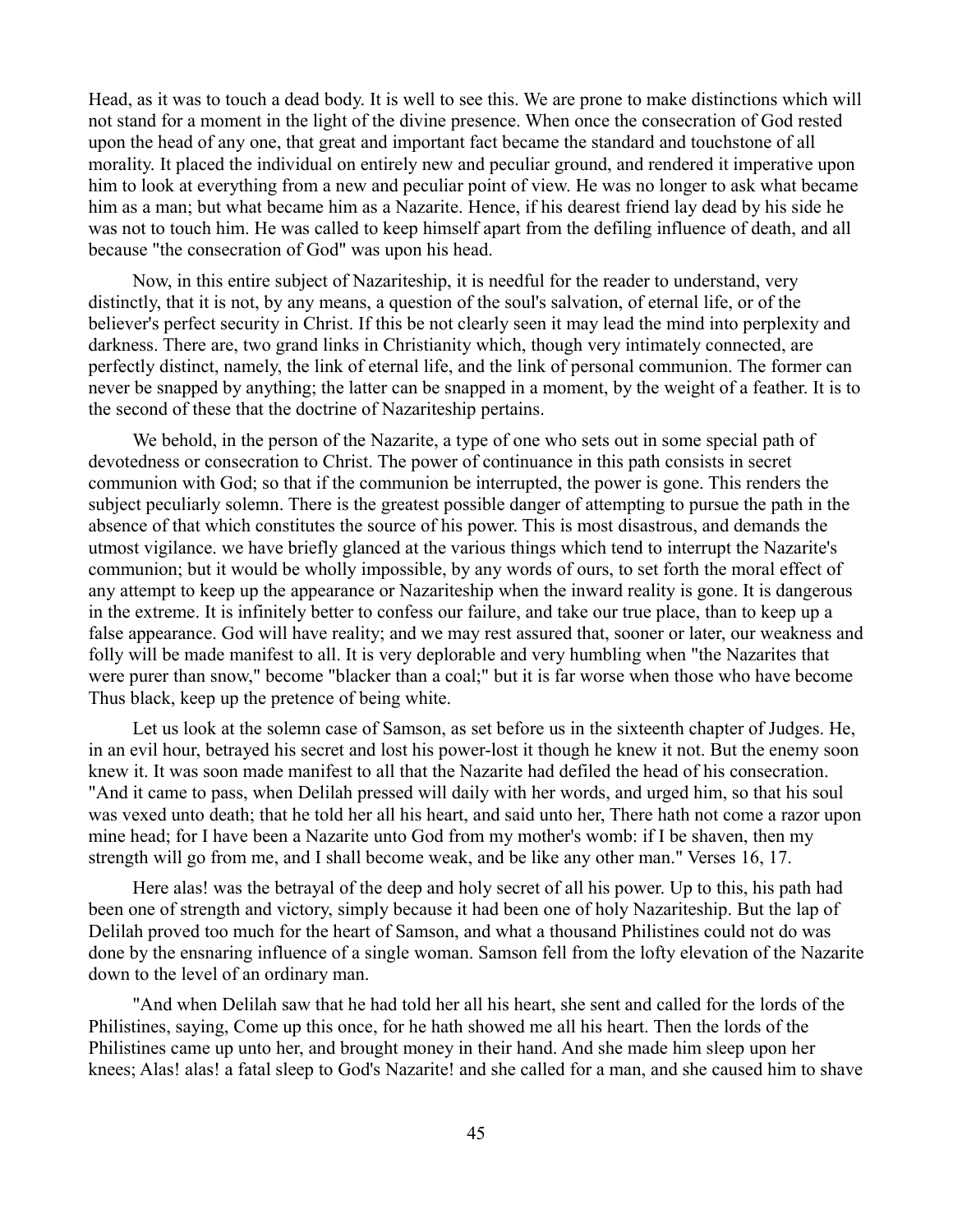off the seven locks of his head; and she began to afflict him, and his strength went from him. And she said, The Philistines be upon thee, Samson. And he awoke out of his sleep, and said, I will go out as at other times before, and shake myself. And he wist not that the Lord was departed from him. But the Philistines took him, and put out his eyes, and brought him down to Gaza, and bound him with fetters of brass; and he did grind in the prison house." Judges 16: 18-21.

Oh! reader, what a picture! How solemn! How admonitory! What a melancholy spectacle was Samson, going out to shake himself, "as at other times!" Alas! the "as" was out of place. He might shake himself, But it was no longer" as at other times," for the power was gone; the Lord was departed from him; and the once powerful Nazarite became a blind prisoner; and instead of triumphing over the Philistines, he had to grind in their prison house. So much for yielding to mere nature. Samson never regained his liberty. He Was permitted, through the mercy of God, to gain one more victory over the uncircumcised; but that victory cost him his life. God's Nazarites must keep themselves pure or lose their power. In their case, power and purity are inseparable. They cannot get on without inward holiness; and hence the urgent need of being ever on the watch against the various things which tend to draw away the heart, distract the mind, and lower the tone of spirituality. Let us ever keep before our souls those words of our chapter, "all the days of his separation he is holy unto the Lord." Holiness is the grand and indispensable characteristic of all the days of Nazariteship; so that when once holiness is forfeited, Nazariteship is at an end.

What then, it may be asked, is to be done? The scripture before us supplies the answer. "And if any man die very suddenly by him, and he hath defiled the head of his consecration; then he shall shave his head in the day of his cleansing, on the seventh day shall he shave it. And on the eighth day he shall bring two turtles, or two young pigeons, to the priest, to the door of the tabernacle of the congregation; and the priest shall offer the one for a sin offering, and the other for a burnt offering, and make an atonement for him, for that he sinned by the dead, and shall hallow his head that same day. And he shall consecrate unto the Lord the days of his separation, and shall bring a lamb of the first year for a trespass offering; but the days that were before shall be lost, because his separation was defiled." Numbers 6: 9-12.

Here we find atonement, in its two grand aspects, as the only ground on which the Nazarite could be restored to communion. He had contracted defilement, and that defilement could only be removed by the blood of the sacrifice. We might deem it a very trying matter to touch a dead body, and particularly under such circumstances. It might be said, "How could he help, touching it when the man had suddenly dropped dead by his side?" To all this the reply is at once simple and solemn. God's Nazarites must maintain personal purity; and, moreover, the standard by which their purity is to be regulated is not human but divine. the mere touch of death was sufficient to break the link of communion; and had the Nazarite presumed to go on as though nothing had happened, he would have been flying in the face of God's commandments, and bringing down heavy judgment upon himself.

But, blessed be God, grace had made provision. There was the burnt offering — the type of the death of Christ to Godward. There was the sin offering — the type of that same death to usward. And there was the trespass offering — the type of the death of Christ, not only in its application to the root or principle of sin in the nature, but also to the actual sin committed. In a word, it needed the full! virtue of the death of Christ to remove the defilement caused by the simple touch of a dead body. This is peculiarly solemnizing. Sin is a dreadful thing in God's sight — most dreadful. A single sinful thought, a sinful look, a sinful word is enough to bring a dark, heavy cloud over the soul, which will hide from our view the light of God's countenance, and plunge us into deep distress and misery.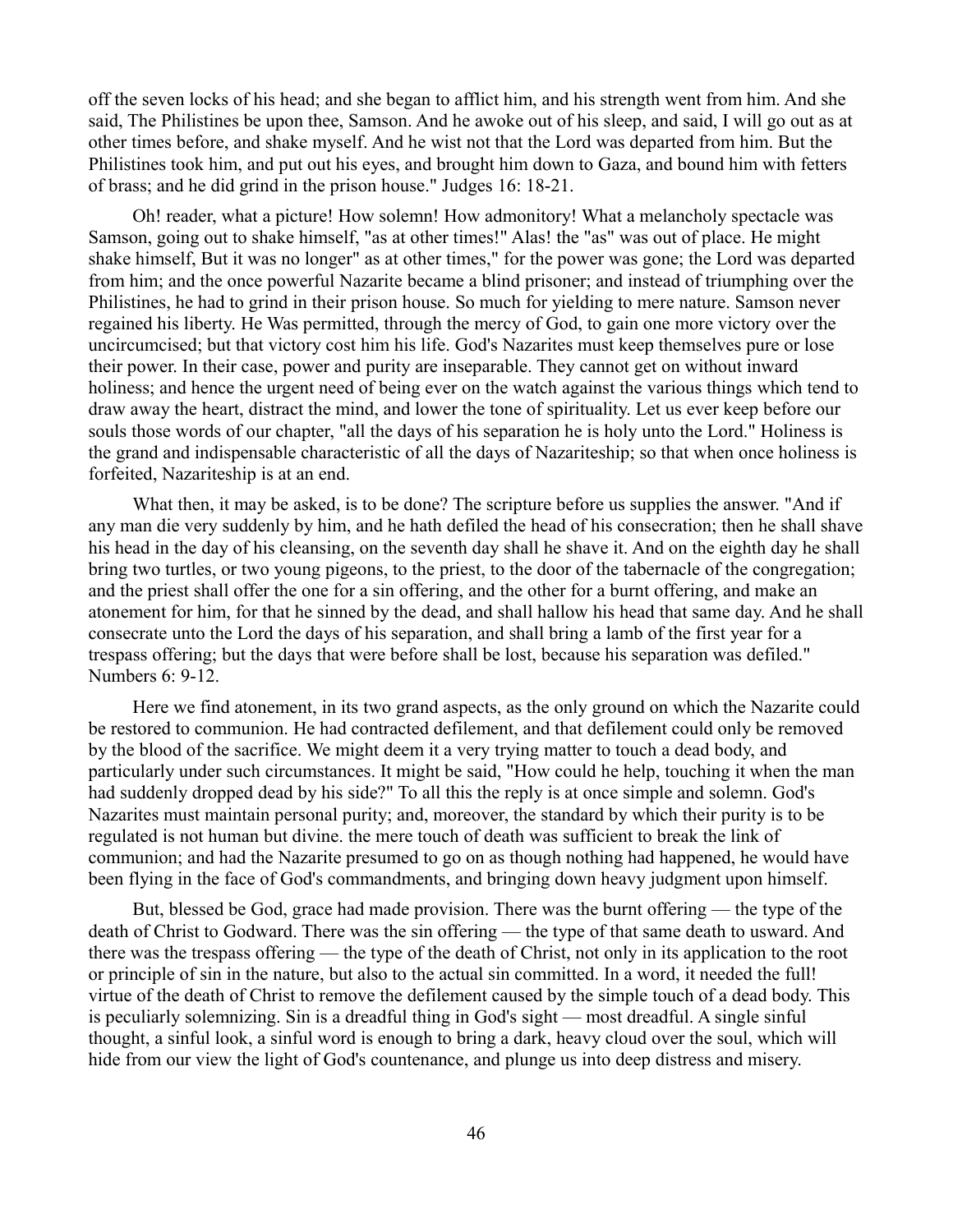Let us, then, beware how we trifle with sin. Let us remember that ere one stain of the guilt of sin even the very smallest could be removed, the blessed Lord Jesus Christ had to pass through all the unutterable horrors of Calvary. That intensely bitter cry, "My God, my God, why hast thou forsaken me?" is the only thing that can give us any proper idea of what sin is; and into the profound depths of that cry no mortal or angel can ever enter. But though we can never fathom the mysterious depths of the sufferings of Christ, we should at least seek to meditate more habitually upon His cross and passion, and, in this way, reach a much deeper view of the awfulness of sin, in the sight of God. If, indeed, sin was so dreadful, so abhorrent to a holy God, that He was constrained to turn away the light of His countenance from that blessed One who had dwelt in His bosom from all eternity; if He had to forsake Him because He was bearing sin in His own body on the tree, then what must sin be?

Oh! reader, let us seriously consider these things. May they ever have a place deep down in these hearts or ours that are so easily betrayed into sin! How lightly, at times, do we think of that which cost the Lord Jesus everything, not only life, but that which is better and dearer than life, even the light of God's countenance! May we have a far deeper sense of the hatefulness of sin! May we, most sedulously, watch against the bare movement of the eye in a wrong direction, for we may rest assured that the heart will follow the eye, and the feet will follow the heart, and thus we get away from the Lord, lose the sense of His presence and His love, and become miserable, or, if not miserable, what is far worse, dead, cold, and callous — "hardened through the deceitfulness of sin."

May God, in His infinite mercy, keep as from falling! May we have grace to watch, more jealously, against everything, no matter what, that might defile the head of our consecration! it is a serious: thing to get out of communion; and a most perilous thing to attempt to go on in the Lord's service with a defiled conscience. True it is that grace pardons and restores, but we never regain what we have lost. This latter is set forth, with solemn emphasis, in the passage of scripture before us:" He shall consecrate unto the Lord the days of his separation, and shall bring a lamb of the first year for a trespass offering; *but the days that were before shall be lost* (or shall fall, as the margin reads it), because his separation was defiled."

This is a point, in our subject, full of instruction and admonition for our souls. When the Nazarite became defiled, by any means, even by the touch of a dead body, he had to begin over again. It was not merely the days of his defilement that were lost, or let fall, but actually all the days of his previous Nazariteship. All went for nothing, and this simply by reason of touching a dead body.

What does this teach us? It teaches this, at least, that when we diverge, the breadth of a hair, from the narrow path of communion, and get away from the Lord, we must return to the very point from which we set out, and begin *de novo.* We have many examples of this in scripture; and it would be our wisdom to consider them, and also to weigh the great practical truth which they illustrate.

Take the case of Abraham, in his descent into Egypt, as recorded in Genesis 12. This was, very evidently, a divergence from his proper path. and what was the consequence? The days were lost or let fall, and he had to set back to the point whence he had swerved, and begin over again. Thus, in Genesis 12: 8, We read, "And he removed from thence unto a mountain on the east of Bethel, and pitched his tent, having Bethel on the west, and Hai on the east; and there he builded an altar unto the Lord, and called upon the name of the Lord." Then, after his return out of the land of Egypt, we read, "He went on his journeys from the south even to Bethel, unto the place where his tent had been *at the beginning,* between Bethel and Hai; unto the place of the altar which he had made there *at the first:* and there Abram called on the name of the Lord." (Gen. 13: 3, 4) All the time spent in Egypt went for nothing. There was no altar there, no worship, no communion; and Abraham had to get back to the self-same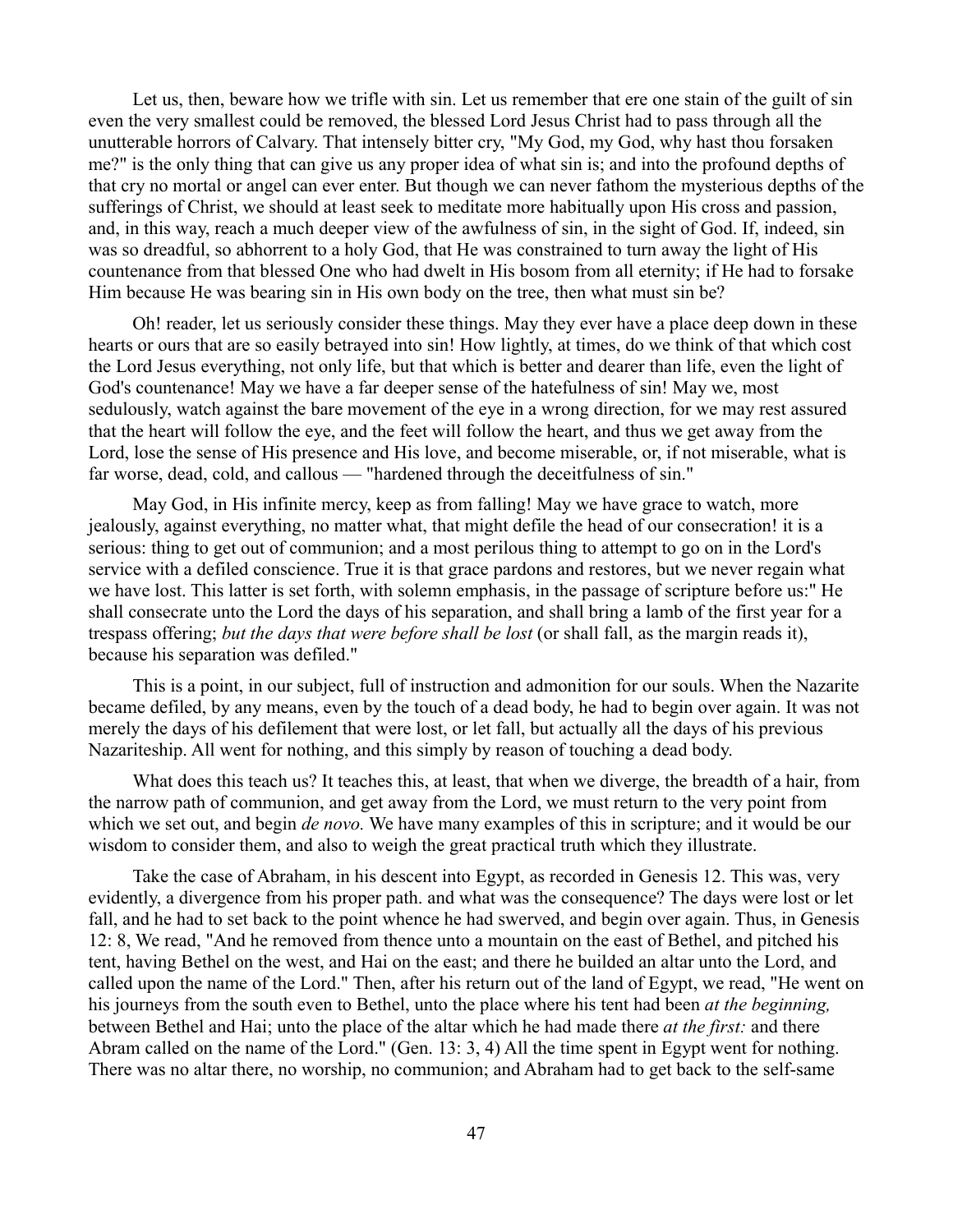point from which he had diverged, and begin on the new.

Thus it is in every case; and this will account for the miserably slow progress which some of us make in our practical career. We fail, turn aside, get away from the Lord, are plunged in spiritual darkness; and then His voice of love reaches us in restoring power, and brings us back to the point from which we had wandered; our souls are restored, but we have lost time and suffered incalculably. This is most serious, and it should lead us to walk with holy vigilance and circumspection, so that we may not have to double back upon our path, and lose what can never be regained. True it is that our wanderings, and our stumblings, and our failings give us an insight into our own hearts, teach us to distrust ourselves, and illustrate the boundless and unchangeable grace of our God. All this is quite true; but still there is a very much higher way of learning both ourselves and God, than by wandering, stumbling, or failing. *Self*, in all the terrible depths of that word, should be judged in the holy light of the divine presence; and there, too, our souls should grow in the knowledge of God as He unfolds Himself, by the Holy Ghost, in the face of Jesus Christ, and in the precious pages of holy scripture. This surely is the more excellent way of learning both ourselves and God; and this, too, is the power of all true Nazarite separation. The soul that habitually lives in the sanctuary of God, or, in other words, that walks in unbroken communion with God, is the one who will have a just sense of what nature is, in all its phases, though it be not learnt by sad experience. And not only so; but he will have a deeper and more just sense of what God is, in Himself, and to all who put their trust in Him. It is poor work to be learning self by experience. We may depend upon it, the true way to learn it is in communion; and when we learn it thus, we shall not be characterised by perpetually dwelling upon our personal vileness, but rather we shall be occupied with that which is outside and above self altogether, even the excellency of the knowledge of Christ Jesus our Lord.

We shall, in closing this section, quote, at length, for the reader, the statement of "The law of the Nazarite, when the days of his separation are fulfilled: he shall be brought unto the door of the tabernacle of the congregation; and he shall offer his offering unto the Lord, one he lamb of the first year without blemish for a burnt offering, and one ewe lamb of the first year without blemish for a sin offering, and one ram without blemish for peace offerings; and a basket of unleavened bread, cakes of fine flour mingled with oil, and wafers of unleavened bread anointed with oil, and their meat offering, and their drink offerings. And the priest shall bring them before the Lord, and shall offer his sin offering and his burnt offering. And he shall offer the ram for a sacrifice of peace offerings unto the Lord, with the basket of unleavened bread: the priest shall offer also his meat offering, and his drink offering. And the Nazarite shall shave the head of his separation at the door of the tabernacle of the congregation, and shall take the hair of the head of his separation, and put it in the fire which is under the sacrifice of the peace offerings. And the priest shall take the sodden shoulder of the ram, and one unleavened cake out of the basket, and one unleavened wafer, and shall put them upon the hands of the Nazarite, after the hair of his separation is shaven; and the priest shall wave them for a wave offering before the Lord: this is holy for the priest, with the wave breast and the heave shoulder: and *after that the Nazarite may drink wine.* This is the law of the Nazarite who hath vowed, and of his offering unto the Lord for his separation, beside that that his hand shall get: according to the vow which he vowed, so he must do after the law of his separation." Numbers 6: 13-21.

This marvellous "law" leads us onward to something future, when the full result of Christ's perfect work shall appear; and when He, as the Messiah of Israel, shall, at the close of his Nazarite separation, taste true joy in His beloved people, and in this earth. The time will then have come for the Nazarite to drink wine. From all this He set Himself apart, for the accomplishment of that great work, so fully set forth, in all its aspects and in all its bearings, in the foregoing "law." He is apart from the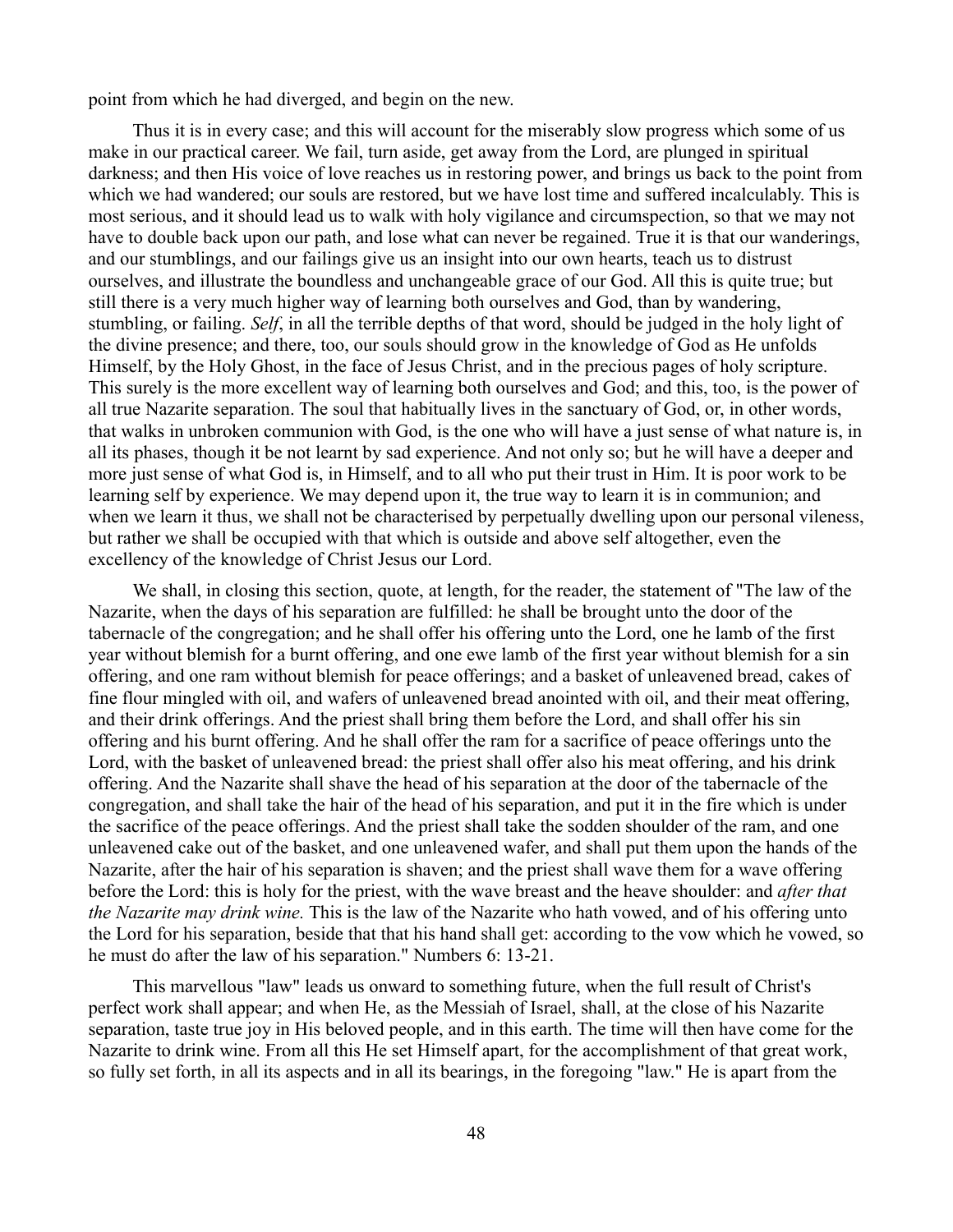nation, and apart from this world, in the power of true Nazariteship, as He said to His disciples on that memorable night, "I will not drink henceforth (*ap arti*) Of this fruit of the vine, until *that day* when I drink it new with you in my Father's kingdom." Matthew 26: 29.

But there is a bright day coming, when Jehovah Messiah shall rejoice in Jerusalem, and joy in His people. The prophets, from Isaiah to Malachi, are full of the most glowing and soul-stirring allusions to that bright and blissful day. To quote the passages would literally fill a volume. But if the reader will turn to the closing section of Isaiah's prophecy, he will find a sample of that to which we refer; and he will find many similar passages throughout the various books of the prophets.

We must not attempt to quote; but we would warn the reader against the danger of being led astray by the uninspired headings attached to those magnificent passages which refer to Israel's future, such, for example, as "The blessings of the gospel" — "The enlargement of the Church." These expressions are calculated to mislead many pious readers who are apt to take for granted that the headings are as much inspired as the text; or, if not inspired, that they, at least, contain a correct statement of what the text sets forth. The fact is, there is not a syllable about the Church from beginning to end of the prophets. That the Church can find most precious instruction, light, comfort, and edification from this grand division of the inspired volume, is blessedly true; but she will do this just in proportion as she is enabled, by the Spirit's teaching, to discern the real scope and object of this portion of the book of God. To suppose, for a moment, that we can only derive comfort and profit from that which exclusively or primarily refers to ourselves, would be to take a very narrow, if not an egotistical, view of things. Can we not learn from the Book of Leviticus And yet who would assert that that section refers to the Church?

No, reader; you may rest assured that a calm, unprejudiced, prayerful study of "The law the prophets" will convince you that the great theme of both the one and the other is God's government of the world in immediate connection with Israel. True it is, that throughout "Moses and all the prophets" there are things concerning (the Lord) Himself. This is plain from Luke 24: 27. But it is "Himself" in His government of this world, and of Israel in particular. If this fact be not distinctly seized, we shall study the Old Testament with little intelligence or profit.

It may seem to some of our readers, a strong statement to assert that there is nothing about the Church, properly so called, throughout the prophets, or indeed in the Old Testament; but a statement or two from the inspired pen of St. Paul will settle the whole question for any one who is really willing to submit to the authority of holy scripture. Thus in Romans 16. we read," Now to him that is of power to stablish you according to my gospel, and the preaching of Jesus Christ, according to the revelation of the mystery*, which was kept secret since the world began, but now is made manifest,* and by the scriptures of the prophets evidently of the New Testament, according to the commandment of the everlasting God, made known to all nations for the obedience of faith." Verses 29, 26.

So also in Ephesians 3 we read, "For this cause I Paul, the prisoner of Jesus Christ for you Gentiles, if ye have heard of the dispensation of the Grace of God, which is given me to youward; how that by revelation he made known unto me the mystery; (as I wrote afore in few words, whereby, when ye read, ye may understand my knowledge in the mystery of Christ;) *which. in other ages was not made known unto the sons of men,,, as it is now revealed unto his holy apostles and prophets by the Spirit*\* that the Gentiles should be fellow heirs, and of the same body, and partakers of his promise in Christ by the gospel....... and to make all men see what is the fellowship of the mystery, which *from the beginning of the world hath been* HID IN God, who created all things by Jesus Christ: to the intent that now unto the principalities and powers in heavenly places might be known by the church the manifold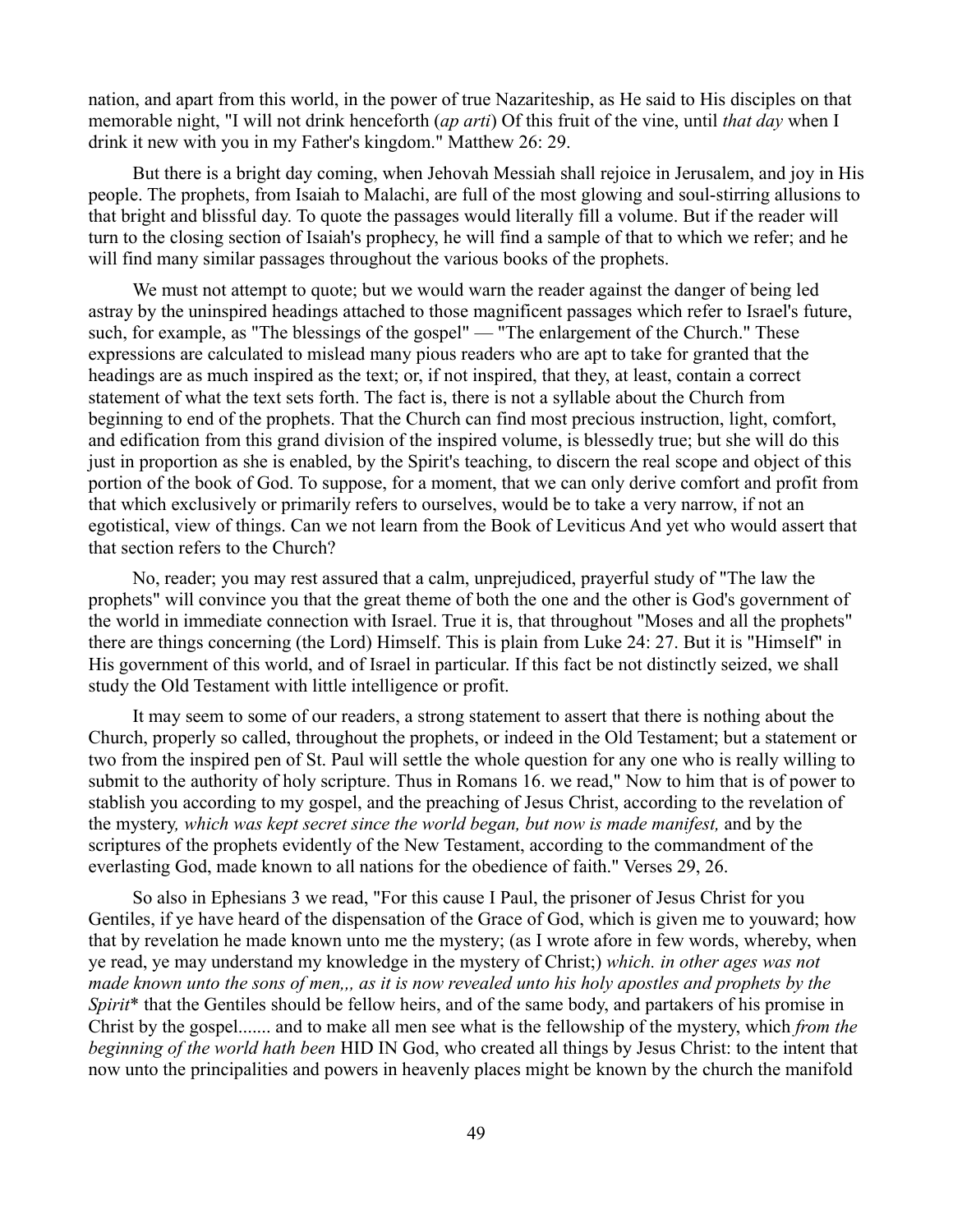### wisdom of God." Verses 1-10.

{\*The "Prophets" in the above quotations, are those of the New Testament, as is evident from the form Of expression. Had the apostle meant Old Testament prophets, he would have said,'' His holy prophets and apostles." But the very point he is insisting upon is, that the mystery had never been revealed until his time — that it had not been made known to the sons of men in other ages — that it was hid in God; not hid in the scriptures, but in the infinite mind of God.}

But we must not pursue this deeply interesting subject of the Church; we have merely referred to the foregoing plain passages of scripture, in order to settle the reader's mind as to the fact that the doctrine of the Church, as taught by Paul, finds no place in the page of the Old Testament; and therefore, when he reads the prophets and meets the words "Israel," "Jerusalem," "Zion," he is not to apply such terms to the Church of God, inasmuch as they belong to the literal people of Israel, the seed of Abraham, the land of Canaan, and the city of Jerusalem.\* God means what He says; and, therefore, we must not countenance anything that borders upon, or looks like, a loose and irreverent mode of handling the word of God. When the Spirit speaks of Jerusalem, He means Jerusalem; if He meant the Church, He would say so. We should not attempt to treat a respectable human document as we treat the inspired volume. We take it for granted that a man not only knows what he means to say, but says what he means; and if this be so, in regard to a poor fallible mortal, how much more so, in regard to the only wise and living God, who cannot lie?

{\*The statement in the text refers, of course, to the Old Testament prophecies. There are passages in the Epistles to the Romans and Galatians in which all believers are viewed as the seed of Abraham (see Rom. 4: 9-17; Gal. 3: 7, 9, 21; Gal. 6: 16); but this is, obviously, a different thing altogether. We have no revelation of "the Church," properly so called, in the Old Testament scriptures.}

But we must draw this section to a close, and leave the reader to meditate alone upon the ordinance of the Nazarite, so pregnant with sacred teaching for the heart. We wish him to ponder, in a special way, the fact that the Holy Ghost has given us the full statement of the law of Nazariteship in the Book of Numbers — the wilderness book. And not only so, but let him carefully consider the institution itself. Let him see that he understands why the Nazarite was not to drink wine; why he was not to shave his locks; and why he was not to touch a dead body. Let him meditate upon these three things, and seek; to gather up the instruction contained therein. Let him ask himself, "Do I really long to be a Nazarite — to walk along the narrow path of separation unto God and, if so, am I prepared to surrender all those things which tend to defile, to distract, and to hinder God's Nazarites?" And, finally, let him remember that there is a time coming when "the Nazarite may drink wine;" or, in other words, when there will be no need to watch against the varied forms of evil within or around; all will be pure; the affections may flow out without check; the garments may flow around us without a girdle; there will be no evil to be separated from, and therefore there will be no need of separation. In a word, there will be "a new heavens and a new earth wherein dwelleth righteousness." May God, in His infinite mercy, keep us until that blessed time, in true consecration of heart unto Himself

The reader will observe that we here reach the close of a very distinct section of our book. The camp is duly arranged; every warrior is set in his proper place (Num. 1, 2); every workman is set to his proper work (Num. 3, 4); the congregation is purified from defilement. (Num. 5) Provision is made for the highest character of separation to God. (Num. 6) All this is very marked. the order is strikingly beautiful. we have before us not only a cleansed and well ordered camp, but also a character of consecration to God beyond which it is impossible to go, inasmuch as it is that which is only seen, in its integrity, in the life of our blessed Lord Jesus Christ Himself. Having then reached this lofty point,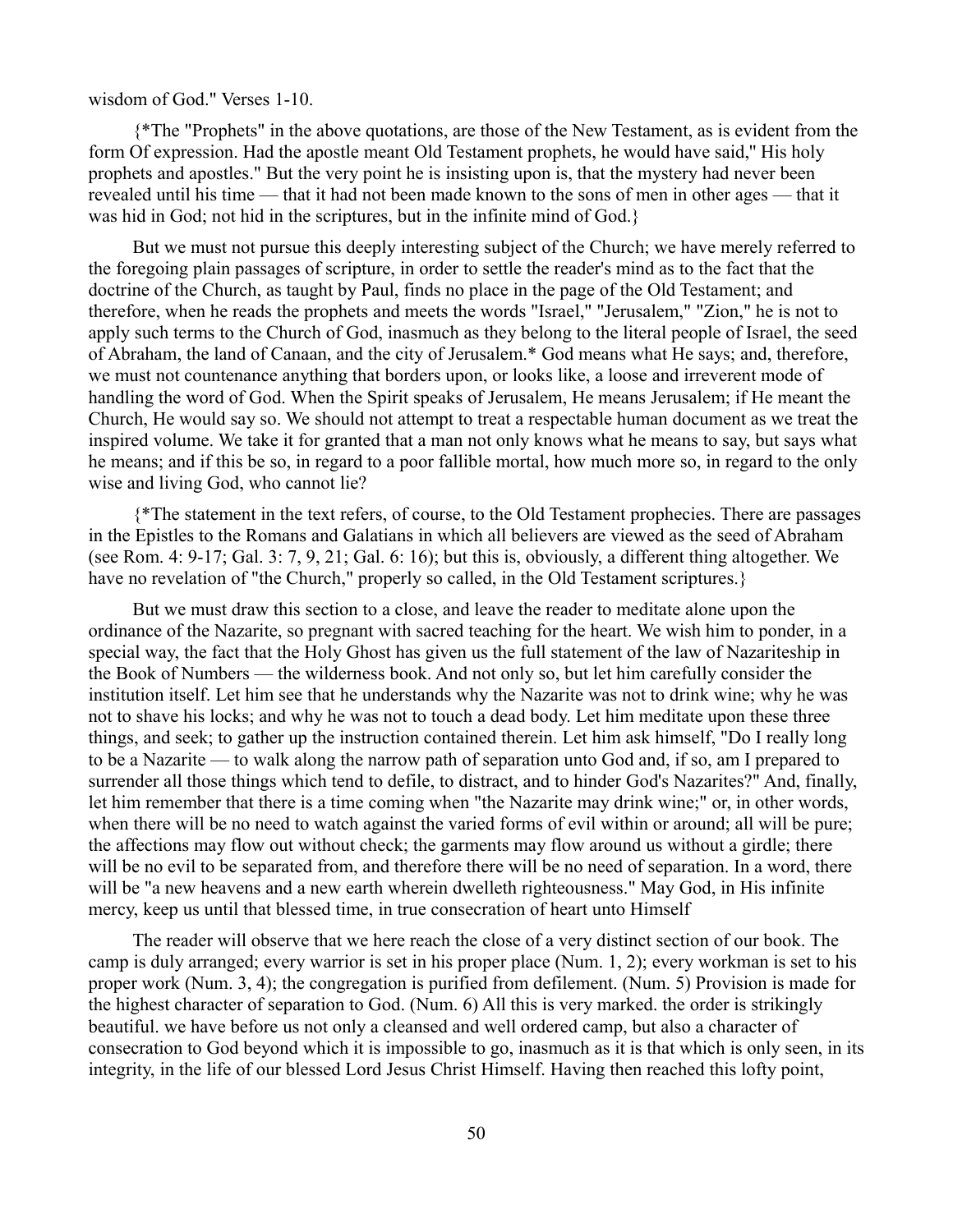nothing remains but for Jehovah to pronounce His blessing upon the whole congregation, and accordingly we get that blessing at the close of Num. 6; and surely we may say, a right royal blessing it is. Let us read and consider.

"And the Lord spake unto Moses, saying, Speak unto Aaron and unto his sons, saying, On this wise we shall bless the children of Israel, saying unto them, The Lord bless thee and keep thee; the Lord make his face shine upon thee, and be gracious unto thee. the Lord lift up his countenance upon thee, and give thee peace. And they shall put my name upon the children of Israel; and I will bless them."

This copious blessing flows through the channel of priesthood. Aaron and his sons are commissioned to pronounce this wonderful benediction. God's assembly is to be blessed and kept of Him, continually; it is ever to bask in the sunlight of His gracious countenance; its peace is to flow as a river; Jehovah's name is to be called upon it; He is ever there to bless.

What a provision Oh! that Israel had entered into it, and lived in the power of it! But they did not. They quickly turned aside, as we shall see. They exchanged the light of God's countenance for the darkness of Mount Sinai. They abandoned the ground of grace and placed themselves under law. In place of being satisfied with their portion in the God of their Fathers, they lusted after other things. (Compare Ps. 105 and Ps. 106) In place of the order, the purity, and the separation to God with which our book opens, we have disorder, defilement, and giving themselves to idolatry.

But, blessed be God, there is a moment approaching in the which the magnificent benediction of Numbers 6 shall have its full application; when Israel's twelve tribes shall be ranged round that imperishable standard, "Jehovah-shammah" (Ezek. 48: 35); when they shall be purified from all their defilements, and consecrated unto God in the power of true Nazariteship. These things are set forth in the fullest and clearest manner, throughout the pages of the prophets. All these inspired witnesses, without so much as one dissentient voice, bear testimony to the glorious future in store for the literal Israel; they all point forward to that time when the heavy clouds which have gathered and still hang upon the nation's horizon shall be chased away before the bright beams of "the Sun of righteousness;" when Israel shall enjoy a cloudless day of bliss and glory, beneath the vines and fig-trees of that very land which God gave as an everlasting possession unto Abraham, Isaac, and Jacob.

If we deny the foregoing, we may as well cut out a large portion of the Old Testament, and not a small Part of the New, for in both the one and the other the Holy Ghost doth most clearly and unequivocally bear testimony to this precious fact, namely, mercy, salvation, and blessing to the seed of Jacob. We hesitate not to declare our conviction that no one can possibly understand the Prophets who does not see this. There is a bright future in store for God's beloved, though now rejected people. Let us beware How we deal with this fact. It is a very grave matter to attempt to interfere, in any wise, with the true and proper application of the word of God. If He has pledged Himself to bless the nation of Israel, let us have a care how we seek to force the stream of blessing to flow in a different channel. It is a serious thing to tamper with the declared purpose of God. He has declared it to be His purpose to give the land of Canaan an everlasting possession to the seed of Jacob; and if this be called in question, we do not see how we can hold fast the integrity of any one portion of the word of God. If we show ourselves to trifle with a large division of the inspired canon and most assuredly it is trifling with it when we seek to divert it from its true object — then what security have we in reference to the application of scripture at all? If God does not mean what He says when He speaks of Israel and the land of Canaan, how do we know that He means what He says when He speaks of the Church and her heavenly portion in Christ? If the Jew be robbed of his glorious future, what security has the Christian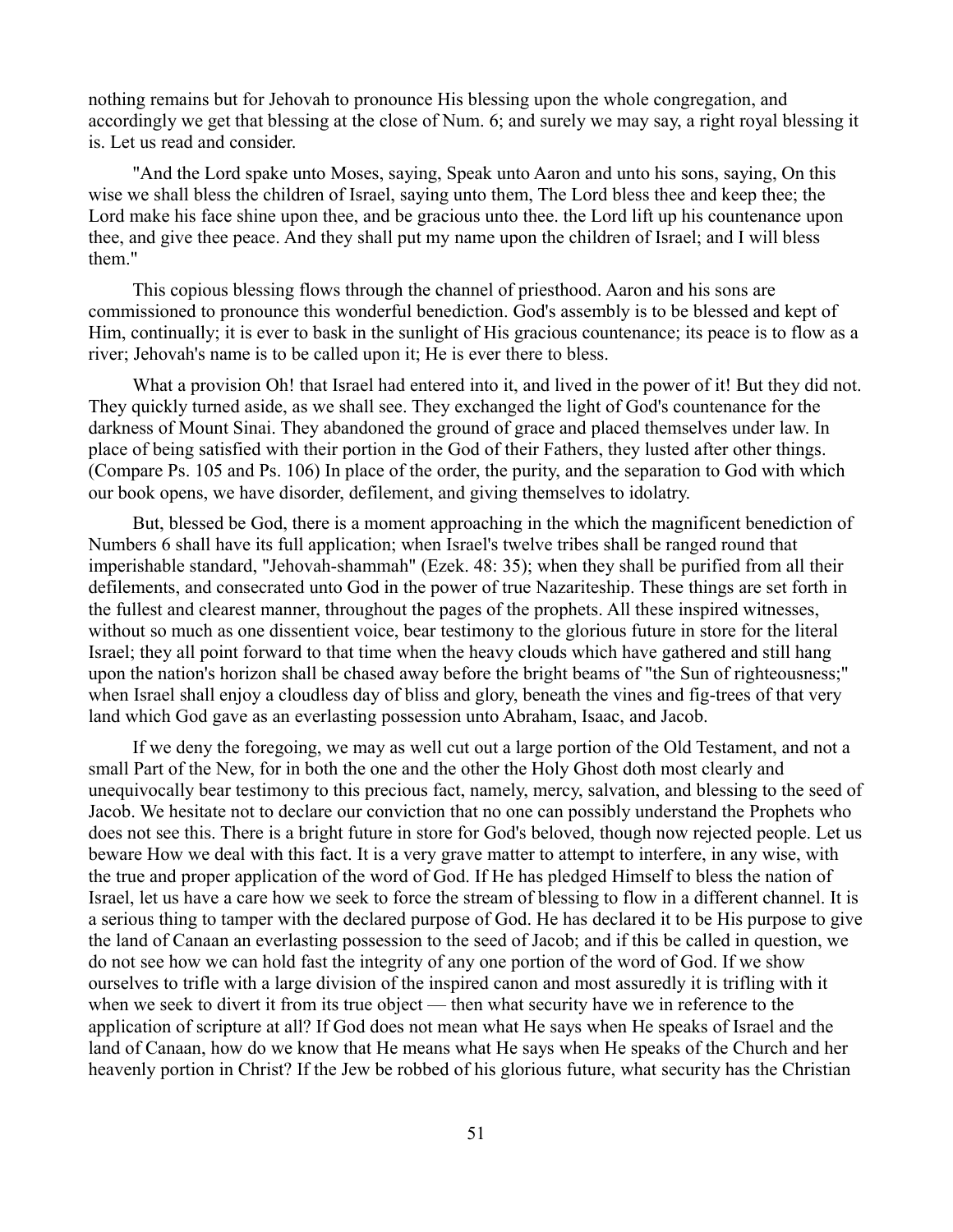as to his?

Reader, let us remember that "*All* (not merely some of) the promises of God are yea and amen in Christ Jesus," and while we rejoice in the application of this precious statement to ourselves, let as not seek to deny its application to others. We most fully believe that the children of Israel shall yet enjoy the full tide of blessing presented in the closing paragraph of Numbers 6; and until then the Church of God is called to partake of blessings peculiar to herself. She is privileged to know the presence of God with her and in her midst continually — to dwell in the light of His countenance — to drink of the river of peace — to be blessed and kept, from day to day, by Him who never slumbers nor sleeps. But let us never forget — yea: let us deeply and constantly remember — that the practical sense and experimental enjoyment of these immense blessings and privileges will be in exact proportion to the measure in which the Church seeks to maintain the order, the purity, and the Nazarite separation to which she is called as the dwelling-place of God — the body of Christ - the habitation of the Holy Ghost.

May these things sink down into our hearts, and exert their sanctifying influence upon our whole life and character!

Numbers 7.

This is the very longest section in the entire Book of Numbers. It contains a detailed statement of the names of the twelve princes of the congregation, and of their respective offerings on the occasion of the setting up of the tabernacle. "It came to pass on the day that Moses had fully set up the tabernacle, and had anointed it, and sanctified it, and all the instruments thereof, both the altar and all the vessels thereof, and had anointed them, and sanctified them, that the princes of Israel, heads of the house of their fathers, who were the princes of the tribes, and were over them that were numbered, offered. And they brought their offering before the Lord, six covered wagons, and twelve oxen; a wagon for two of the princes, and for each one an ox; and they brought them before the tabernacle. And the Lord spake unto Moses, saying, Take it of them, that they may be to do the service of the tabernacle of the congregation; and thou shalt give them unto the Levites, to every man according to his service. And Moses took: the wagons and the oxen, and gave them unto the Levites. Two wagons and four oxen he gave unto the sons of Gershon, according to their service. and four wagons and eight oxen he gave unto the sons of Merari, according unto their service, under the hand of Ithamar, the son of Aaron the priest. But unto the sons of Kohath he gave none; because the service of the sanctuary belonging unto them was that they should bear upon their shoulders." Verses 1-9.

We noticed, when meditating on Numbers 3 and 4, that the sons of Kohath were privileged to carry all that was most precious of the instruments and furniture of the sanctuary. Hence they did not receive any of the princes' offering. It was their high and holy service to bear upon their shoulders, and not to make use of wagons or oxen. The more closely we examine those things which were committed to the custody and charge of the Kohathites, the more we shall see that they set forth, in type, the deeper and fuller manifestations of God in Christ. The Gershonites and Merarites, on the contrary, had to do with those things which were more external. Their work was rougher and more exposed, and therefore they were furnished with the needed help which the liberality of the princes placed at their disposal. The Kohathite did not want the aid of a wagon or an ox in his elevated service. His own shoulder was to bear the precious mystic burden.

"And the princes offered for dedicating of the altar in the day that it was anointed, even the princes offered their offering before the altar. And the Lord said unto Moses, They shall offer their offering, *each prince on his day,* for the dedicating of the altar."

An unspiritual reader, in running his eye over this unusually long chapter, might feel disposed to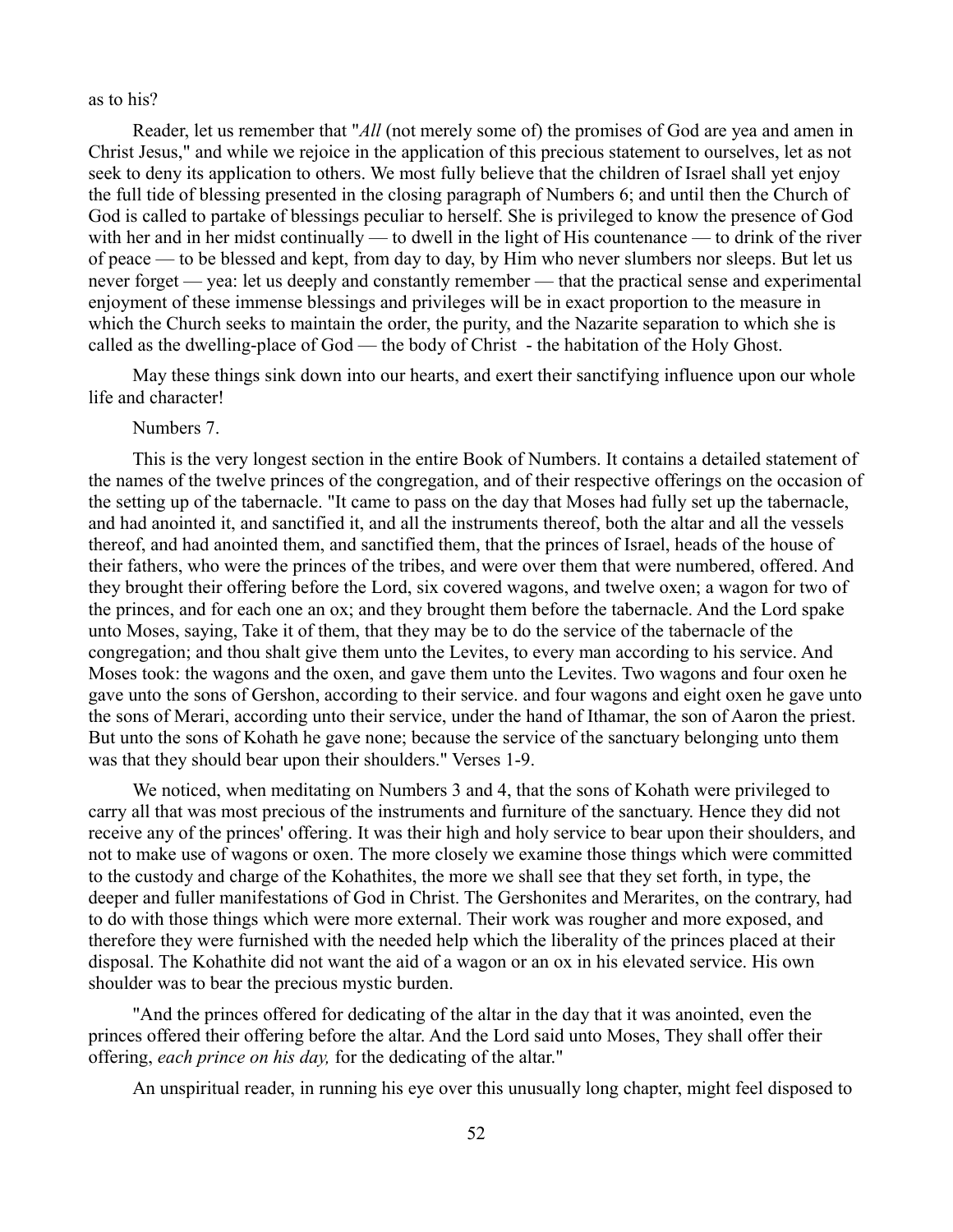ask why so much space is occupied, in an inspired document, with what might be given in the compass of a dozen lines. If a man were giving an account of the transaction of those twelve days, he would, in all probability, have very briefly summed up all in one statement, and told us that the twelve princes offered each such and such things.

But that would not have suited the divine mind at all. God's thoughts are not as our thoughts, nor His ways as our ways. Nothing could satisfy Him but the fullest and most detailed account of each man's name, of the tribe which he represented, and of the offering which we made to the sanctuary of God. Hence this long chapter of eighty-nine verses. Each name shines out in its own distinctness. Each offering is minutely described and duly estimated. The names and the offerings are not huddled promiscuously together. This would not be like our God; and He can only act like Himself, in whatever He does, and speak like Himself, whatever He says. Man may pass hastily or carelessly over gifts and offerings; but God never can, never does, and never will. He delights to record every little act of service, every little loving gift. He never forgets the smallest thing; and not only does He not forget it Himself, but He takes special pains that untold millions shall read the record. How little did those twelve princes imagine that their names and their offerings were to be handed down, from age to age, to be read by countless generations! Yet so it was, for God would have it so. He will enter upon what might seem to us tedious detail, yea, if you please, what man might deem tautology, rather than omit a single name of any of His servants, or a single item of their work.

Thus, in the chapter before us, "each prince" gets his own appointed day for the presenting of his offering, and his own allotted space on the eternal page of inspiration, in the which the most complete record of his gifts is inscribed by God the Holy Ghost.

This is divine. And may we not say that this seventh chapter of Numbers is one of those specimen pages from the book of eternity, on which the finger of God has engraved the names of His servants, and the record of their work We believe it is; and if the reader will turn to the twenty-third of second Samuel, and the sixteenth of Romans, he will find two similar pages. In the former, we have the names and the deeds of David's worthies; in the latter, the names and the deeds of Paul's friends at Rome. In both we have an illustration of what, we feel persuaded, is true of all the saints of God, and the servants of Christ, from first to last. Each one has his own special place on the roll, and each one his place in the Master's heart; and all will come out by and by. Amongst David's mighty men, we have "the first three" — "the three" and "the thirty." Not one of "the thirty" ever attained a place among "the three;" nor did one of "the three" ever reach to "the first three."

Nor this only. Every act is faithfully set down; and the substance and style most accurately put before us. We have the name of the man, *what* he did, and *how* he did it. All is recorded, with sedulous care and minuteness, by the unerring and impartial pen of the Holy Ghost.

So also, when we turn to that remarkable sample page furnished in Romans 16. we have all about Phebe, what she was and what she did, and what a solid basis she had on which to rest her claim upon the sympathy and succour of the assembly at Rome. Then we have Priscilla and Aquila — the wife put first — and how they had laid down their own necks for the life of the blessed apostle, and earned his thanks and that of all the churches of the Gentiles. Next we have "the *well* beloved Epaenetus;" and "Mary who bestowed," not merely labour, but "*much* labour" on the apostle. It would not have expressed the mind of the Spirit, or the heart of Christ, merely to say that Epaenetus was "beloved," or that Mary had bestowed "labour." No; the little adjuncts "well" and "much" were necessary in order to set forth the exact *status* of each.

But we must not enlarge, and we shall merely call the reader's attention to verse 12. Why does not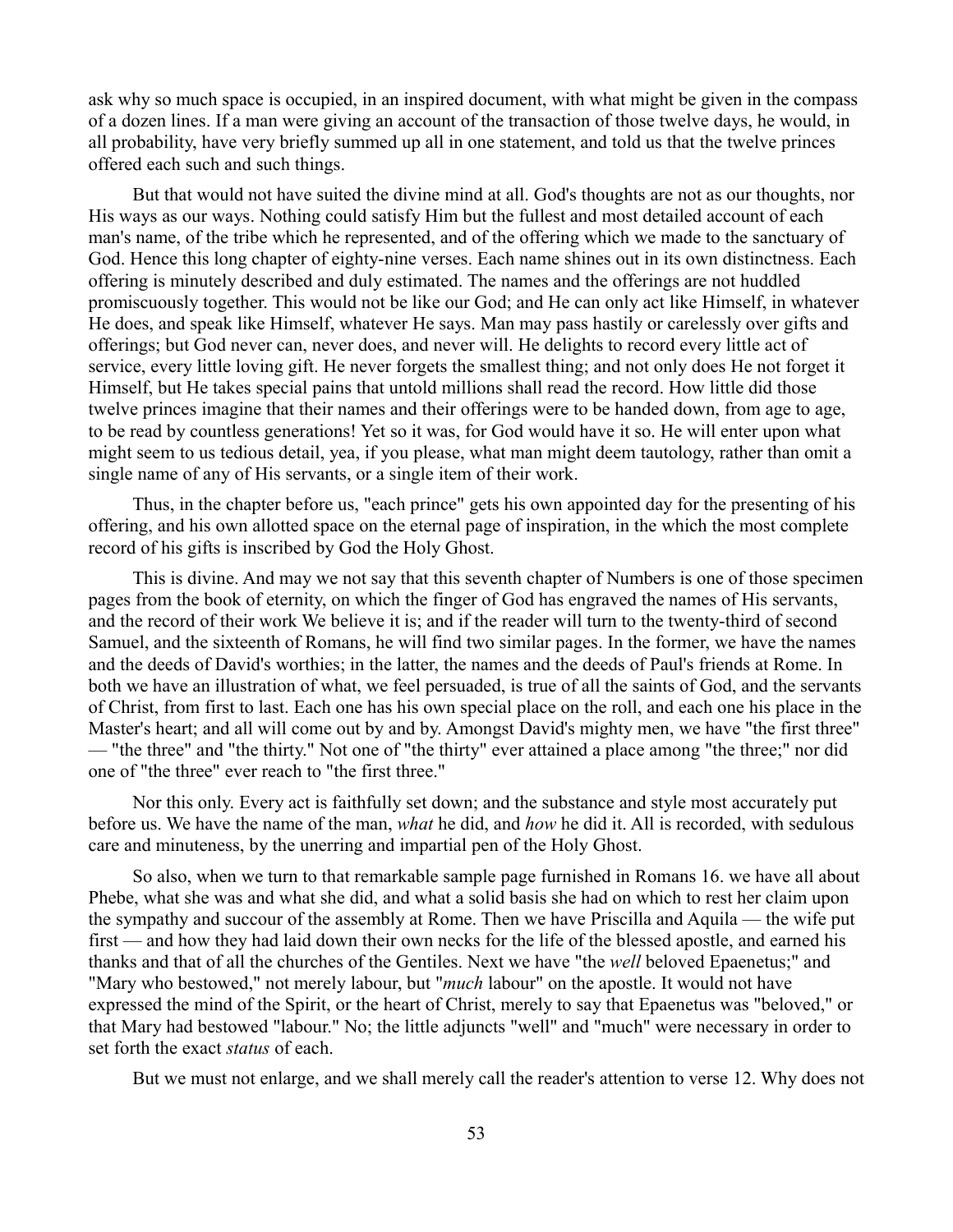the inspired penman place "Tryphena, Tryphosa," and "the beloved Persis" under one head Why does he not assign them one and the same position? The reason is perfectly beautiful; because he could only say of the two former that they had "laboured in the Lord," whereas it was due to the latter to add that she had "laboured *much* in the Lord." Can anything be more discriminating? It is "the three" — "the first three" — and "the thirty" over again. There is no promiscuous jumbling of names and services together; no haste; no inaccuracy. We are told what each one was, and what he did. Each one gets his own place, and receives his own meed of praise.

And this, be it observed, is a specimen page from the book of eternity. How solemn And yet, how encouraging There is not a single act of service which we render to our Lord that will not be set down in His book; and not only the *substance* of the act, but the *style* of it also, for God appreciates style as well as we do. — He loves a cheerful giver, and a cheerful worker, because that is precisely what He is Himself. It was grateful to His heart to see the tide of liberality flowing around His sanctuary from the representatives of the twelve tribes. It was grateful to his heart to mark the actings of David's worthies, in the day of his rejection. It was grateful to His heart to trace the devoted path of the Priscillas, the Aquilas, and the Phebes of a later date. And, we may add, it is grateful to His heart, in this day of so much lukewarmness and vapid profession, to behold, here and there, a true-hearted lover of Christ, and a devoted worker in His vineyard.

May God's Spirit stir up our hearts to more thorough devotedness! May the love of Christ constrain us, more and more, to live, not unto ourselves, but unto Him who loved us and washed us from our scarlet sins in His most precious blood, and made us all we are, or ever hope to be.

#### Numbers 8.

"And the Lord spake unto Moses, saying, Speak unto Aaron, and say unto him, When thou lightest the lamps, the seven lamps shall give light over against the candlestick. And Aaron did so; he lighted the lamps thereof over against the candlestick, as the Lord commanded Moses. And this work of the candlestick was of beaten gold, unto the shaft thereof, unto the flowers thereof, was beaten work: according unto the pattern which the Lord had showed Moses, so he made the candlestick." Verses 1-4.

On reading the foregoing paragraph, two things claim the reader's attention, namely, first, the position which the type of the golden candlestick occupies; and, secondly, the instruction which the type conveys.

It is not a little remarkable, that the candlestick is the only part of the furniture of the tabernacle introduced in this place. We have nothing about the golden altar, nothing about the golden table. The candlestick alone is before us, and that not in its covering of blue and of badgers' skins, as in chapter 4, where it, like all the rest, is seen in its travelling dress. It is here seen lighted, not covered. It comes in between the offerings of the princes, and the consecration of the Levites, and sheds forth its mystic light according to the commandment of the Lord. Light cannot be dispensed with in the wilderness, and therefore the golden candlestick must be stripped of its covering, and allowed to shine in testimony for God, which, be it ever remembered, is the grand object of everything, whether it be the offering of our *substance*, as in the case of the princes; or the dedication of our *persons*, as in the case of the Levites. It is only in the light of the sanctuary that the true worth of anything or any one can be seen.

Hence the moral order of the whole of this part of our book is striking and beautiful; indeed it is divinely perfect. Having read, in chapter 7, the lengthened statement of the princes' liberality, we, in our wisdom, might suppose that the next thing in order would be the consecration of the Levites, thus presenting, in unbroken connection, "our persons and offerings." But no. The Spirit of God causes the light of the sanctuary to intervene, in order that we may learn, in it, the true object of all liberality and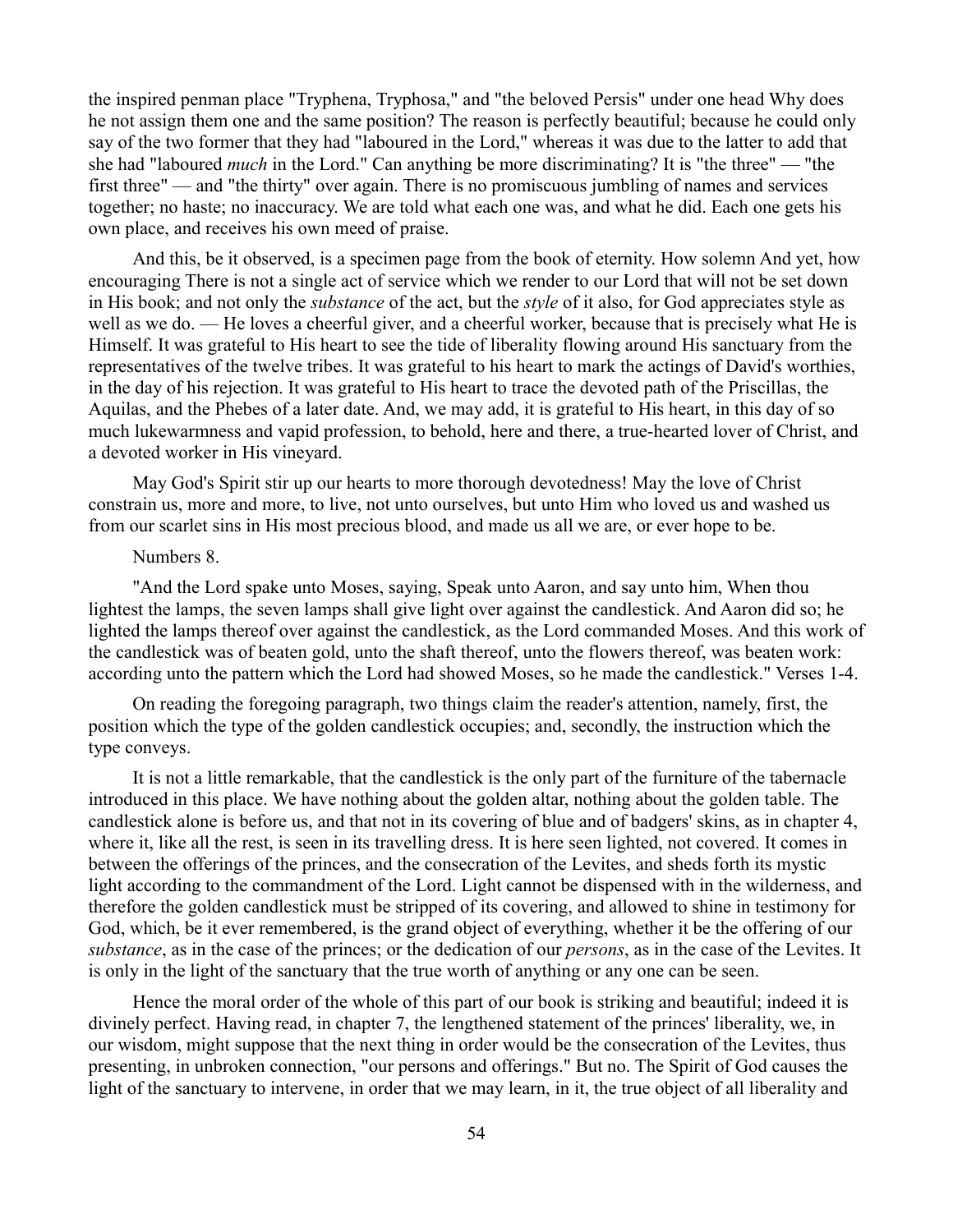service, in the wilderness.

Is there not lovely moral appropriateness in this? Can any spiritual reader fail to see it? Why have we not the golden altar, with its cloud of incense, here? Why not the pure table, with its twelve loaves? Because neither of these would have the least moral connection with what goes before, or what follows after; But the golden candlestick stands connected with both, inasmuch as it shows us that all liberality and all work must be viewed in the light of the sanctuary, in order to ascertain its real worth. This is a grand wilderness lesson, and it is taught us here as blessedly as type can teach us. In our progress through the Book of Numbers, We have just read the account of the large-hearted liberality of the great heads of the congregation, on the occasion of the dedication of the altar; and we are about to read the record of the consecration of the Levites; but between the one and the other, the inspired penman pauses, in order to let the light of the sanctuary shine on both.

This is divine order. It is, we are bold to say, one of the ten thousand illustrations which lie scattered over the surface of scripture, tending to demonstrate the divine perfectness of the volume, as a whole, and of each book, section, and paragraph therein. And we are glad — intensely glad to point out these precious illustrations to our reader, as we pass along in his company. we consider we are doing him good service herein; and, at the same time, presenting our humble tribute of praise to that precious book which our Father has graciously penned for us. Well indeed we know it does not need our poor testimony, nor that of any mortal pen or mortal tongue. But still it is our joy to render the testimony, in the face of the enemy's manifold but futile attacks upon its inspiration. The true source and character of all such attacks will become more and more manifest, as we become more deeply, livingly, and experimentally acquainted with the infinite depths and divine perfections of the Volume. And hence it is that the internal evidences of holy scripture — its powerful effect upon ourselves, no less than its intrinsic moral glories — its ability to judge the very roots of character and conduct, no less than its admirable structure, in all its parts — are the most powerful arguments in defence of its divinity. A book that exposes me to myself — that tells me all that is in my heart — that lays bare the very deepest moral springs of my nature — that judges me thoroughly, and at the same time reveals to me One who meets my every need — such a book carries its own credentials with it. It craves not, and needs not, letters of commendation from men. It stands in no need of his favour, in no dread of his wrath. It has often occurred to as that were we to reason about the Bible as the woman of Sychar reasoned about our Lord, we should reach as sound a conclusion about it as she reached about Him. "Come," said this simple and happy reasoner, "see a man which told me all things that ever I did: is not this the Christ?" May we not, with equal force of reasoning, say, "Come, see a book which told me all things that ever I did; is not this the word of God?" Yes, truly; and not only so, but we may argue, *a fortiori,* inasmuch as the book of God not only tells us all that ever we did, but all we think, and all we say, and all we are. see Romans 3: 10-18; Matthew 15: 19.

But is it that we despise external evidences? Far from it. We delight in them, We value every argument and every evidence calculated to strengthen the foundations of the heart's confidence in the divine inspiration of holy scripture; and, most assuredly, we have abundance of such material. The very history of the book itself, with all its striking facts, furnishes a broad tributary stream to swell the tide of evidence. The history of its composition; the history of its preservation; the history of its translation from tongue to tongue; the history of its circulation throughout earth's wide domain — in a word, its entire history," surpassing fable, and yet true," forms a powerful argument in defence of its divine origin. Take, for example, that one fact of most commanding interest, namely, its having been kept for over a thousand years, in the custody of those who would have gladly consigned it, if they could, to eternal oblivion. Is not this a telling fact? Yes; and there are many such facts in the marvellous history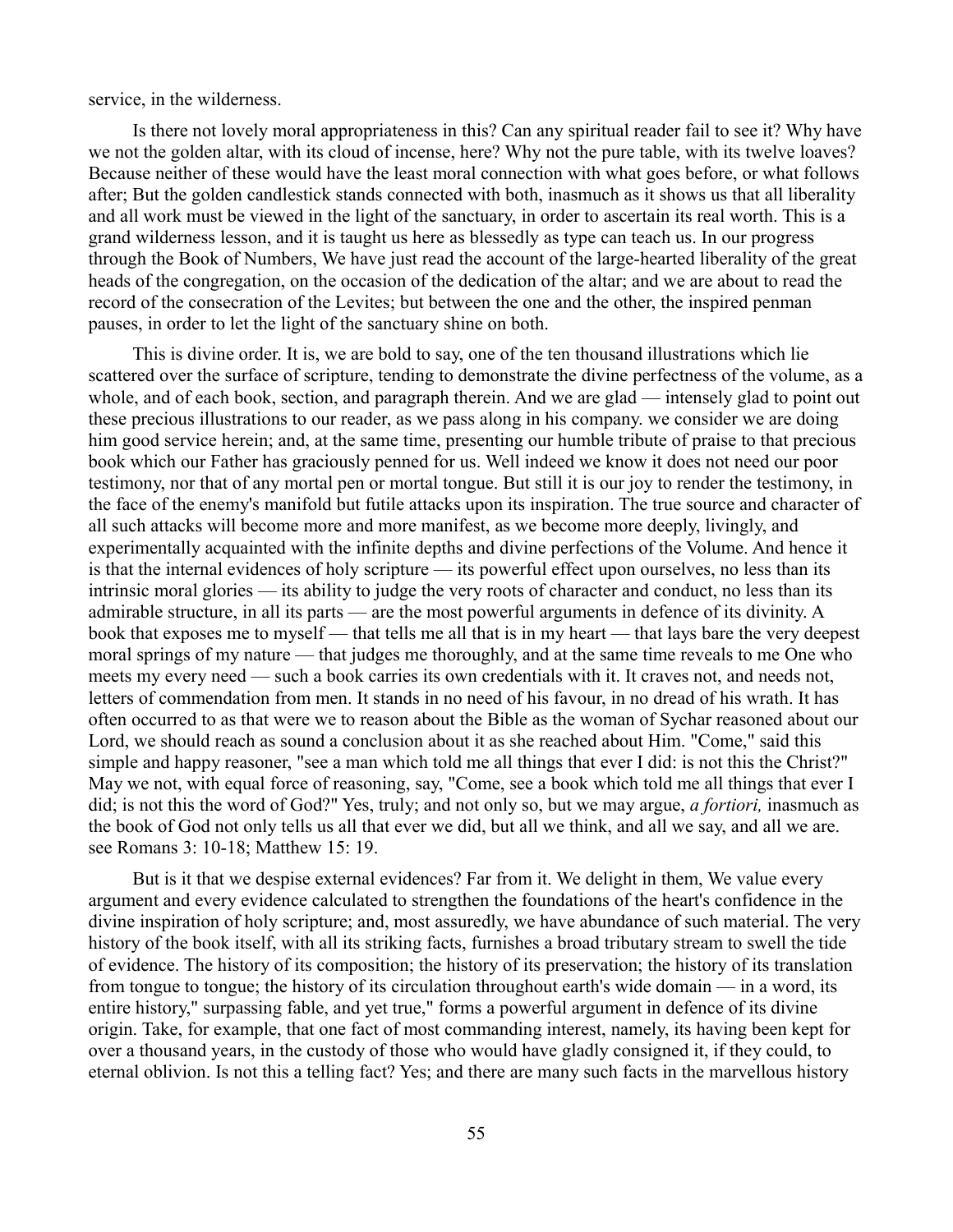of this peerless, priceless Volume.

But after allowing as wide a margin as may be desired, in the which to insert the value of external evidences, we return, with unshaken decision, to our statement, that the internal evidences — the proofs to be gleaned from the book itself — form as powerful a defence as can be erected with which to stem the tide of sceptical and infidel opposition.

We shall not, however, pursue any further this line of thought into which we have been led, while contemplating the remarkable position assigned to the golden candlestick, in the Book of Numbers. We felt constrained to say thus much in testimony to our most precious Bible, and having said it, we shall return to our chapter, and seek to gather up the instruction contained in its opening paragraph.

"And the Lord spake unto Moses, saying, Speak unto Aaron, and say unto him, when thou lightest the lamps, the seven lamps shall give light over against the candlestick." Those "seven lamps" express the light of the Spirit in testimony. They were connected with the beaten shaft of the candlestick which typifies Christ, who, in His Person and work, is the foundation of the Spirit's work in the Church. All depends upon Christ. Every ray of light in the Church, in the individual believer, or in Israel by and by, all flows from Christ.

Nor is this all we learn from our type. "The seven lamps shall give light over against the candlestick." Were we to clothe this figure in New Testament language, we should quote our Lord's words when He says to us, "Let your light so shine before men, that they may see your good works, and glorify your Father which is in heaven." (Matt. 5: 16) Wherever the true light of the Spirit shines it will always yield a clear testimony to Christ. It will call attention not to itself, but to Him; and this is the way to glorify God. "The seven lamps shall give light over against the candlestick."

This is a great practical truth for all Christians. The very finest evidence which can be afforded of true spiritual work is that it tends directly to exalt Christ. If attention be sought for the work or the workman, the light has become dim, and the minister of the sanctuary must use the snuffers. It was Aaron's province to light the lamps; and he it was who trimmed them likewise. In other words, the light which, as Christians, we are responsible to yield, is not only founded upon Christ, but maintained by Him, from moment to moment, throughout the entire night. Apart from Him we can do nothing. The golden shaft sustained the lamps; the priestly hand supplied the oil and applied the snuffers. It is all *in* Christ, *from* Christ, and *by* Christ.

And more, it is all *to* Christ. Wherever the light of the Spirit — the true light of the sanctuary has shone, in this wilderness world, the object of that light has been to exalt the name of Jesus. 'Whatever has been done by the Holy Ghost, whatever has been said, whatever has been written, has had for its aim the glory of that blessed One. And we may say with confidence, that whatever has not that tendency — that aim, is not of the Holy Ghost, be it what it may. There may be an immense amount of work done, a great deal of apparent result reached, a quantity of that which is calculated to attract human attention, and elicit human applause, and yet not one ray of light from the golden candlestick. And why? Because attention is sought for the work, or for those engaged in it. Man and his doings and sayings are exalted, instead of Christ. The light has not been produced by the oil which the hand of the great High Priest supplies; and, as a consequence, it is false light. It is a light which shines not over against the candlestick, but over against the name or the acting's of some poor mortal.

All this is most solemn, and demands our deepest attention. There is always the utmost danger when a man or his work becomes remarkable. He may be sure Satan is gaining his object, when attention is drawn to anything or to any one but the Lord Jesus Himself. A work may be commenced in the greatest possible simplicity, but through lack of holy watchfulness and spirituality on the part of the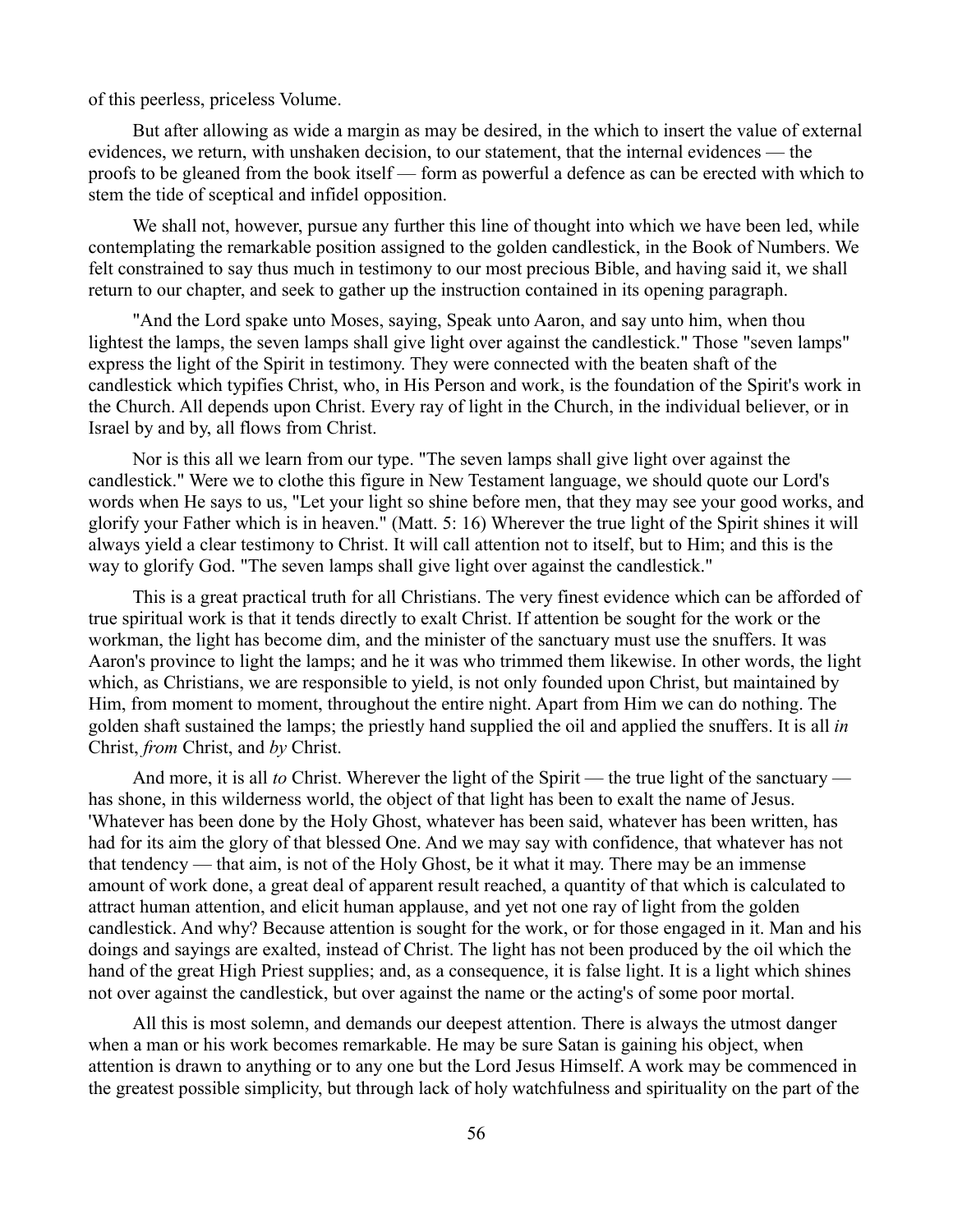workman, he himself, or the results of his work, may attract general attention, and he may fall into the snare of the devil. Satan's grand and ceaseless object is to dishonour the Lord Jesus; and if he can do this by what seems to be Christian service, he has achieved all the greater victory for the time. He has no objection to work, as such, provided he can detach that work from the name of Jesus. He will even mingle himself, if he can, with the work; he will present himself amongst the servants of Christ, as he once presented himself amongst the sons of God; but his object is ever one and the same, namely, to dishonour the Lord. He permitted the damsel, in Acts 16 to bear testimony to Christ's servants, and say, "These men are the servants of the most high God, which show unto us the way of salvation." But this was simply with a view to ensnare: those servants and mar their work. He was defeated, however, because the light that emanated from Paul and Silas was the genuine light, of the sanctuary, and it shone only for Christ. They sought not a name for themselves; and, inasmuch as it was to them and not to their Master that the damsel bore witness, they refused the witness, and chose rather to suffer for their Master's sake than to be exalted at His expense.

This is a fine example for all the Lord's workmen. And if we turn, for an instant to Acts 3 we shall find another very striking illustration. There the light of the sanctuary shone out in the healing of the lame man, and when attention was drawn, *unsought*, to the workmen, we find Peter and John, at once, with holy jealousy, retiring behind their glorious Master and giving all the praise to Him. "And, as the lame man which was healed held Peter and John, all the people ran together unto them, in the porch that is called Solomon's, greatly wondering. And when Peter saw it, he answered unto the people, ye men of Israel, why marvel ye at this? or why look ye so earnestly on us, as though by *our own* power or holiness we had made this man to walk? The God of Abraham, and of Isaac, and of Jacob, the God of our fathers, hath glorified His Son Jesus."

Here we have, in very deed, "the seven lamps giving their light over against the candlestick;" or, in other words, the sevenfold or perfect display of the Spirit's light in distinct testimony to the name of Jesus. "Why," said these faithful vessels of the Spirit's light, "look ye so earnestly on *us*?" No need of the snuffers here. The light was undimmed. It was, no doubt, an occasion which the apostles might have turned to their own account, had they been so disposed. It was a moment in the which they might have surrounded their own names with a halo of glory. They might have raised themselves to a pinnacle of fame, and drawn around them the respect and veneration of wondering, if not worshipping, thousands. But had they done so, they would have robbed their Master; falsified the testimony; grieved the Holy Ghost, and brought down upon themselves the just judgement of Him who will not give His glory to another.

But, no; the seven lamps were shining brightly in Jerusalem, at this interesting moment. The true candlestick was in Solomon's porch just then, and not in the temple. At least the seven lamps were there, and doing their appointed work most blessedly. Those honoured servants sought no glory for themselves; yea, they instantly put forth all their energies in order to avert the wondering gaze of the multitude from themselves, and fix it upon the only worthy One, who, though He had passed into the heavens, was still working by His Spirit on earth.

Many other illustrations might be drawn from the pages of the Acts of the Apostles; but the above will suffice to impress upon our hearts the great practical lesson taught in the golden candlestick, with its seven lamps. We are deeply sensible of our need of the lesson at this very moment. There is always a danger of the work and the workman being more the object than the Master. Let us be on our guard against this. It is a sad evil. It grieves the blessed Spirit, who ever labours to exalt the name of Jesus. It is offensive to the Father, who would ever be sounding in our ears, and deep down in our hearts, those words heard, from an open heaven, on the mount of transfiguration: "This is my beloved Son, in whom